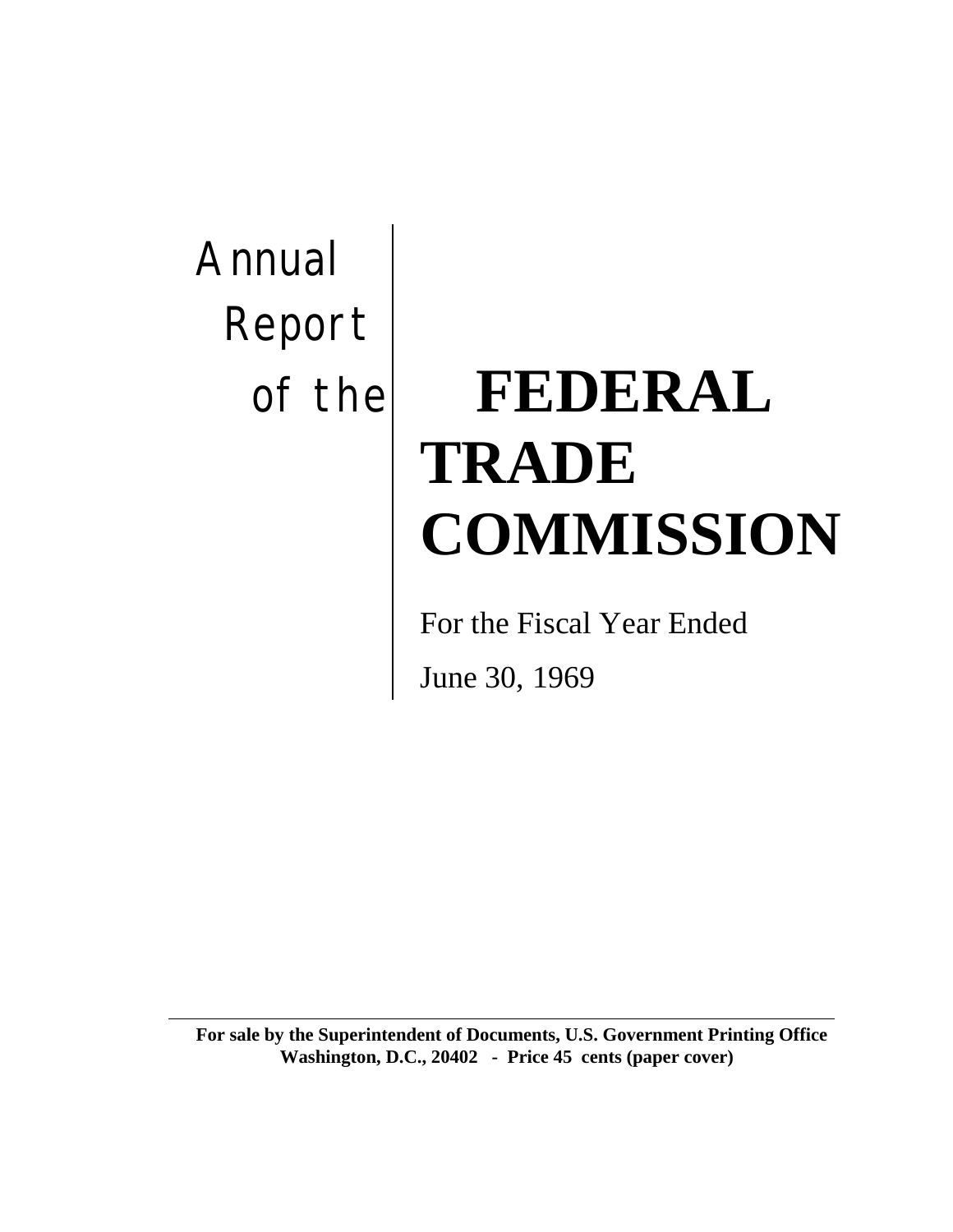## Federal Trade Commission

PAUL RAND DIXON, Chairman PHILIP ELMAN, Commissioner EVERETTE MaCINTYRE, Commissioner MARY GARDINER JONES, Commissioner JAMES M. NICHOLSON, Commissioner

SAMUEL E. COMBS, Acting Assistant to Chairman

JOSEPH W. SHEA, Secretary

CHARLES A. SWEENY, Program Review Officer (Deceased)

JOHN N. WHEELOCK, Executive Director JOHN V. BUFFINGTON, General Counsel EDWARD CREEL, Director of Hearing Examiners FRANK C. HALE, Director, Bureau of Deceptive Practices HARRISON F. HOUGHTON, Acting Director, Bureau of Economics SAMUEL L. WILLIAMS, Director, Bureau of Field Operations (Deceased) CECIL G. MILES, Director, Bureau of Restraint of Trade CHALMERS B. YARLEY, Director, Bureau of Industry Guidance HENRY D. STRINGER, Director, Bureau of Textiles & Furs WILLIAM P. GLENDENING, Comptroller JOHN A. DELANEY, Director, Office of Administration WILLIAM F. JIBB, Director, Office of Information

ii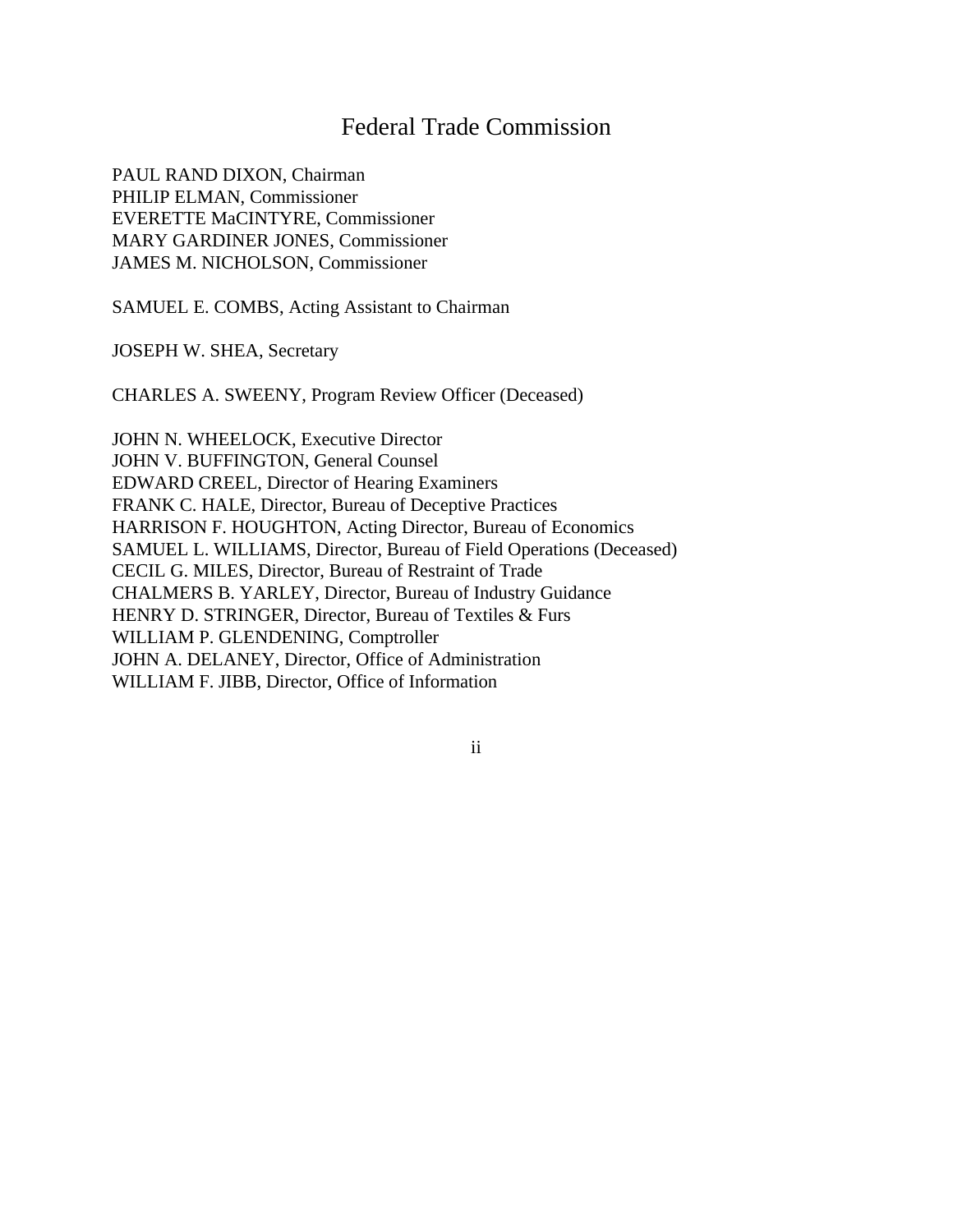#### EXECUTIVE OFFICES OF THE FEDERAL TRADE COMMISSION Pennsylvania Avenue at Sixth Street Northwest

Washington, D.C. 20580

#### Field Offices

| 22nd Floor, Federal Building, 26 Federal Plaza, | Room 10511, U.S. Courthouse Building, 515       |
|-------------------------------------------------|-------------------------------------------------|
| New York, N.Y. 10007                            | Rusk Avenue, Houston, Tex.77061                 |
| Room 486, U.S. Courthouse and Federal Office    | Suite 908 Republic Building, 1511 Third Avenue, |
| Building, 219 South Dearborn Street,            | Seattle, Wash. 98101                            |
| Chicago, Ill. 60604                             | 1339 Federal Office Building, 1240 East 9th     |
| 450 Golden Gate Avenue, Box 36005, San          | Street, Cleveland, Ohio. 44199                  |
| Francisco, Calif. 94102                         | Room 2806, Federal Office Building, 911 Walnut  |
| John Fitzgerald Kennedy Federal Office          | Street, Kansas City, Mo. 64106                  |
| Building, Government Center, Boston, Mass.      | Room 720, 730 Peachtree Street, N.E.,           |
| 02203                                           | Atlanta, Ga. 30308                              |
| 11000 Wilshire Boulevard, Room 1320, Los        | Room 101, 230 N. Purdue Street, Oak Ridge,      |
| Angeles, Calif. 90014                           | Tenn. 37830                                     |
| Room 1000, Masonic Temple Building, 333 St.     | Anderson Building, 450 West Broad Street,       |
| Charles Street, New Orleans, La. 70130          | Falls Church, Va. 22046                         |
|                                                 |                                                 |

Field Stations for Textiles and Furs in Addition to the Above Branch **Offices** 

- Room 1302, 208 North Broadway, St. Louis, Mo. 63102
- Room 405, Thomas Building, 1314 Wood Street, Dallas, Tex. 75202
- Room 206, 623 East Trade Street, Charlotte, N.C. 28202
- Room 231, U.S. Courthouse, Portland, Oreg. 97205
- 53 Long Lane, Upper Darby, Pa. 19082
- 18013 Federal Office Building, 1961 Stout Street, Denver, Colo. 80202
- Room 931, New Federal Building, 51 Southwest First Avenue, Miami, Fla. 33130
- U.S. Post Office and Courthouse, 615 Houston Street, San Antonio, Tex. 78206

iii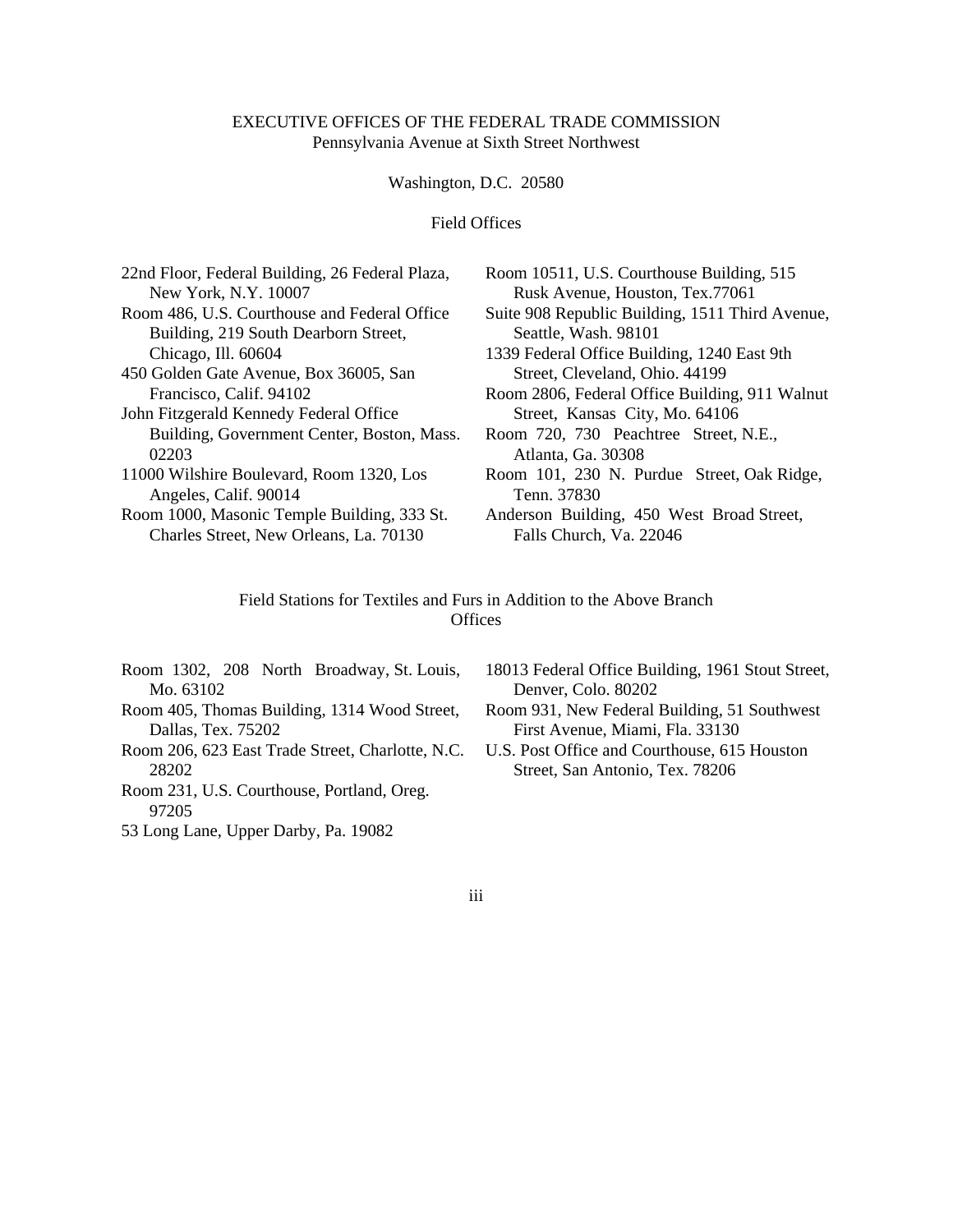## Letter of Transmittal

## FEDERAL TRADE COMMISSION,

Washington, D.C.

To the Congress of the United States:

It is a pleasure to transmit herewith the fifty-fifth Annual Report of the Federal Trade Commission covering its accomplishments during the fiscal year ended June 30, 1969. By direction of the Commission.

MILES W. KIRKPATRICK,

Chairman.

THE PRESIDENT OF THE SENATE. THE SPEAKER OF THE HOUSE OF REPRESENTATIVES.

v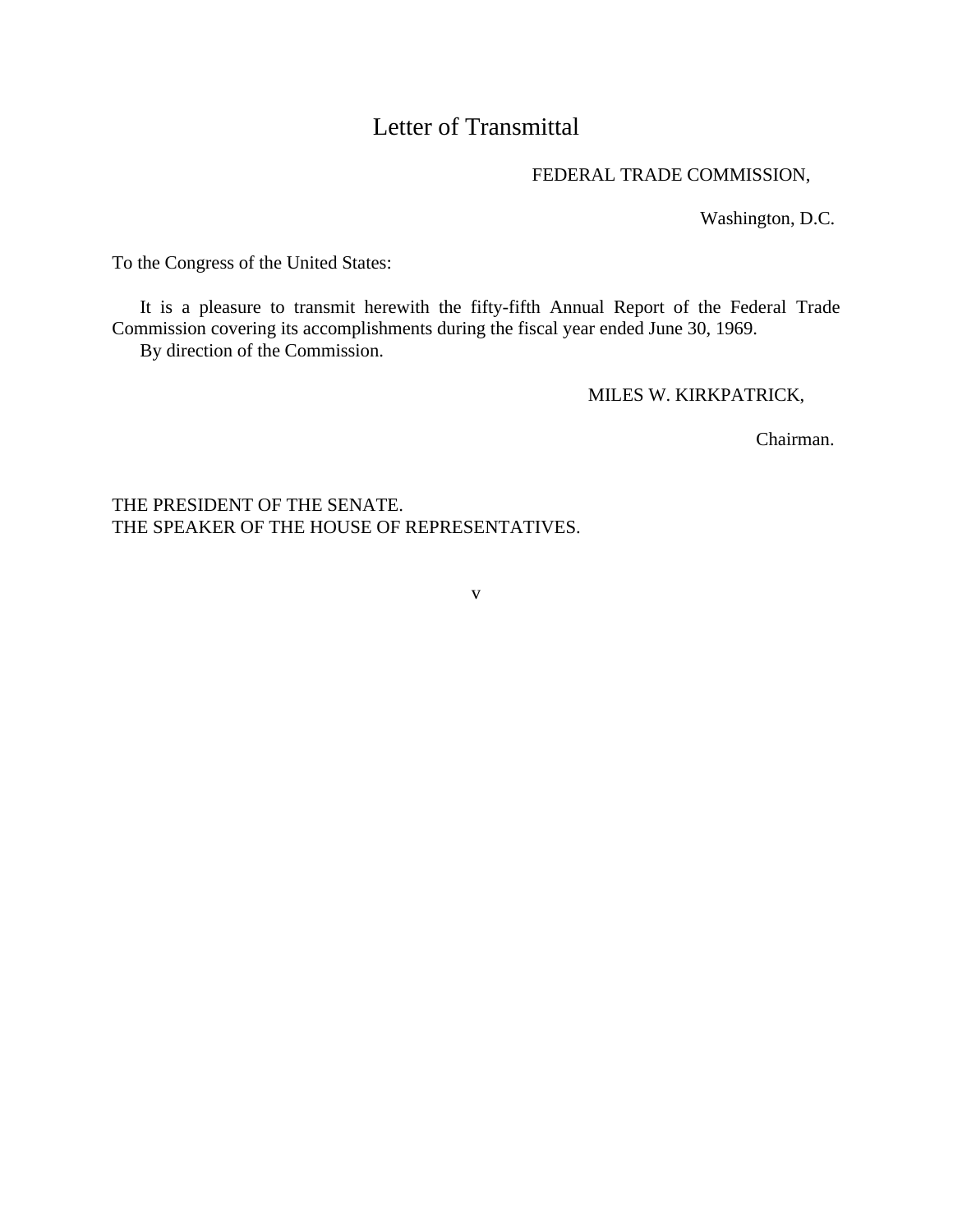## TABLE OF CONTENTS

## Chapter Page I. INTRODUCTION ....................................................... 1 II. CONSUMER PROTECTION .............................................. 9 III. TEXTILES AND FURS ................................................. 15 IV. MAINTAINING FREE AND FAIR COMPETITION IN BUSINESS .............. 21 V. THE INDUSTRY GUIDANCE PROGRAM ................................. 29 VI. OFFICE OF THE GENERAL COUNSEL ................................... 37 VII. THE ROLE OF ECONOMIC STUDIES AND EVIDENCE ............................ 43 VIII. FIELD OPERATIONS ................................................... 61 IX. APPROPRIATIONS AND FINANCIAL OBLIGATIONS  $\ldots$ Appendix (A) FTC Cases in the Courts ............................................ 67

vii

Appendix (B) Bureau of Textiles and Furs Civil Penalty and Criminal Cases .............. 77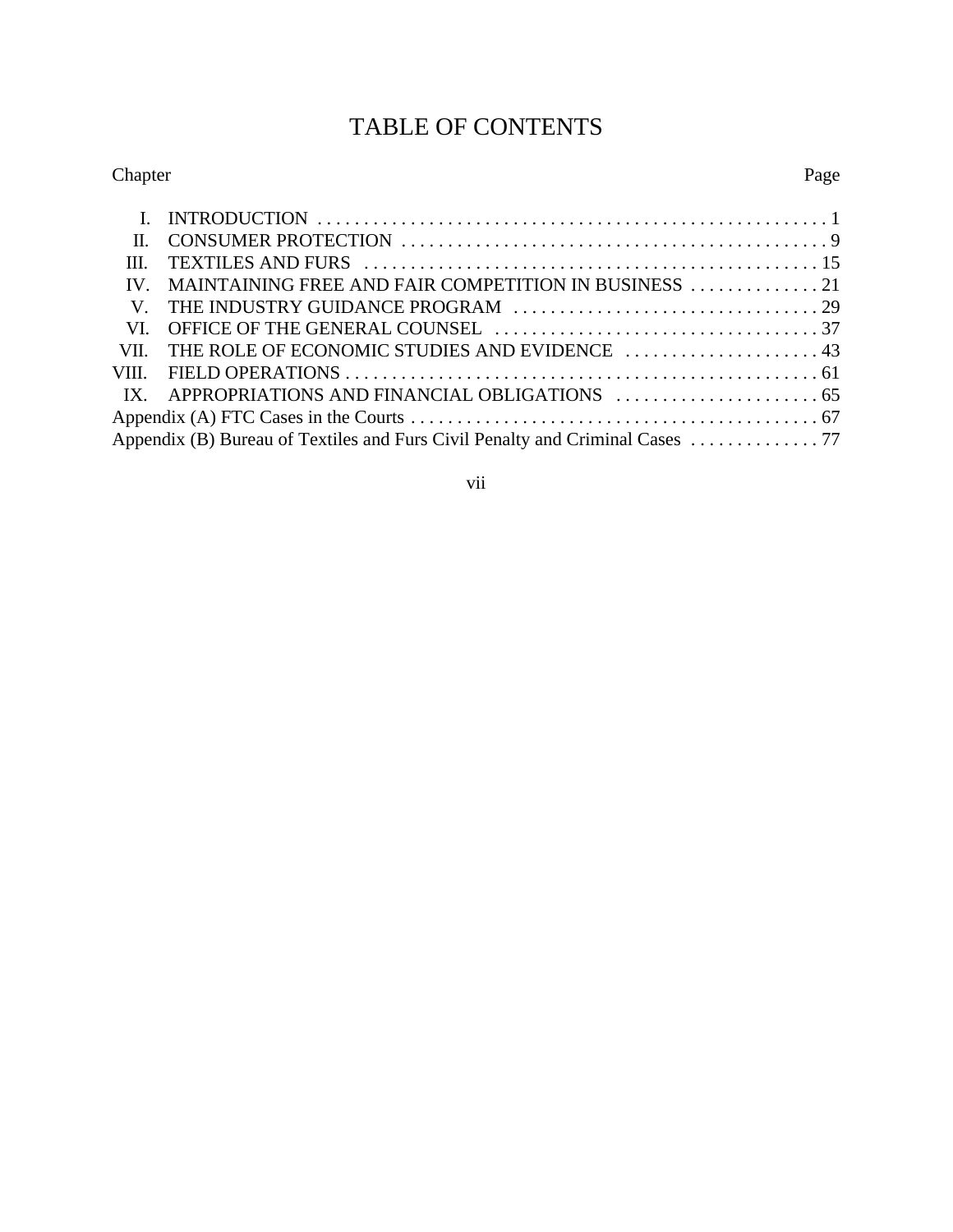## INTRODUCTION

Employing a combination of guidance and enforcement power, the Federal Trade Commission during fiscal 1969 sought to keep business competition both free and fair while providing ever more protection to consumers. This was a formidable task because the nation's business activity, both in volume and complexity, continued to mount and Congress at the same time increased the Commission's law enforcement responsibilities. The result was that the Commission's capacity was stretched to the utmost.

Generally speaking there was a willingness of business to abide by the trade laws on a voluntary basis, with the FTC filling a dual role of clarifying the laws' requirements and encouraging compliance with them. Willful violations, of course were met by the Commission with vigor, thus providing firm backup to its guidance efforts. Had the Commission relied solely on its former case-by-case approach to law enforcement, it would have been swamped by the sheer volume of required actions. Conversely if it relied too heavily on guidance alone, those who ignore efforts would have undermined its effectiveness. Again, a combination of guidance and enforcement was required, and in fiscal 1969 both were provided within the limitations of FTC's fiscal 1969 appropriation of \$16,900,000.

The consuming public, particularly those least able to afford being victimized, such as the elderly, the poor, and the inexperienced, were given continuing protection through the prompt halting of law violations. To this end, the Commission's staff gave special scrutiny to false or misleading advertising directed at these consumers, as well as others. In this area, the FTC's own monitoring of printed and broadcast media was augmented by more than 10,000 letters of complaint from the public during the year.

To cope with such volume called for judgment on how best to provide consumer protection with the least delay. Obviously, a case by case attack had to be buttressed with a variety of other actions, prin-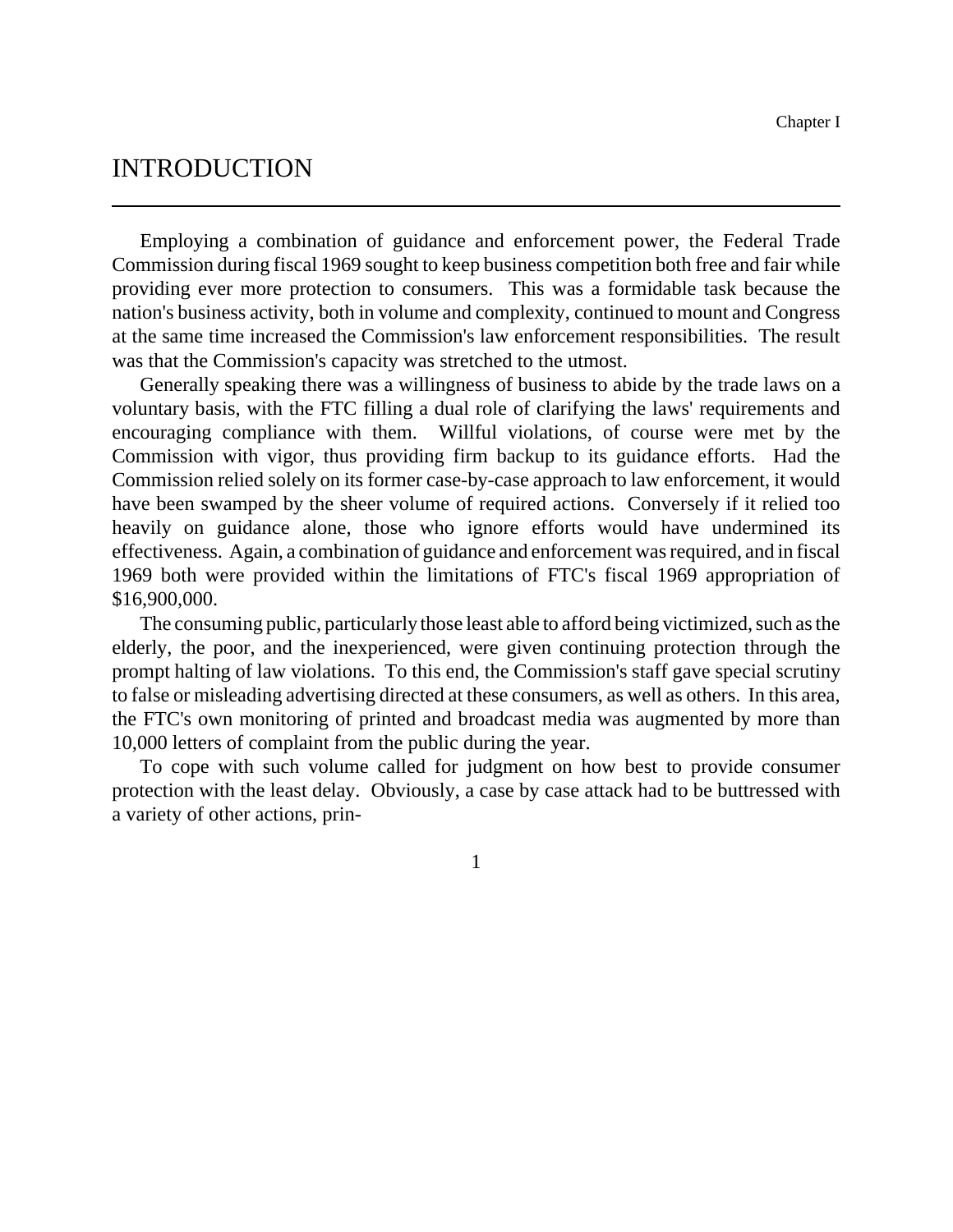cipally educational efforts byFTC'sfield staff, assistance to state, city, and private protection agencies, issuance of alerts to consumers and to advertising media, and grouping of FTC actions against deception to gain a maximum impact for discouraging its use and reducing its effect. Consumer protection continued to be the guiding principle behind FTC's performance.

Adding to its broad responsibility to halt unfair methods of competition in commerce and unfair or deceptive acts or practices in commerce, and its specific assignment to enforce the Wool, Fur and Textile Acts, the Commission during fiscal 1969 was confronted with readying enforcement for the newly enacted. Truth in Lending and the Fair Packaging Acts, plus developing liaison with the Food and Drug Administration to assure that the advertising of nonprescription drugs was consistent with their labeling.

After completing a study on consumer protection needs for the District of Columbia, augmented by adversary actions where needed, the Commission began hearings on national consumer problems. A report on these is scheduled during the next fiscal year.

Other actions directed at consumer protection included a staff study of automobile warranties, two reports on the tar and nicotine content of cigarettes, inquiries into magazine and encyclopedia sales practices, the labeling and advertising of insecticides, pesticides, etc. .and pricing practices in the automobile industry.

While considerable effort was devoted to gathering sufficient information about illegalities to determine how best to cope with them, such work did not preclude aggressive prosecution of individual cases. In the deceptive practice field, for example, 84 complaint proceedings were approved, a 62 percent increase over the previous year. Acceptance of affidavits of voluntary discontinuance numbered 181 compared to 145 in fiscal 1968. Apparent violations of outstanding orders also were prosecuted, particularly in door-to-door sales of encyclopedias, photo albums, building siding, display signs, and bread.

In another broad area of consumer protection--specifically enforcement of lawsrequiring truthful labeling and advertising of woolens, textile fiber products, and furs--fiscal 1969 witnessed a sharp increase in FTC's activity. The number of inspections of mills, fiber suppliers, manufacturers, importers, wholesalers and retail stores increased 39 percent over fiscal 1968. Investigations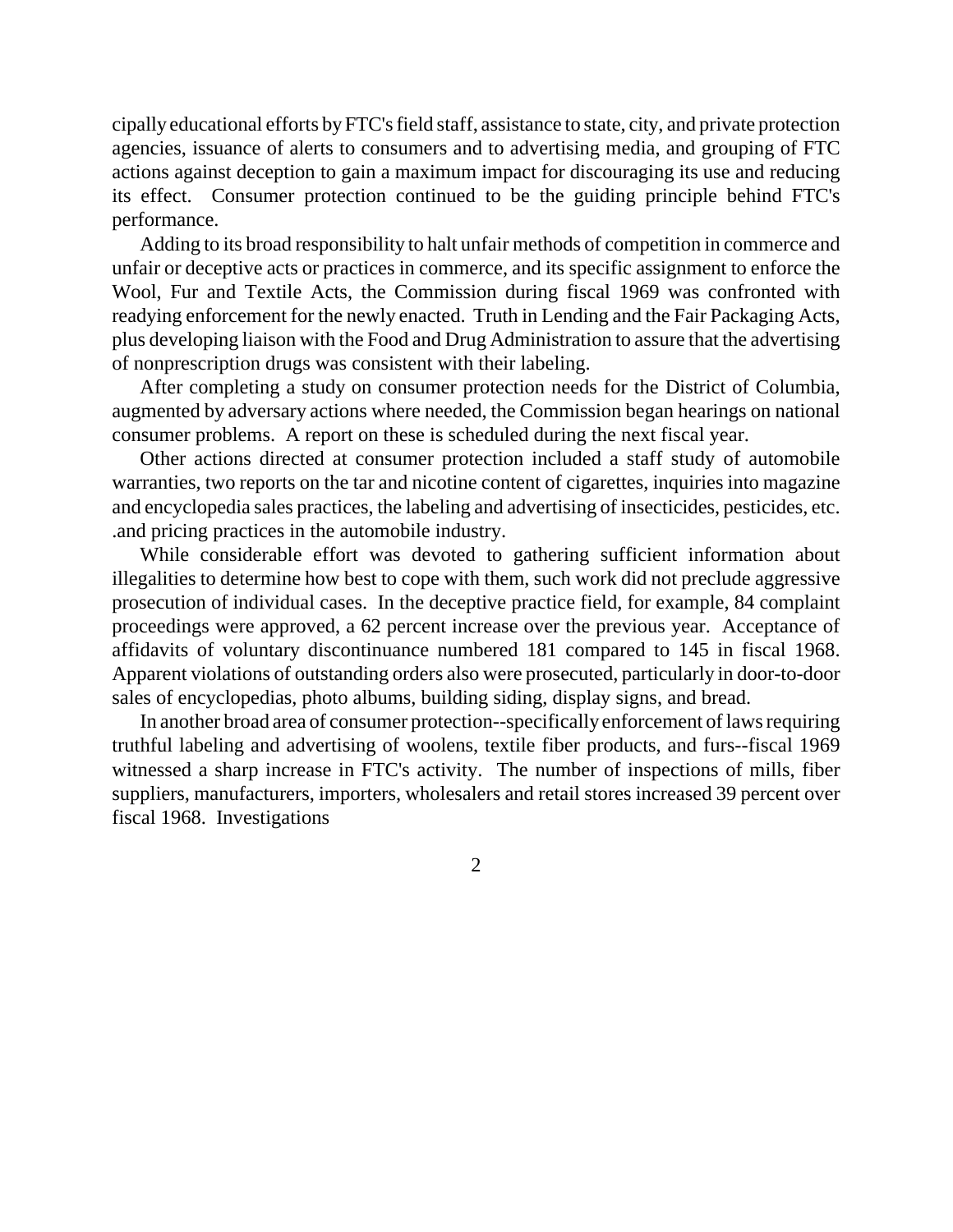initiated jumped more than 60 percent, and final orders issued nearly doubled compared with fiscal 1968.

Among the law violations attacked were those involving misbranding of wool products by upgrading them with speciality fiber names, such as mohair, alpaca, etc., and the failure to disclose when products included reprocessed or reused wool. In such cases, it is difficult for consumers to detect the deception. The same is true of furs dyed to simulate those of higher quality, a practice against which the FTC launched a broad investigation. Also given special attention was the misbranding of fabrics composed in part of silk by over-stating the silk content.

High priority continued to be given to halting the sale and distribution of dangerously flammable fabrics, particularly in preventing the importance of these fabrics from foreign countries. With excellent cooperation from the Bureau of Customs, many "torch" fabrics were detected at ports of entry.

Also active in the field of consumer protection were FTC's 11 field offices. While considerable effort was necessarily spent on all types of case investigation, priority was given to educational activities, particularly acquainting businessmen and the public with the requirements of the Truth in Lending Act. Under the act FTC's task is to require disclosure of the full cost of credit in credit transactions entered into by 950,000 specified consumer credit grantors. The public's interest in this area of concern was measured in part by nearly 20,000 telephone calls, letters, and personal visits from the public in the last quarter of the fiscal year, compared with 3,100 during the comparable period in fiscal 1968.

In tackling deceptive practices aimed at consumers, the field staff completed 696 investigations. These investigations included deceptive and fraudulent practices in the sale of home improvements, the importation of used foreign cars, sold as new to the American public, pricing practices of major food chains in ghetto areas, and surveys of magazine subscription practices, and of automobile sticker prices in relation to consumers. The investigational backlog of cases in the field was reduced from 784 Lo 605. FTC's field offices also negotiated or participated in negotiating over 400 consent settlements during the fiscal year.

In addition to its casework in the consumer's behalf were the FTC's efforts to encourage voluntary compliance with the law. By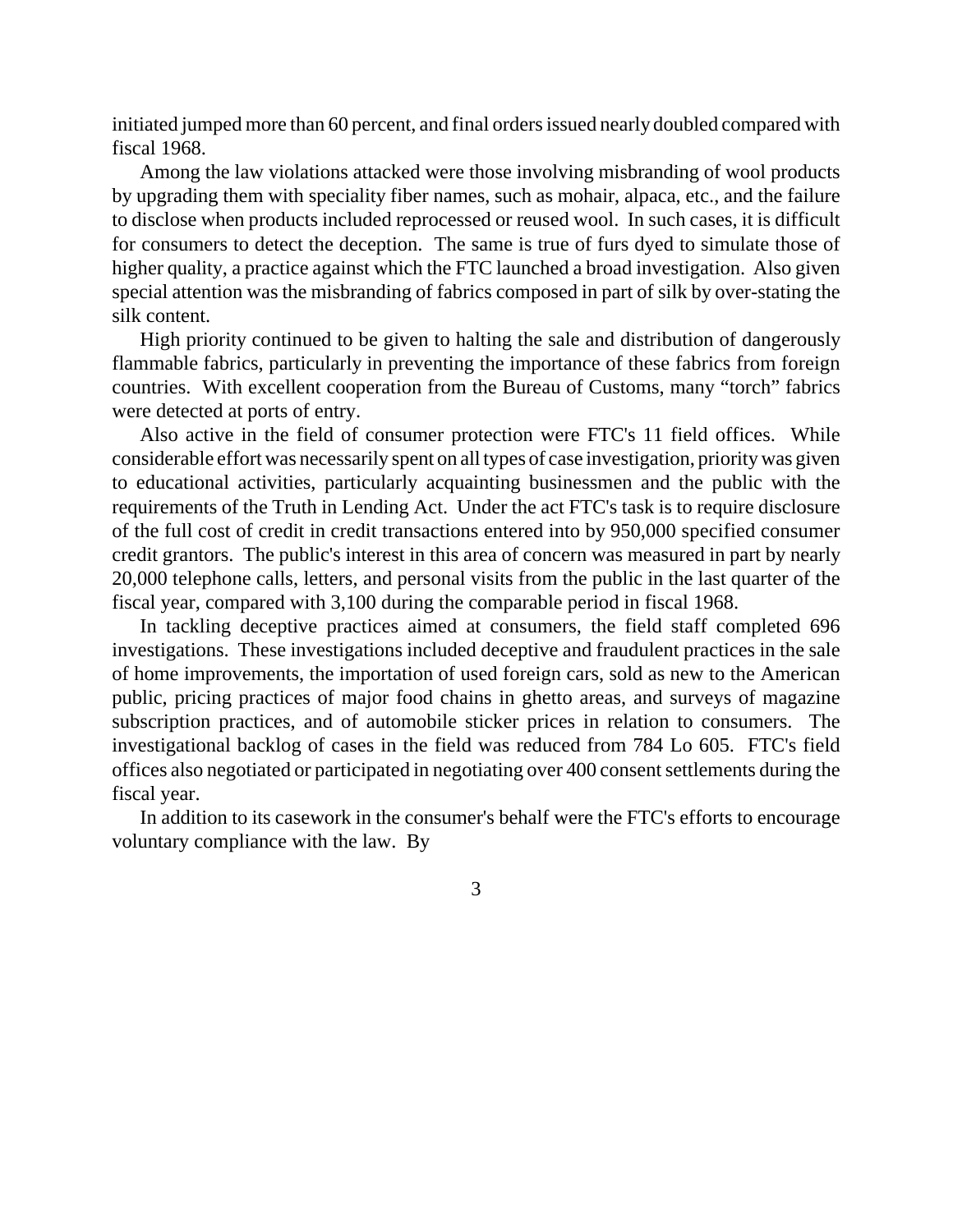means of Industry Guides, Trade Regulation Rules, and Advisory Opinions, the Commission succeeded in dissuading many businessmen from engaging in practices that would have demanded costly and time-consuming orders to cease and desist. For example, in the Division of Industry Guides it was possible to protect the public interest by settling nearly 900 matters by accepting Assurances of Voluntary Compliance or informal assurances that questioned practices had been discontinued.

In addition, businessmen on 881 occasions sought and received advice on how to make their business practices measure up to Guides already issued.

Over the past year there was increasing use of Trade Regulation Rules, upon which the Commission can rely to speed prosecution of appropriate cases. Experience gained from issuing these Rules on relatively simple enforcement problems justified employing the procedure to tackle problems of far greater import. For example, proceedings were stated leading to the issuance of Rules governing automobile price advertising and unsolicited credit cards. Also, at different stages of consideration, are Rules involving advertising and disclosure requirements of non-prescription systemic analgesic drugs, of octane rating of gasoline, and economic poisons.

The use of Advisory Opinions continued at about the same rate as in fiscal 1968. Approximately half of the 127 advisory opinions issued dealt with requests for guidance on proposed actions that might involve restraints on trade, such as franchise agreements, promotional plans and corporate mergers. The other half dealt with proposals that might have violated the deceptive practice prohibition of Section 5 of the FTC Act.

Concern about consumer protection, so publicized by news media during fiscal 1969 tended to overlook one potent source of such protection-FTC's enforcement of the antitrust laws. Possibly the reason this attracted so little attention is that the effect of antitrust actions on behalf of consumers is not a direct one. Here, effective law enforcement removes restraints on business competition, and the resulting more vigorous competition benefits consumers. But the often complex evils of trade restraints are not as easily and as quickly discernible as deceptive practices; yet over the long haul their consequences can be even graver.

To cite a striking example, in a case against Charles Pfizer & Co.,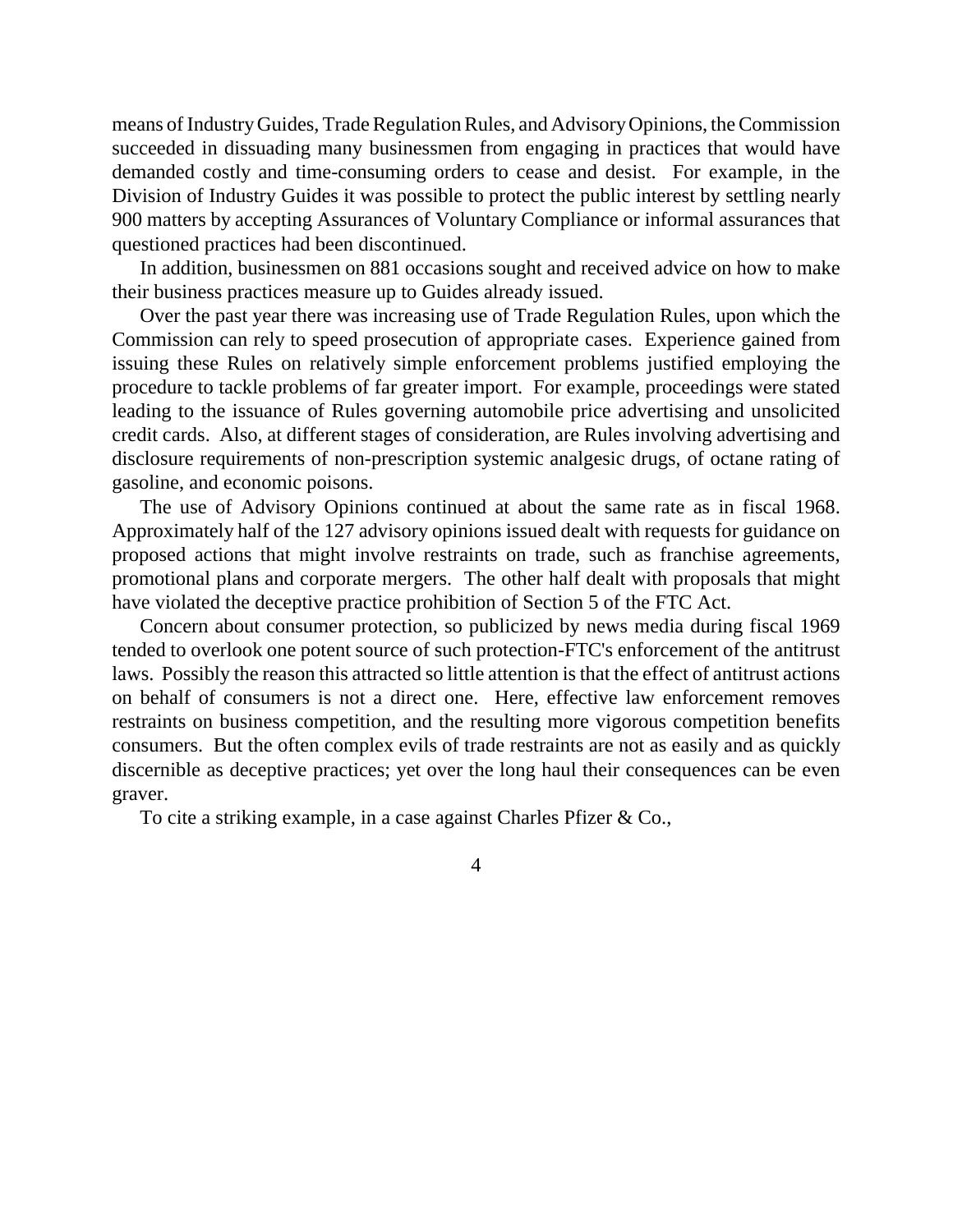Inc. and American Cynamid Company, the FTC's charges of fraudulent procurement of a patent on the major antibiotic, tetracycline, were upheld in September of 1968 by the Sixth Circuit Court of Appeals. Result: the price of the drug fell by some 75 percent for total savings to the consuming public of an estimated \$60 million per year.

During fiscal 1969, 1,775 applications for complaint were received from businessmen and the public concerning apparent law violations involving unfair methods of business competition. The Commission completed 289 investigations, with another 644 pending at the fiscal year's end. Twenty-eight antimonopoly complaints and 25 cease and desist orders were issued. Also, 45 cases were disposed of by FTC acceptance of assurances of voluntary compliance with the law. More than 100 cases were handled by means of the Commission's small business procedures.

The Commission issued a record number of 13 complaints challenging acquisitions and mergers that it had reason to believe were illegally eliminating competition. Industry-wide scrutiny was leveled at these industries: (1) Food distribution, (2) cement, (3) grocery products manufacturing, and (4) textile mill products. Also, during the year, the Commission embarked upon an in-depth investigation of the accelerating conglomerate merger movement in the U.S. and inaugurated a pre-merger notification program by requiring special reports from large corporations proposing to merge with or acquire the assets of another corporation within a specified asset category. This makes possible faster action against those combinations whose effect would violate the law.

A major effort continued to be enforcement of the Robinson-Patman Act's prohibitions of price and other discriminations which favor one competitor over another, handicap small business, and discourage new entrants into the business field. Significant was the fact that 120 such matters were completed, an increase of about 62 percent over comparable completions during fiscal 1968.

Informal settlements also loomed large in the handling of cases involving general trade restraints, such as exclusionary, coercive, collusive and reciprocal dealing activities damaging to competitors. A total of 105 alleged violations of law in this area were satisfactorily resolved by using FTC's Small Business Procedure whereby improper practices were halted without recourse to litigation.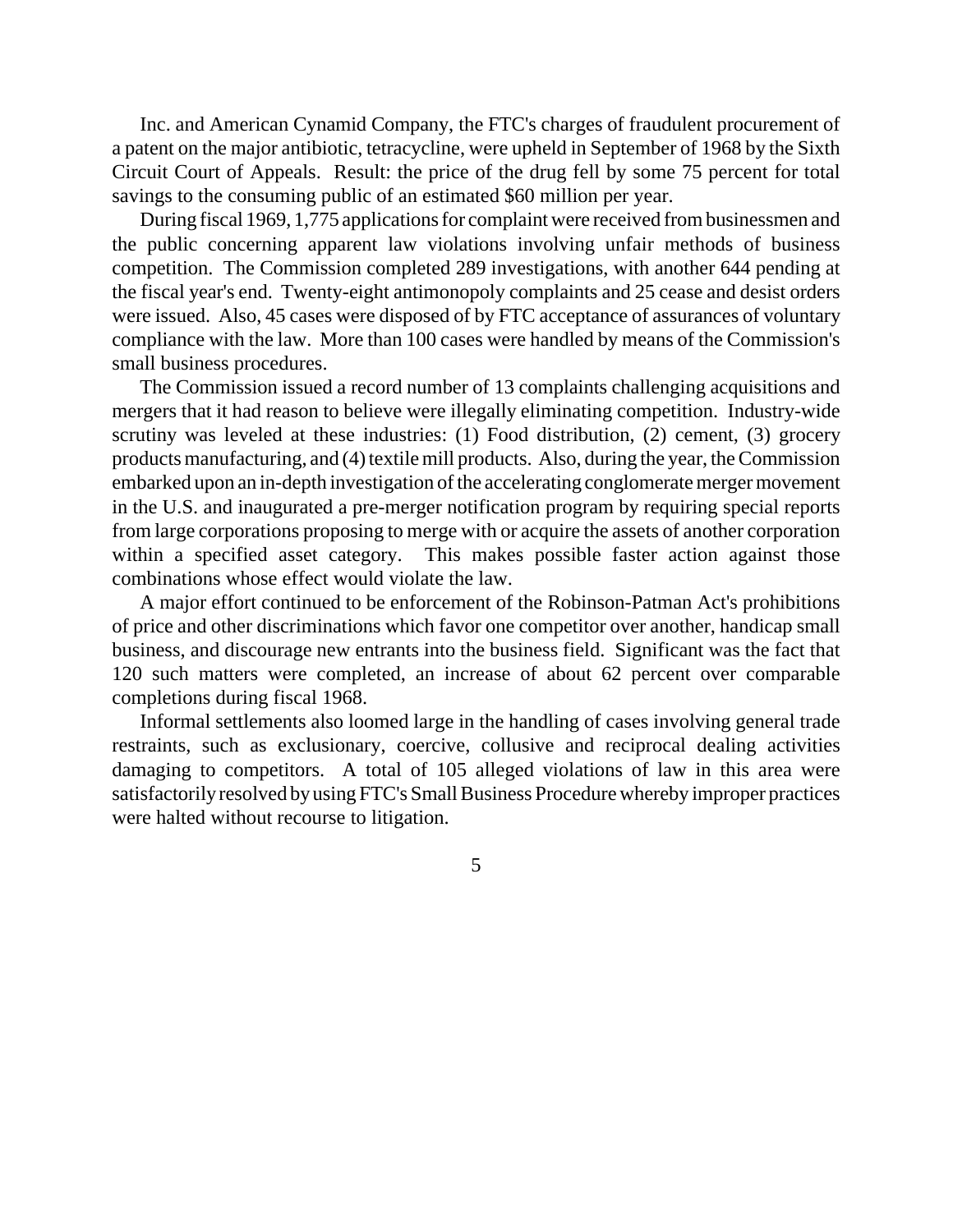Use of informal methods of obtaining compliance with the laws FTC enforces also was reflected in the workload of its hearing examiners. The number of days devoted to evidentiary hearings and to prehearing conferences totaled 247, compared to 345 days in fiscal 1968. Twenty-seven cases were pending at the year's end.

The fiscal year saw a reorganization of the Office of General Counsel. Units of the Office were reduced from seven to three. This included abolishment of its Division of Consent Orders because it was believed FTC's operating bureaus could handle settlement actions satisfactorily without the General Counsel's participation. Also transferred from the General Counsel's Office was administration of the Lanham Trade-Mark Act and the Webb-Pomerene Act, respectively, to FTC's Bureaus of Deceptive Practice and Restraint of Trade. The three supervisory units created within the General Counsel's Office were Litigation, Legal Services, and Legislation/Federal-State Cooperation, and attorneys assigned to the Office would be expected to be sufficiently proficient in each of the unit's functions to be redeployed asthe occasion might demand. The General Counsel also was directed to initiate and carry out projects in line with FTC's overall mission.

In representing the Commission in the courts, the General Counsel's Office handled 100 cases. Litigation was completed in 45 of these, with 26 involving restraints on trade, 11 with deceptive practices, and 8 were extraordinary matters such as suits against the Commission for declaratory judgment and injunction. Highlights of these cases are presented in Chapter VI of this report and Appendix A.

The Commission's program for encouraging the states to supplement at state level the FTC's efforts in interstate commerce to protect the public from deceptive and unfair businesses practices produced encouraging results.

Evidence of this is that the states made 477 requests of FTC for advice and assistance in legislative or enforcement matters aimed at stopping deception and unfair trade practices, representing a 70 percent increase over requests made in fiscal 1968. Intrastate matters referred by FTC to state officials totaled 161, an 80 percent increase; while state officials referred 575 complaints involving inter state practices to the Commission, a third more than the previous year. Furthermore, state offices of consumer protection and Attor-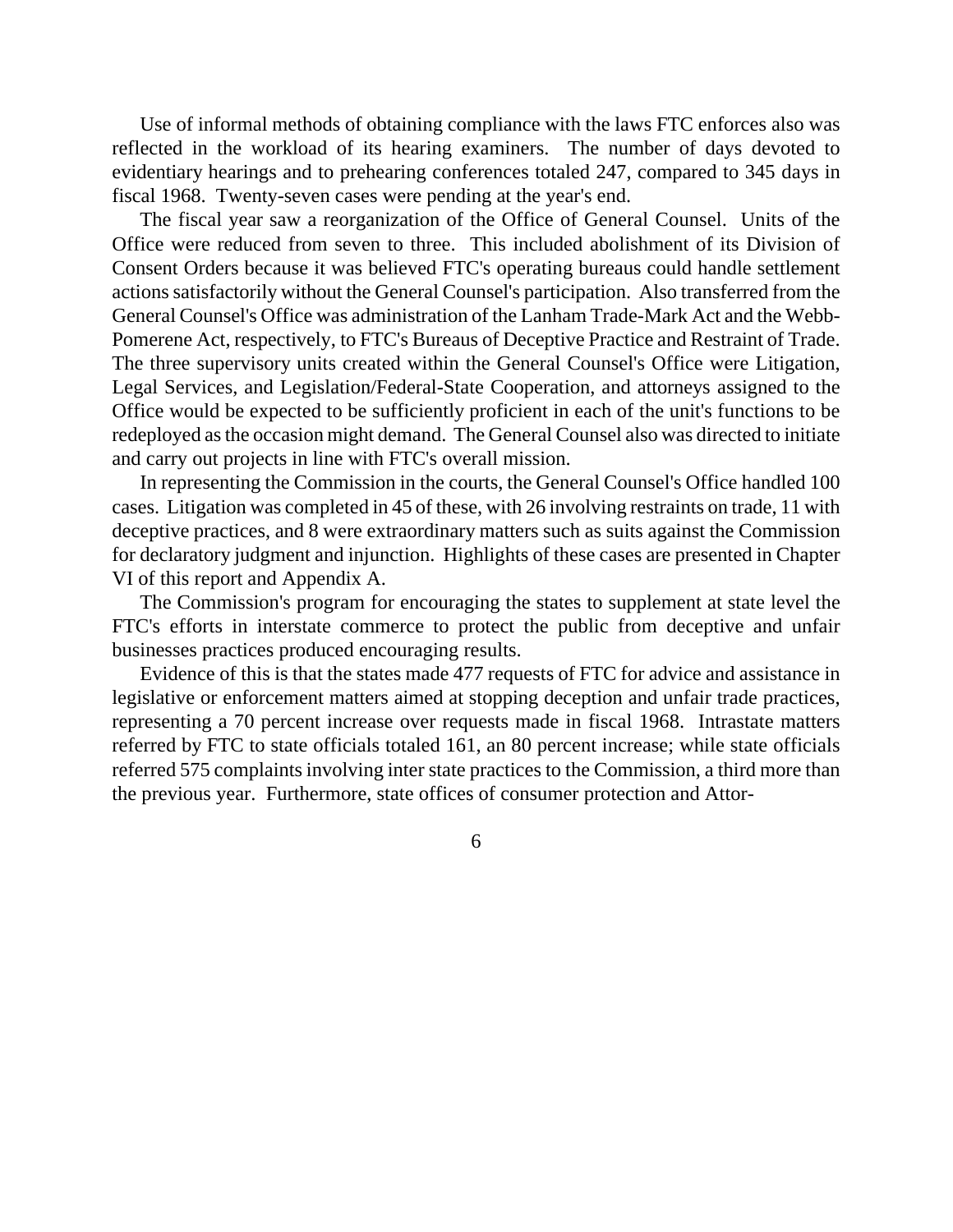neys General continued to be furnished with information on enforcement actions by FTC and state government to prevent deceptive and unfair trade practices. This serves as a training medium and method of correlating such activities throughout the country, as well as encouraging the 25 states which have not yet established such programs to do so.

Analyzing economic problems in depth and assembling economic facts required for the prosecution of cases continued in fiscal 1969 to command major attention from the Commission.

Top priority continued to be given the study of corporate mergers and their increase which has brought an almost uninterrupted and increasing disappearance of firms in the past 20 years--and at an accelerating rate in the past year. All previous levels of merger activity were eclipsed by developments in 1968-1969, when mergers totaled 4,003, an increase of 68 percent over the previous year. While manufacturing acquisitions accounted for the greatest share (63 percent), mergers in trade and services rose sharply (29 percent). Wholesale and retail trade acquisitions nearly doubled in 1968, and those in services jumped from 31 - to 696.

Significantly, conglomerate mergers accounted for 84 percent of the assets of all large recorded acquisitions. Such increases prompted the Commission to undertake an analysis of the conglomerate merger movement and to make recommendations on how best to cope with it. Meanwhile, the Commission continued its policy of issuing industry-wide guidelines to complement its program of merger litigation. The latest dealt with merger enforcement policy for the Textile Mill Products Industry.

Economic evidence was assembled for 71 investigations, of which 58 concerned acquisitions, and 53 of these involved transactions in which the acquired company had assets of \$10 million or more. In addition, 50 proposed acquisitions in food distribution industries were analyzed, about 21/2 times as many as in the previous year.

In the field of consumer protection, significant reports were undertaken concerning food chain selling practices, automobile insurance, games of chance in gasoline retailing, and trading stamps. Highlights of this activity are discussed in Chapter VII of this report.

To summarize, fiscal 1969 found theCommission concerned to an unprecedented degree with deceits directed at the consuming public. At the same time, it was confronted with its obligation to enforce all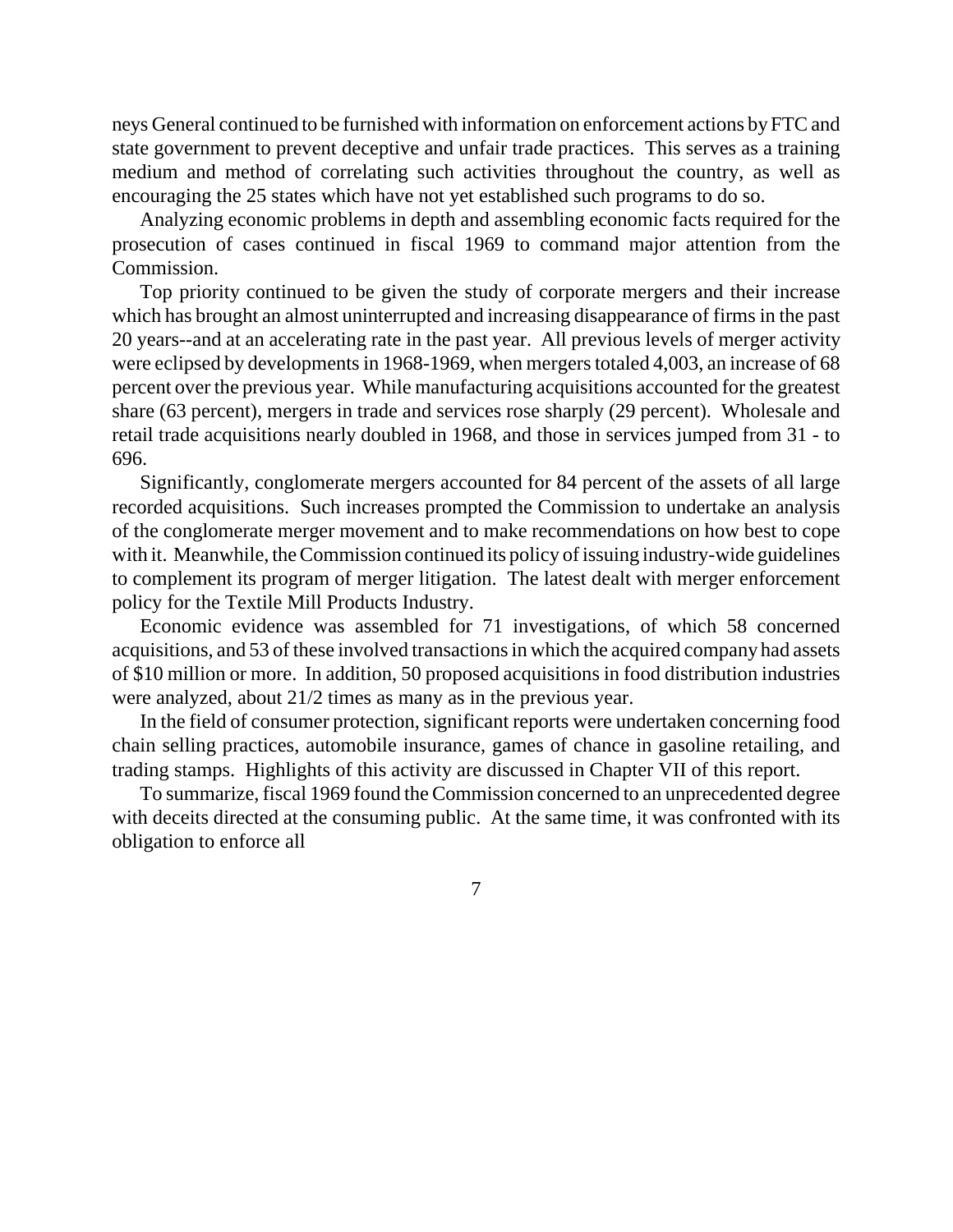the other statues entrusted to it. With volume of business activity at an all time high, the Commission was all but inundated; yet, the guidance afforded by its casework, its voluntary procedures, its encouragement of state and local authorities, and its illumination of problems confronting both business and consumers made fiscal 1969 a useful year.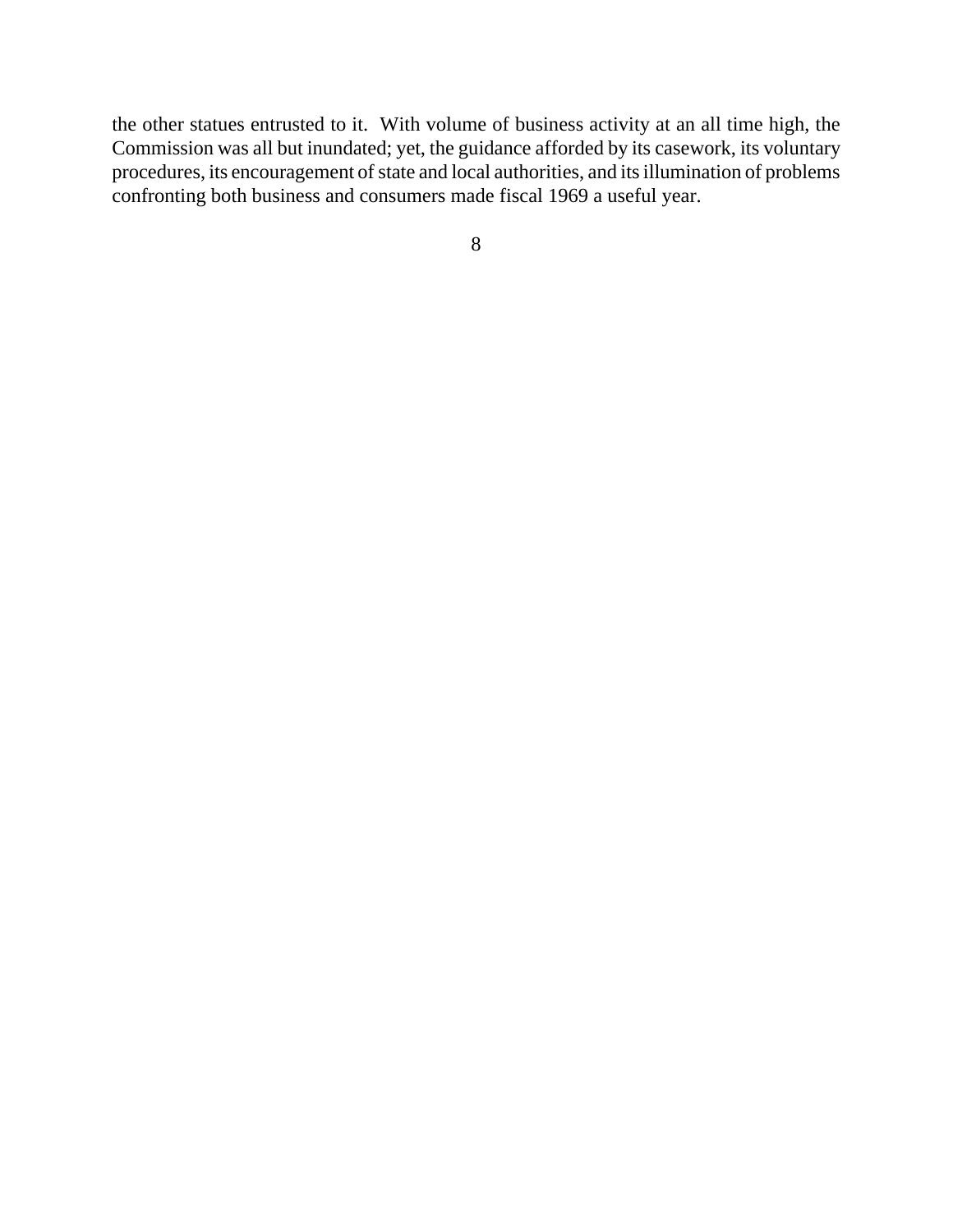# CONSUMER PROTECTION

Staff work necessary to accomplish the Commission's responsibility to prevent or halt unfair or deceptive advertising and selling practices in interstate commerce is the responsibility of the Bureau of Deceptive Practices. The Bureau's task is a tremendous one. Involving as it does mandatory actions against "hard core" violators, jacking-up actions against the careless, and persuasive actions to guide the uncertain, the work of this Bureau was vital to the effectiveness of the consumer protection program.

Guidance of and cooperation with industry, consumers and those sharing enforcement responsibilities were accorded full attention and encouragement, but the Commission exercised the initiative concerning which problem areas warranted most emphasis. Major problem areas continued to be first studied, then diagnosed to determine how best to cope with the problem, following which casework was scrupulously screened in accordance with established priorities. This bore the dividend that both the number of complaints and affidavits of voluntary compliance increased sharply while the backlog of casework was significantly reduced.

A prime concern in fiscal 1969 was called for by the Truth in Lending and Fair Packaging legislation and by agreements with the Food and Drug Administration regarding nonprescription drugs. FTC's task under the Truth in Lending Act requires full disclosure of the full cost of credit in credit transactions entered into by an estimated 950,000 consumer credit grantors. Whereabouts of these creditors was tabulated and most were sent copies of a 60 page pamphlet designed to assist them in complying with the Act.

Educating creditors as to the general requirements of the Act was actively pursued at conferences and seminars held almost daily. Organized assistance to industry also took the form of meetings with trade associations assisting them to develop materials and model forms for member creditors and exploring the concept of industry

9

400-967 O - 70 2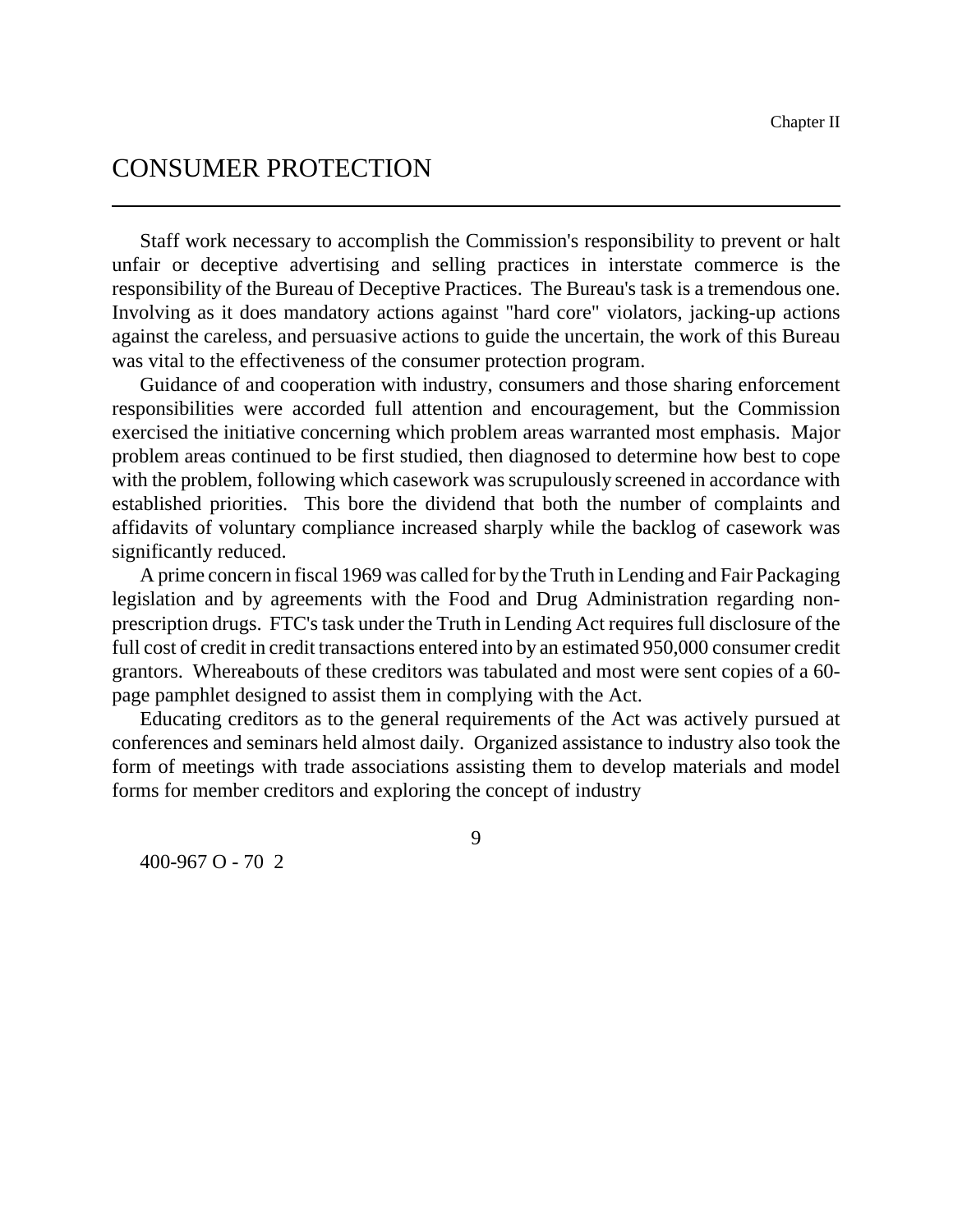self-regulation. Virtually every state credit regulatory authority was contacted to foster cooperation in examining and reporting creditor practices. A pocket-size pamphlet for consumers as well as television and radio commercials for national broadcasting also were prepared.

Similar efforts were made to gain understanding of the Fair Packaging and Labeling Act, which among other things requires affirmative disclosure of the net quantity of contents of consumer commodities. Many business concerns submitted their revised labeling for staff comment, well in advance of the effective date, for FPLA regulations. Following consultation with the staff, most states have now adopted or are in the process of adopting legislation conforming with the provisions of the federal law.

Under the auspices of the Federal Drug Administration, the efficacy of nonprescription drugs first marketed during 1930-62 was reviewed. Reports of the efficacy of 424 such drugs, each report covering an estimated 5-10 "me-too" preparations, were released during the year by the FDA. The staff has monitored the advertised efficacy claims of these drugs and has consulted with the FDA regarding requiring labels that are in conformity with the reports and which are drafted in the light of existing advertising practices. The Commission intends to take action against advertising claims which exceed, negate or contradict the labeling required by FDA on non-prescription drugs.

The Commission's Report of District of Columbia Consumer Protection was released at the beginning of the year. Regarding the protection of consumers in the District it was concluded that (1) voluntary enforcement measures were not a substitute for timely issuance of formal complaints (2) compliance with existing Orders must be thoroughly investigated (3) local government must assume a greater burden in protecting consumers and (4) more consumer education and counseling is a necessity. Proposals for consideration included state legislation ending the holder in due course doctrine with regard to consumer instruments; creating little FTC Acts; and voiding cognovit note provisions in contracts. Proposals for consideration involving federal legislation included increased regulation of door-to-door sales; subsidies to firms entering the low income market; and possible federally financed insurance on undue losses suffered by retailers in extending credit to the poor.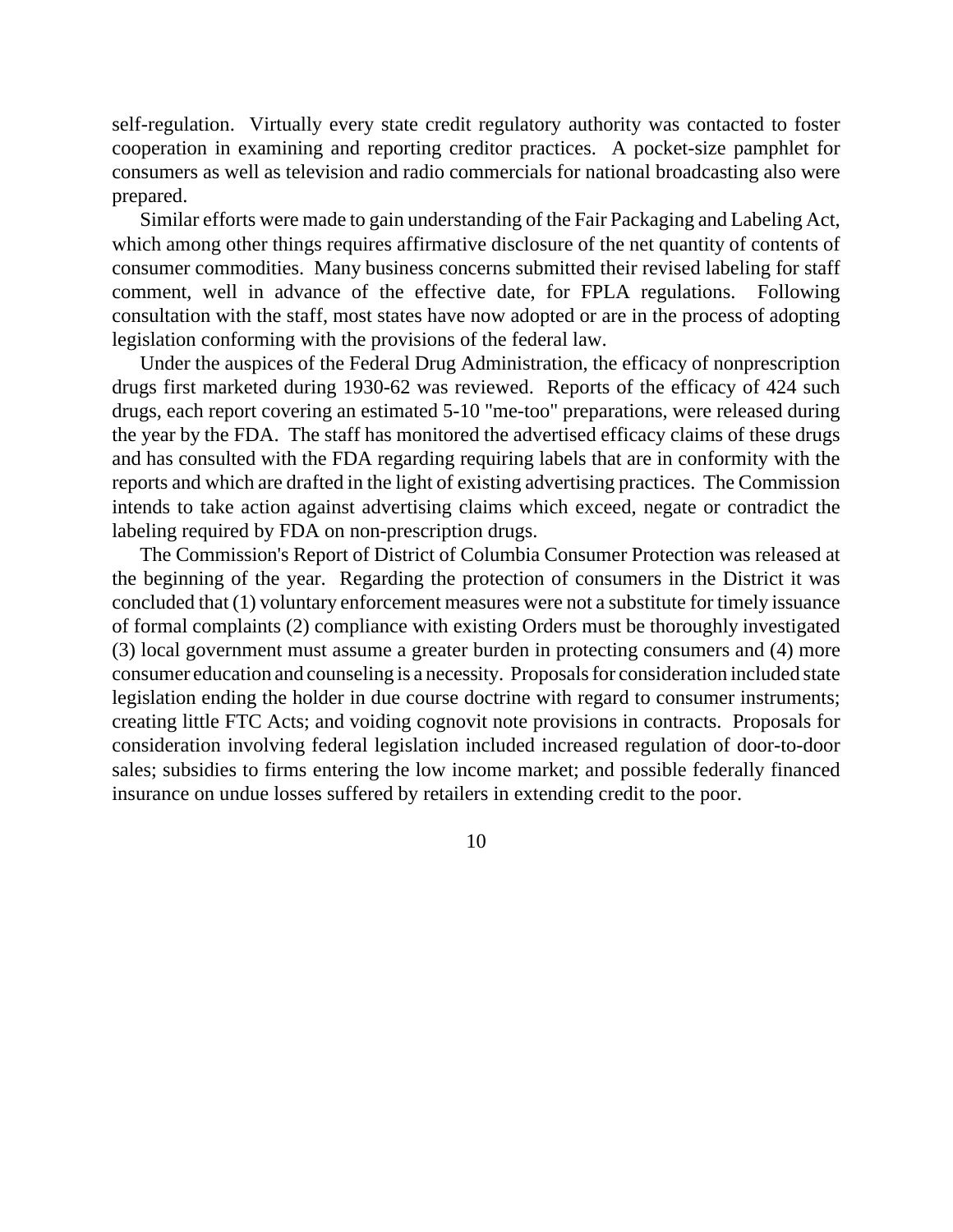The value of intensive compliance investigational work has been demonstrated—practices covered by the 32 Orders issued as part of the District of Columbia Consumer Program were frequently investigated and monitored during the year with the result that no consumer complaints relating to the prescribed practices were received.

Upon issuing its District of Columbia Consumer Report, the Commission announced the holding of hearing on national consumer problems, their nature and magnitude. A major purpose of the hearings was to review recommendations or how to increase Commission effectiveness, including cooperative efforts with consumer, business, and educational groups, and other government agencies. Eighty-seven witnesses participated in the hearing; proposals ranged from in school consumer protection courses to TV spots dealing with "consumerism" to proposals for specific legislation. A report on these hearings is scheduled for fiscal 1970.

An important effort in the direction of improving the quality of the marketplace was contained in the release of a staff Auto Warranty Report during the year. The report concludes that there is a need, among other things, for better assembly line inspection and testing; better pre-delivery inspection by dealers; more adequate compensation from manufacturers to dealers for warranty work; more follow up by manufacturers on consumer complaints; and simplification of warranty agreements. Views on the report were solicited during hearings held in January and February. A report is scheduled for fiscal 1970. Following the hearings, manufacturers increased overall warranty rates to dealers and permitted warrantyadjustments on tires; onemajormanufacturerreorganized its aftermarket parts distribution and another introduced a more easily repaired car. While the investigation leading to the Report was still underway, model year 1969 warranties were introduced which reduced coverage but which had the virtue of being more understandable. Model year 1970 warranties may be yet more comprehensible including the extension of coverage to important new areas.

The Commission's 1969 Cigarette Report to Congressrecommended legislation banning cigarette advertising from radio and television and requiring broadcasts on the hazards of cigarette smoking. Legislation requiring the strongest health warning yet and the listing of tar and nicotine in advertising and labeling was also recommended. The law prohibiting the Commission from requiring a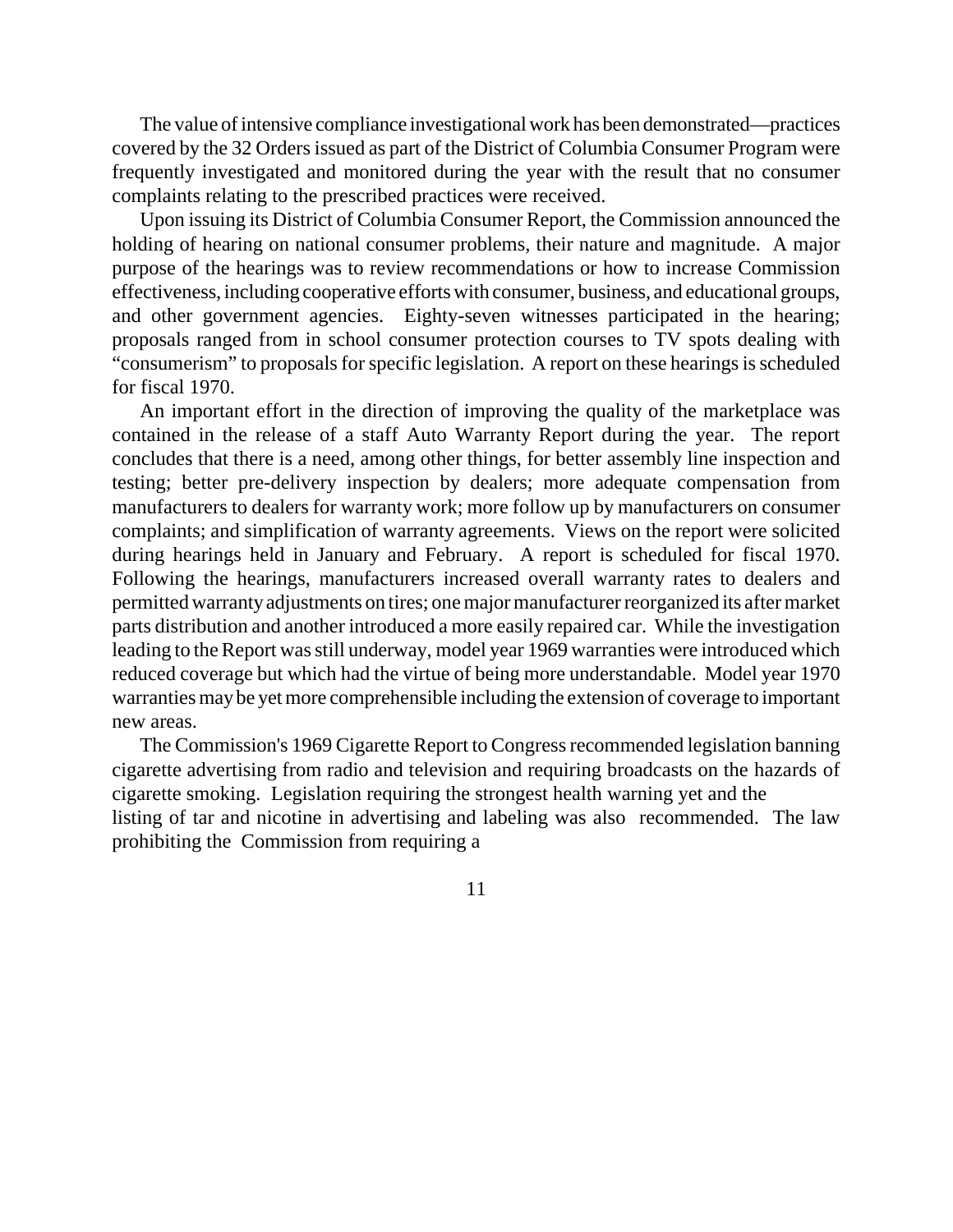health warning in cigarette advertising expired at the end of the fiscal year. Hearings were scheduled on the first day of the new fiscal year on a proposed Trade Regulation Rule requiring a strong warning in cigarette advertising. Two reports on the tar and nicotine content of domestic cigarettes were released during the year. One publicized the fact that a number of brands had undergone statistically significant increases in tar and nicotine content.

Following the Commission's 1968 Report criticizing the rules and standards under which most softwood lumber is grade-marked, the two principal rule writing agencies rewrote their rules to meet some of these criticisms and the Department of Commerce submitted a new standard for industry acceptance. Commission comments on that standard led to changes requiring the marking of green lumber. They also led to industry's agreeing to publicize the differences between nominal and actual sizes of lumber.

Wide angle inquiries also were undertaken into magazine and encyclopedia sales practices, gasoline octane ratings and gasoline additives, and such household safety matters as X-radiation and existing standards for household product safety. Inquiry into possible inconsistencies between the labeling and advertising of economic poisons (insecticides, pesticides, etc.), into the need for warnings and better directions on chemical weapons such as mace, and into the need for affirmative disclosures on products using artificial sweeteners were also performed. At Commission urging, cigar labeling will henceforth disclose the presence of nontobacco ingredients.

In May the Commission announced hearings on pricing practices in the automobile industry, with a view to exploring such alleged practices as: reclassifying standard equipment as optional equipment, engaging in misleading value comparisons, quoting prices that do not cover necessary charges, and inflating suggested retail prices.

During fiscal 1968, the Bureau received approval to initiate 51 complaint proceedings; in fiscal 1969 such approvals jumped to 84, an increase of 65 percent. Acceptance of affidavits of voluntary discontinuance rose from 145 to 181. A total of 10,099 letters of complaint from the public were received, an increase of 39 percent over fiscal 1968. Such matters handled during the year increased 14 percent.

Some practices challenged were novel. These included television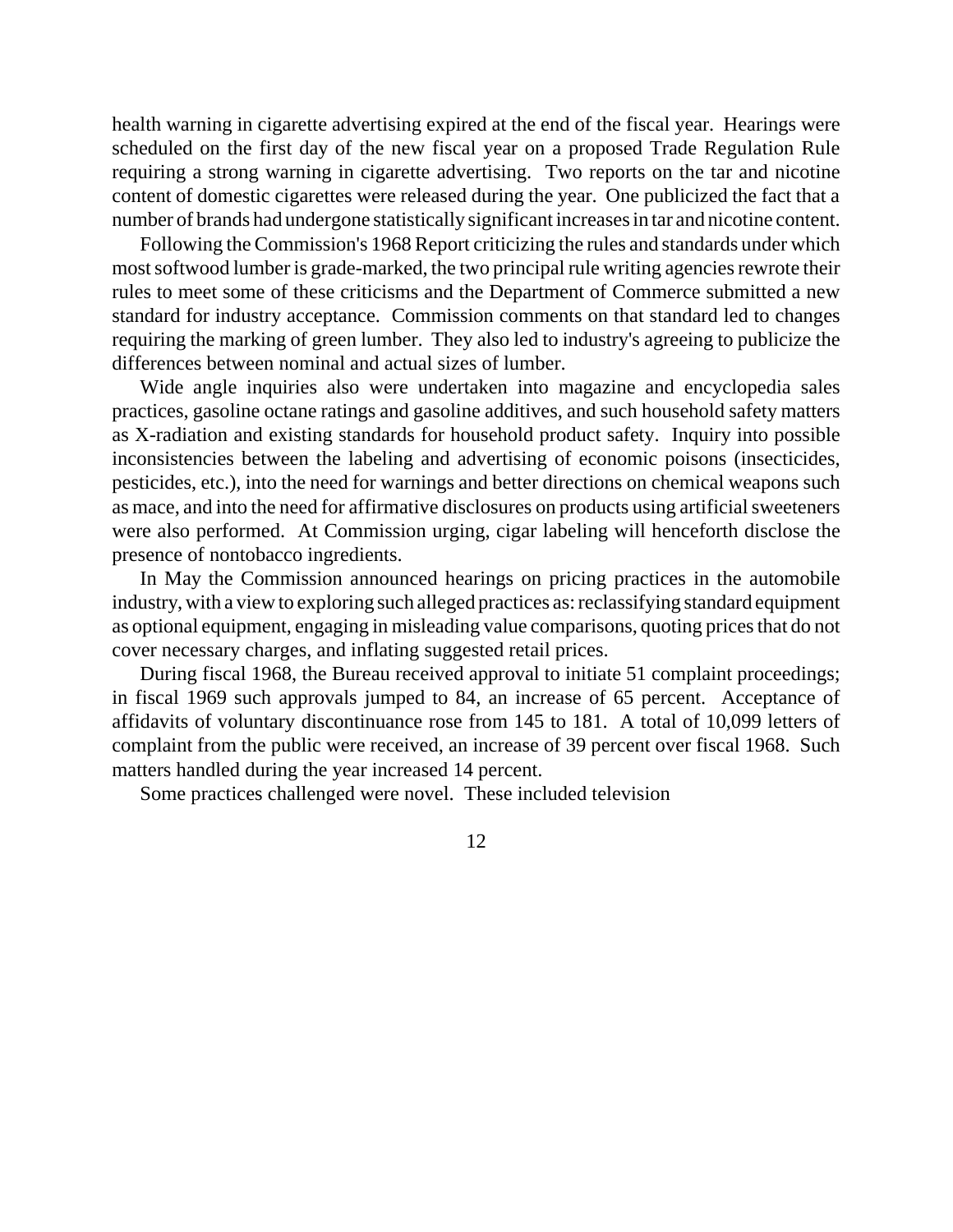mockups; one, for example, involved the alleged act of inserting glass marbles underneath a translucent food product to increase the appearance of the quantity of food contents. A broadcast company's "hypoing" also was challenged. Hypoing entails efforts calculated to temporarily increase audience ratings beyond their usual range during an audience rating period. Representations allegedly exaggerating low tar and nicotine content of cigarette brands have likewise been challenged, as has the alleged failure of a major magazine publisher to provide cash refunds in connection with its cancellation of magazine subscriptions.

Violations of orders dealing with the door-to-door sales of encyclopedias resulted in the imposition of substantial civil penalties. Civil penalty proceedings were commenced in connection with probable violations of Orders pertaining to the sale of photo albums, building siding, display signs, and bread.

Retirees seeking to supplement meager incomes are often the target of franchise sellers. The tack is to misrepresent potential earnings, exclusive territories, affiliations, and product efficacy. Complaint proceedings were instituted against chinchilla, vending machine, and masonry paint franchisors, as they were against a job placement service allegedly misrepresenting salaries of persons placed, ties with corporate executives, and exclusive listnigs.

All categories of consumers are affected by misrepresentations relating to food and grocery items, home improvements, and goods for home use and automobile maintenance. Among the complaint proceedings commenced in fiscal 1969 were those alleging false television demonstrations of soups, food wrappers, and anti-freeze; bait and switch tactics in selling sewing machines, food freezers, and freezer meat plans; and false and misleading promotions as to the prices and guarantees on home siding and carpeting and whether the buyer or his home were being specially selected.

In addition, proceedings were approved against the alleged acts of sellers of encyclopedias (misrepresenting the purpose of salesmen visits, that the encyclopedia is free, that it is part of a special offer), lottery devices, jewelry (deceptive pricing, false claims of famous brands), and women's apparel (fictitious pricing, failure to deliver goods and make refunds).

Assurances of discontinuance were accepted covering televised demonstrations of nasal sprays and a soap detergent. Several com-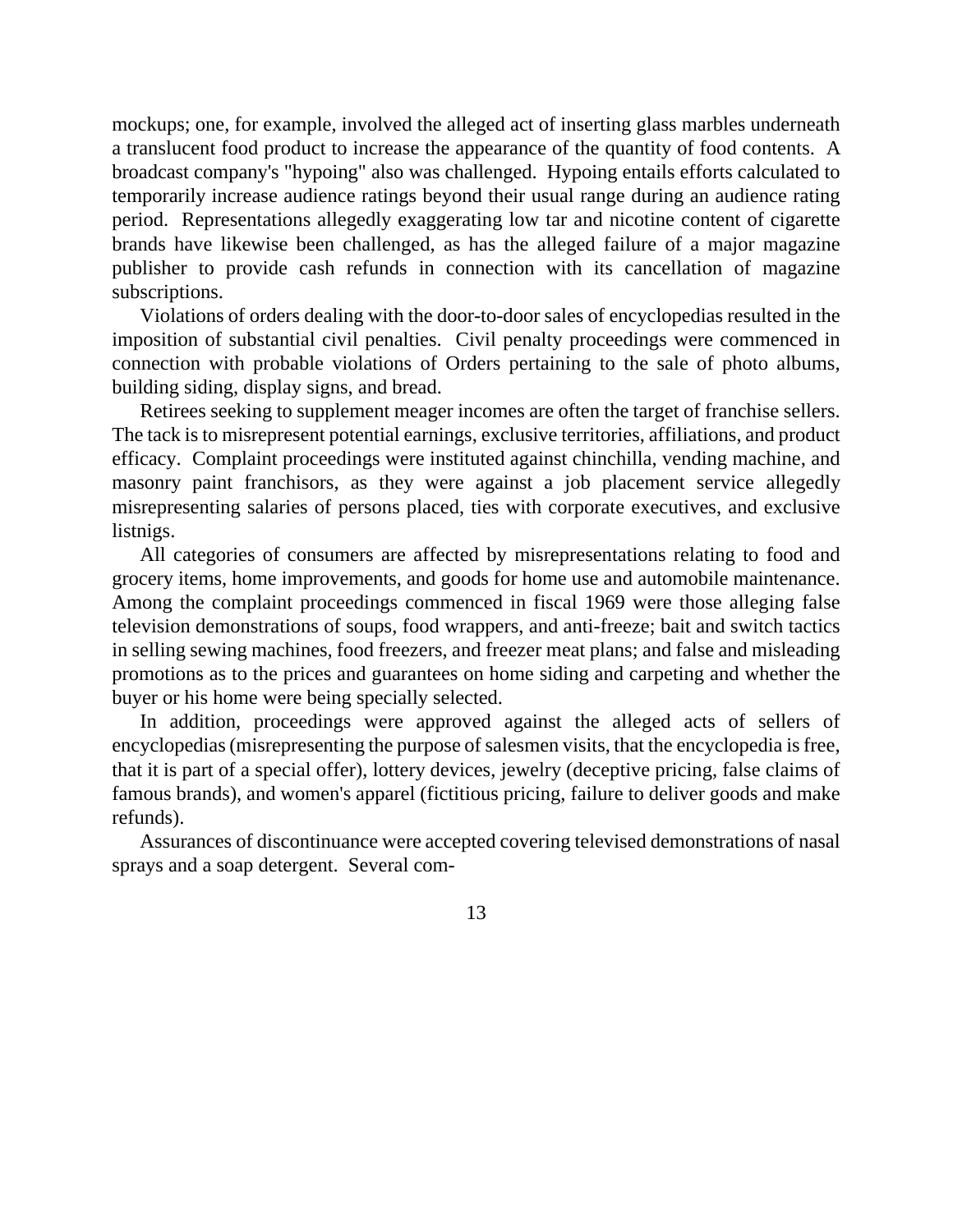plaints are filed against hearing aid promotors who allegedly establish clinics for the purpose of falsely disparaging competitive products and extolling their own.

In addition, 12 cease and desist orders resulted from a special program to prevent unfair and deceptive acts practiced upon the poor in the District of Columbia and environs.

The preceding describes only a fraction of the 84 complaint proceedings commenced and the 181 assurances of voluntary discontinuance accepted in fiscal year 1969.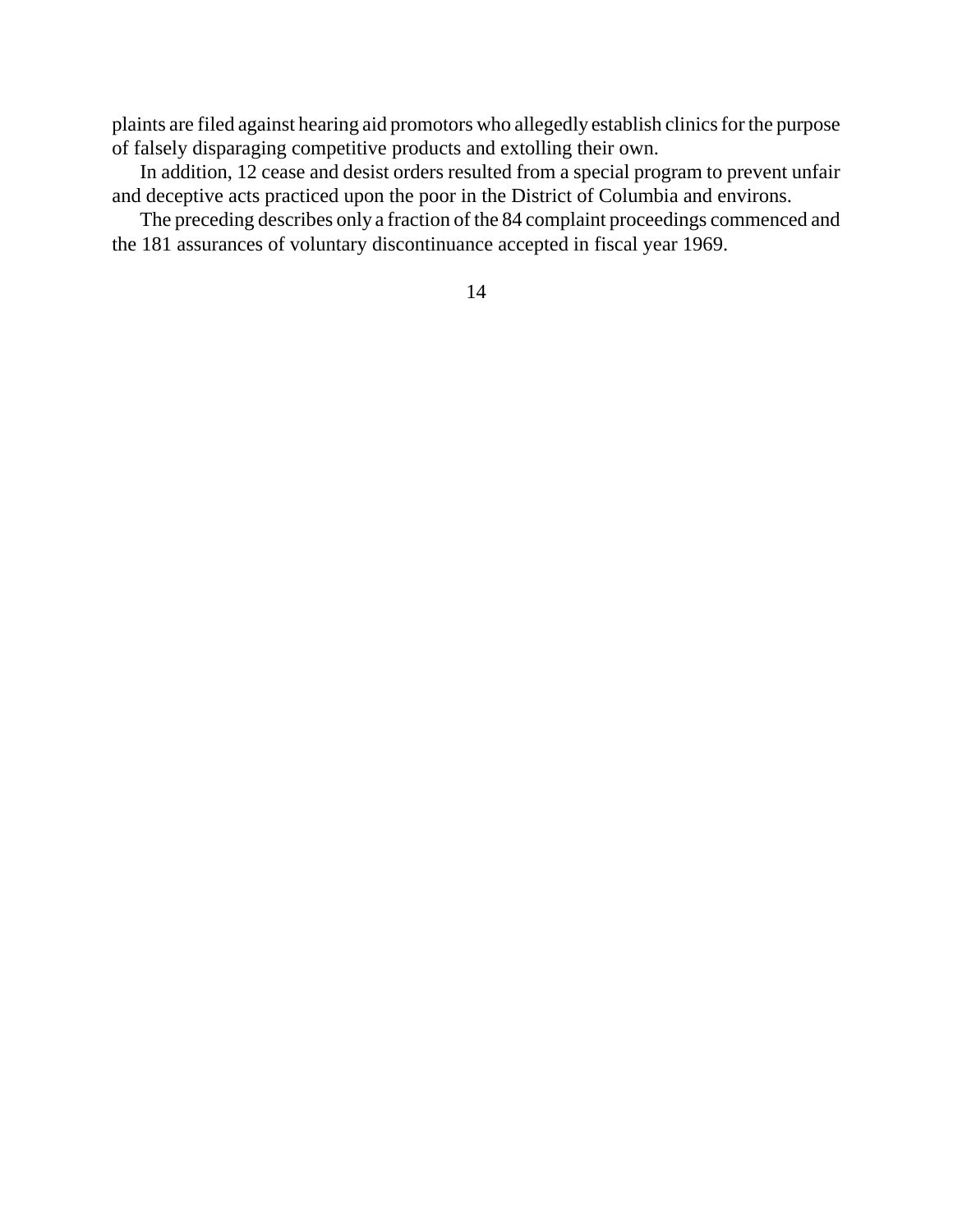## TEXTILES AND FURS

The Federal Trade Commission, through the Bureau of Textiles and Furs, strives to protect the consuming public from flammable fabrics and to assure that the wool, textile, and fur products it purchases are truthfully labeled and advertised.

Enforcement of the Wool Products Labeling Act, the Textile Fiber Products Identification Act, the Fur Products Labeling Act and the Flammable Fabrics Act requires periodic inspections of fiber suppliers, mills, manufacturers, importers, wholesalers, and retail stores. Such inspections are most important in policing and enforcing these statutes and, in fiscal 1969, the number of inspectionsincreased approximately 39 percent over the previous year.

Minor violations of the Acts or the Regulations are handled by the inspector at the time of the inspection or subsequently by correspondence. In such instances the informal assurances of discontinuance of the minor violations are obtained by the inspector or by the Division of Regulation. In fiscal 1969 such assurances increased 40 percent over the previous year. Serious violations are investigated by the Division of Enforcement.

A comprehensive study of the effects of using iron or coppersalts or a combination of the two in the dressing of dark ranch mink skins was made by the Bureau as the result of the development of a new process of dressing ranch mink skins. Substantial basic research was done to develop ways and means of policing the problem. A public hearing was held during fiscal year 1969 on a proposed Rule under the Fur Products Labeling Act to limit the amount of iron or copper than can be present in dressed mink skins represented as "natural." Also, comments were received at this hearing on a revision of rule 39 pertaining to a change in the regulation covering fur products to be exempted under the Fur Products Labeling Act.

A revised notice of proposed rule making dealing with the subject, together with a suggested test method for determining the presence of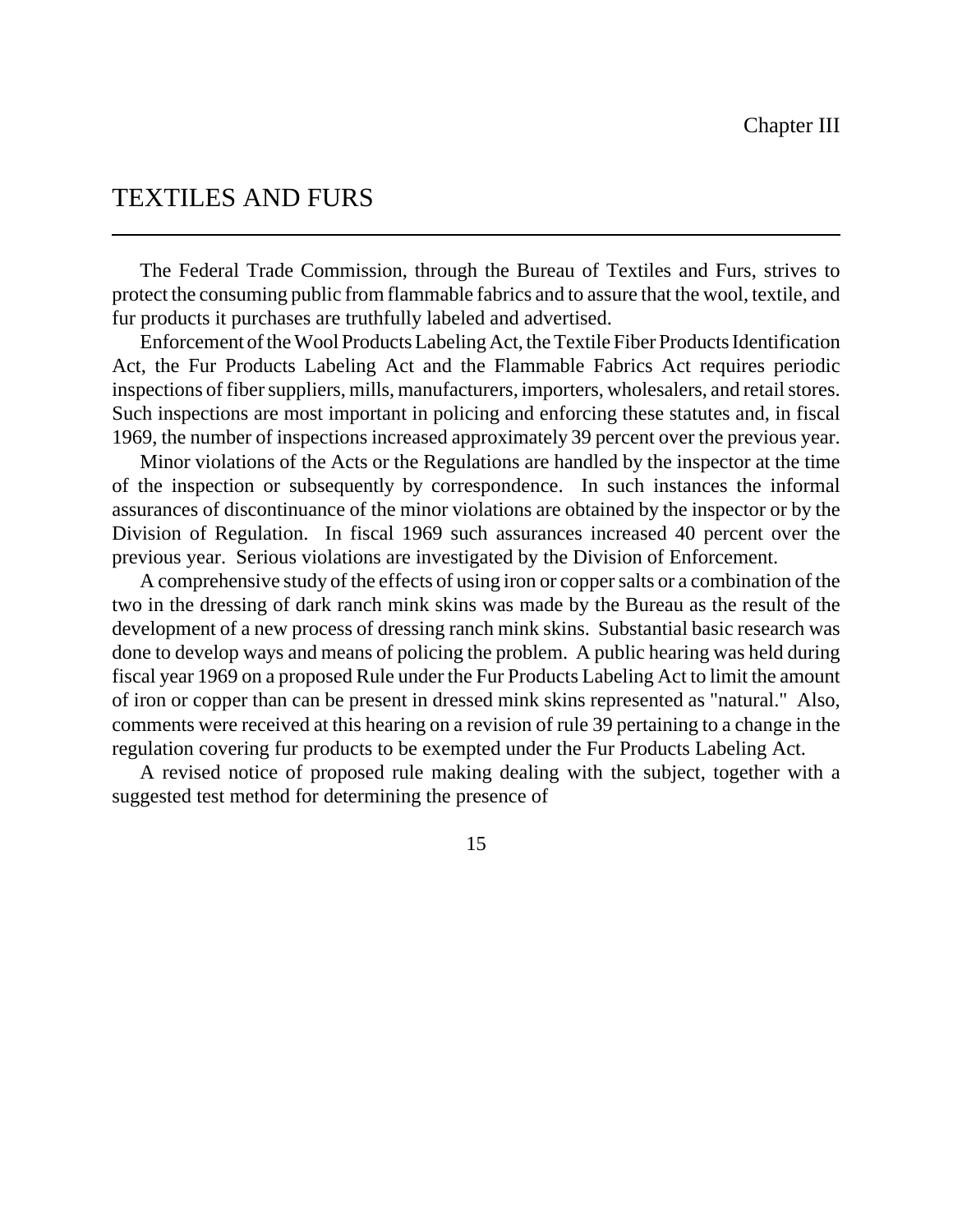iron and copper coloring agents in fur skins, was issued in November 1968 and comments invited. A final notice amendment was issued January 1969. The amendment specified limitations on amounts of iron and copper above which the furs so treated were required to be described as "color altered" or "color added." The amendment added certain record keeping and marking requirements to aid in the administration of the Rule and also raised the monetary valuation fur products exempted from the Act from \$7 to \$20.

In April 1969, the Commission amended Rule 10 of the Regulations under the Textile Fiber Products Identification Act to specify the manner and form of setting forth the content information of textile fibers containing components or constituents combined prior to extrusion, which components or constituents, if separately extruded, would fall within existing generic definitions for other textile fibers. After publication, the Commission temporarily deferred the effective date of the Rule to make certain technical changes in the language of the Rule to accord with suggestions of certain textile producers and their Trade Association.

Rule 36 of the Regulations under the Wool Products Labeling Act, requiring wool imports to be cleared by the Federal Trade Commission through its Bureau of Textiles and Furs, was held to be valid by the United States District Court for the District of Columbia during fiscal year 1969 and an injunction against the enforcement of that Rule previously issued by that Court was dismissed. However, upon appeal to the United States Court of Appeals for the District of Columbia Circuit, the decision of the District Court was reversed, the Rule held to be invalid, and the matter remanded to the District Court where a permanent injunction prohibiting enforcement of the Rule was entered. At the end of the fiscal year it was unknown as to whether the solicitor General would seek certiorari of the matter by the Supreme court.

The Division of Regulation continued to upgrade its office procedures during fiscal year 1969 with the conversion of correspondence files from the conventional file folder type maintained in file cabinets to an open-shelf, terminal-digit system. While the conversion of the file room has taken many months, it is virtually complete at the end of the fiscal year.

The Bureau has now operated 2 full years under its automated reporting (ADP) system with a revised field inspection report form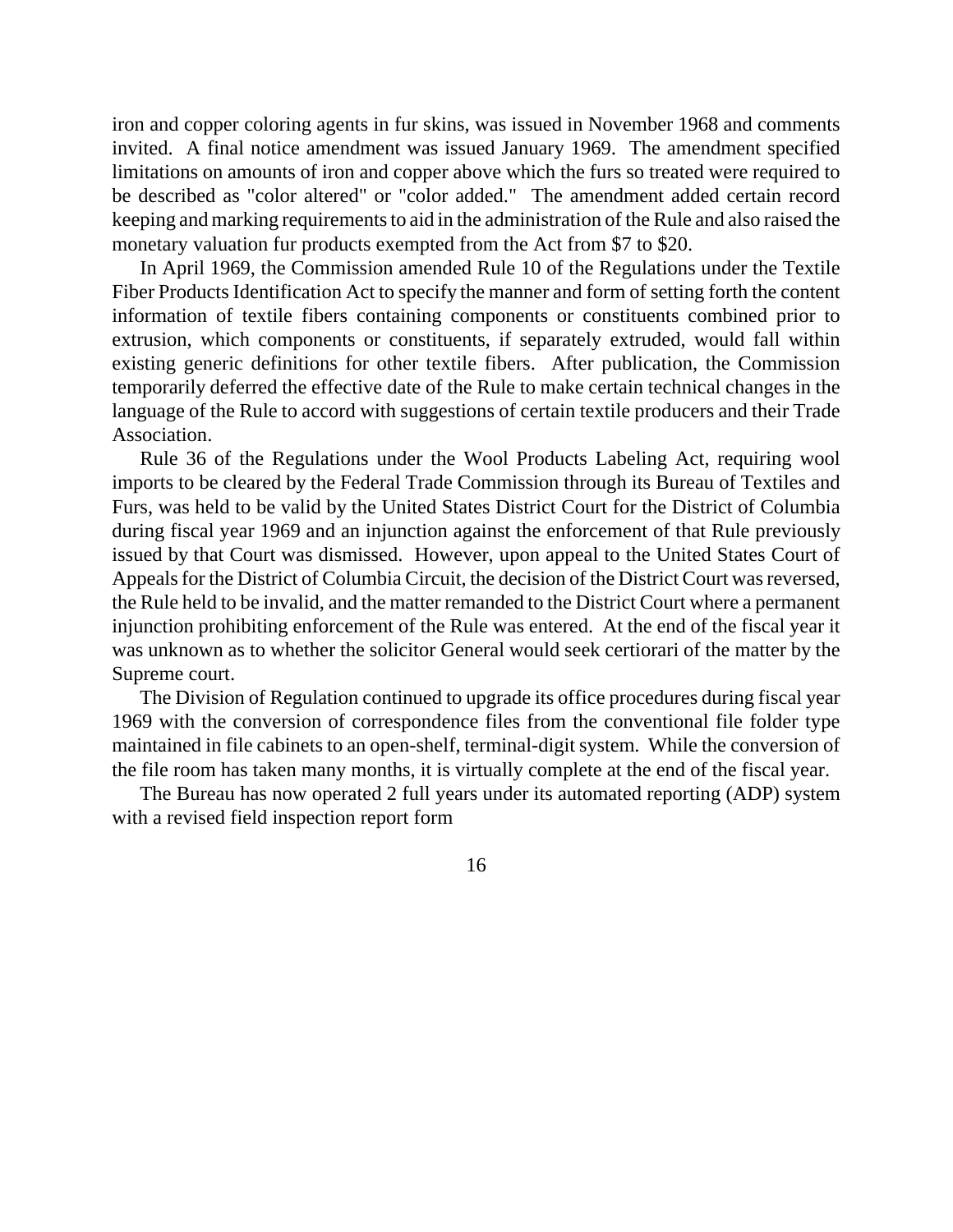and a daily work activity report form providing the basic inputs. The system has resulted in a more meaningful report of operations and it provides a valuable management tool to the Bureau.

During fiscal year 1969, the Division of Enforcement had an active docket of 446 formal cases. This represents a 31 percent increase over fiscal year 1968. Two hundred and seven were on the docket at the start of the fiscal year and 239 new investigations were initiated.

Ninety-five recommendations for complaint were forwarded to the Commission. One hundred and twenty-seven complaints and 126 cease and desist orders were issued. Seventyfour cases were recommended for closing during the year and 63 were closed. Forty-nine Assurances of Voluntary Compliance resulted from these cases.

The Bureau continued to investigate and stop the practice whereby manufacturers of wool products misbranded woolen products by labeling reprocessed or reused wool as wool or by designating wool products by a more popular specialty fiber name, i.e., mohair, alpaca, etc., when the fibers in such products were not entitled to such designations. This practice of upgrading is particularly bad in that it substitutes a less desirable product for a product more in demand in a manner that is difficult to detect. The customer is deceived and competitors are placed at a disadvantage.

One example of the above is the order issued by the Commission in Docket C-1483 against the former officers of the Reliable Mills, Inc., of Gastonia, North Carolina. These respondents manufactured and labeled sweaters as "100% Alpaca" when the sweaters actually contained substantial amounts of nylon, polyester or wool. As a result of this action approximately 28,000 sweaters were returned and relabeled properly.

The Bureau had 51 wool cases on its docket at the beginning of the fiscal year, 46 new cases were added, 29 cease and desist orders were issued, II assurances of voluntary compliance were received, and four files were closed for other reasons.

During the last part of fiscal year 1968, the Bureau became aware of the fact that certain dressers and processors of ranch mink pelts were adding dye to the skins during their processing and were, subsequently, either designating the skins as "natural" or were failing to designate them as dyed. Both of these situations are violations of the Fur Products Labeling Act.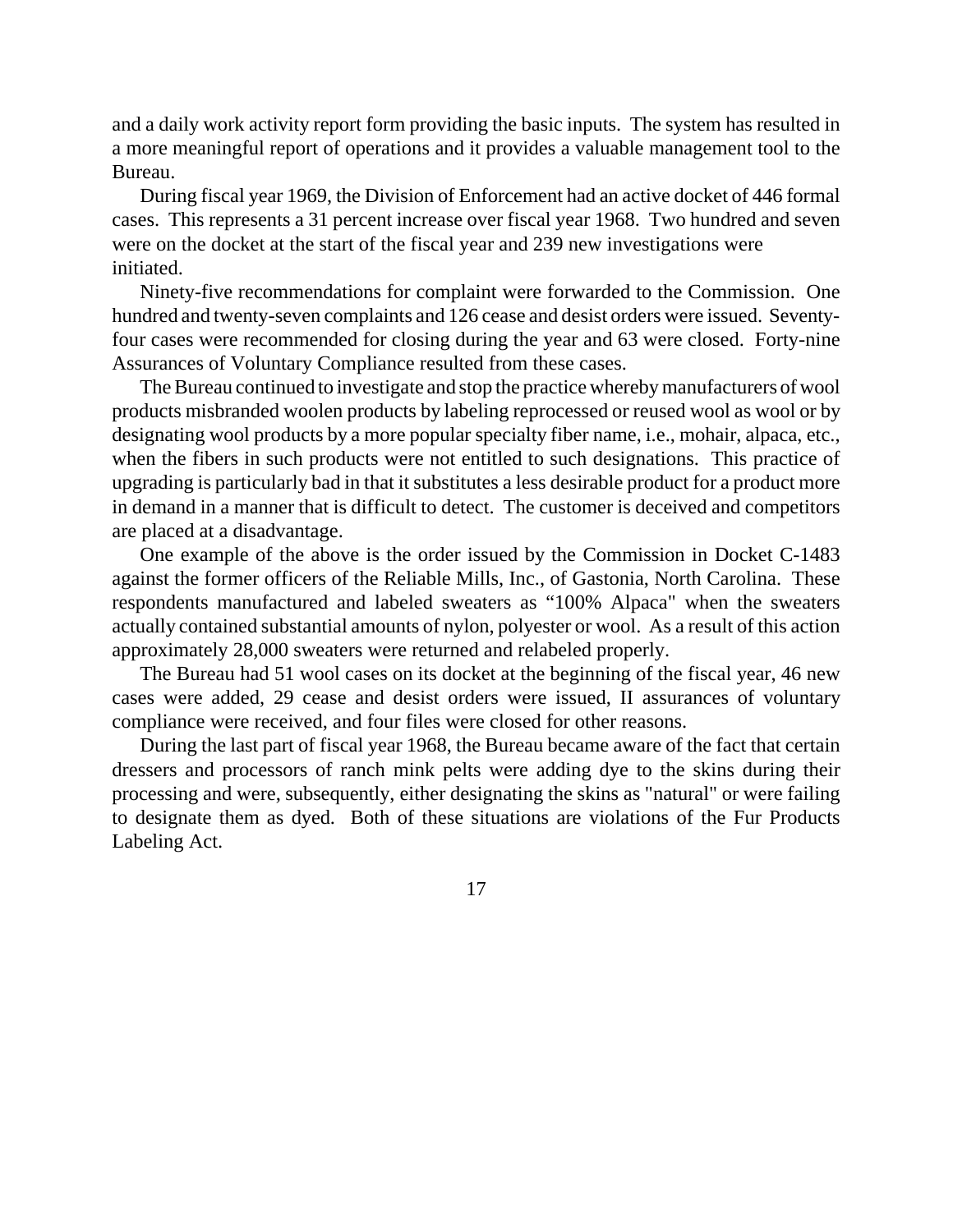In May of 1968, the Director of the Bureau met with the principal ranch mink dressers in New York City and informed them of the illegality of the practice.

Subsequent to this meeting it became apparent that most of the dressers had discontinued the practice, but two dressers had continued to engage in the unlawful acts. Accordingly, files were opened against these two concerns and in August a thorough investigation was undertaken. Investigations obtained from the two dressers all of their invoices since March 1968, in which they had invoiced mink as other than dyed. Subsequently calls were made on the addresses of these invoices. Samples of fur were obtained for testing and a determination was made as to how these fur manufacturers were labeling these furs.

Over 150 fur garment manufactures and dealers were called on, and about half were found to have misbranded and mislabeled their products. Files were opened against these manufacturers and many of them were offered an opportunity to enter into an agreement to accept a cease and desist order.

While this investigation is continuing, a consent agreement was entered into and a cease and desist order issued against one of the dressers, Manhattan Fur Dressing Corporation, docket C-1530. A complaint was issued against Market Fur Dressing Corporation, docket 8772, the second dresser, which filed an answer admitting the allegations. At the fiscal year's end, the matter was being considered by the Commission. Over 21 manufacturers have accepted consent orders, with the result that thousands of ranch mink skins have been relabeled, and the consuming public saved thousands of dollars.

One hundred and twenty-seven new investigations under the Fur Products Labeling Act were initiated, 56 cease and desist orders issued, four assurances of voluntary compliance were received, and nine cases closed for other reasons.

An investigation under the Textile Fiber Products Identification Act was undertaken when it was discovered that fabrics composed in part of silk were misbranded in that the amount of silk fibers by weight was being overstated. The fiber content being placed on the finished product wasthe fiber content of the fabric designated by the suppliers prior to its being dyed.

The investigation disclosed that during the dyeing process some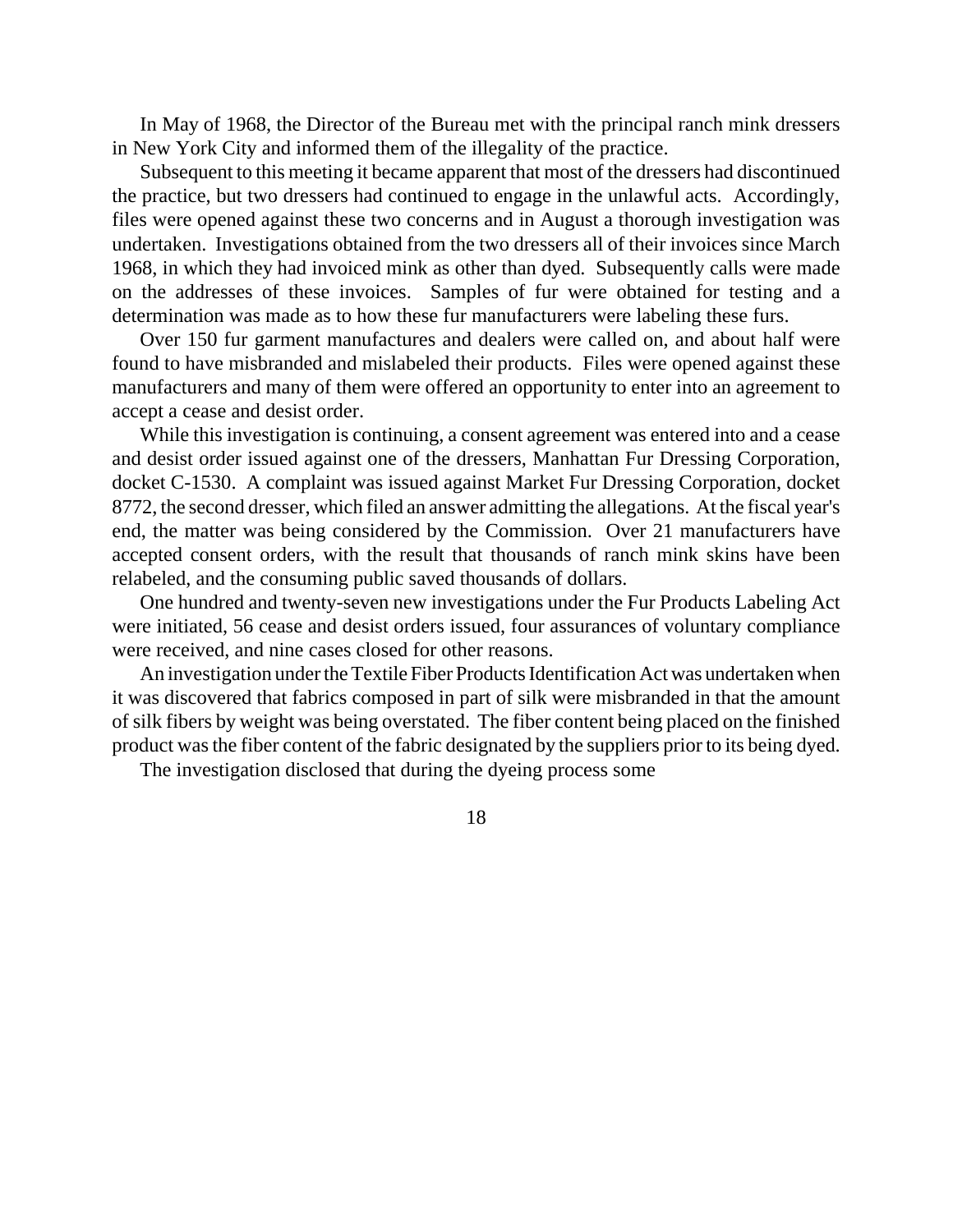of the gum contained in the silk fibers will evaporate and thereby make the percentage of silk by weight in the finished fabric less than the percentage by weight prior to finishing. Based upon an allegation that this was an industry-wide situation, the investigation was enlarged to determine the extent of the practice in the industry. It was found that there were 11 major firms in this industry and that all were engaging in the practice. It was decided that the matter should be handled on an industry-wide basis with the major firms being required to execute an assurance of voluntary compliance to stop the practice. These firms have all executed the Assurances, and the practice appears to be stopped

Forty-eight new investigations were initiated under the Textile Fiber Products Identification Act, 29 orders were issued, and 25 assurances of volutary compliance were received. Six files were closed for other reasons.

The sale and distribution of dangerously flammable fabrics continues to receive the highest priority of attention in the Bureau. Eighteen investigational cases were opened during the year, and 12 cease and desist orders were issued under the Flammable Fabrics Act. Seven Assurances of Voluntary Compliance were received.

Cooperation with the Bureau of Customs continued to be excellent during fiscal 1969, with the result that many dangerous flammable fabrics destined for U.S. markets were detected at the port of entry. These fabrics were denied entry into the United States and were either returned to their point of departure or processed so as to be flame-retarded.

The importation of light-weight, dangerously flammable, silk scarfs and fabrics continues to occupy the Bureau's attention. Four cease and desist orders were issued against concerns engaged in this business, and nine cases were being investigated.

With only two full-time laboratory employees and one part-time student trainee, the Textile and Furs laboratory completed 1,424 tests or an average of almost seven difficult tests each working day.

These tests are as follows: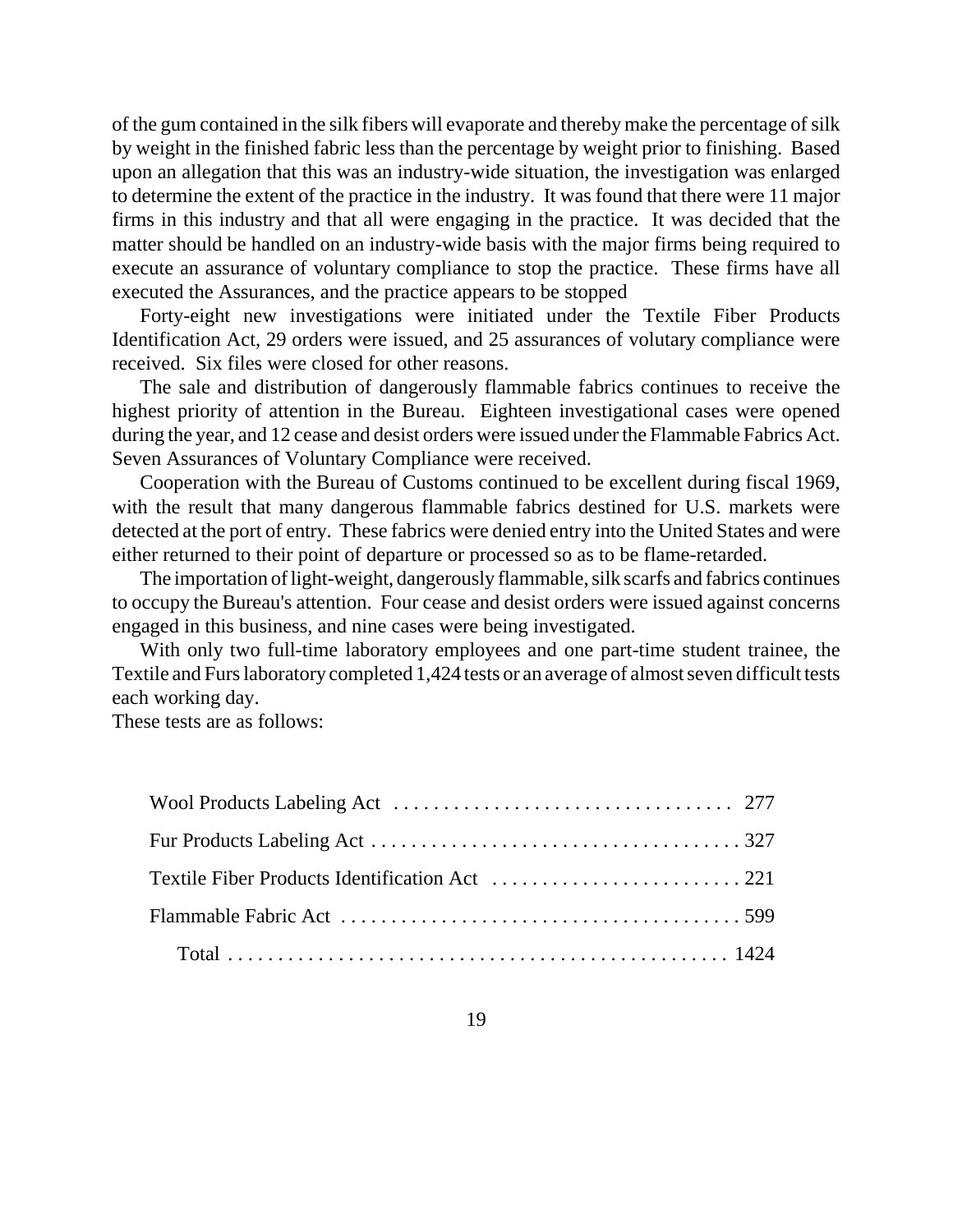An Atomic Absorption Spectrophotometer has been acquired which will allow a major expansion in the laboratory testing, especially in testing furs and fur products which have been processed by the use of iron or copper salts. A deionized water system has been installed thus permitting greater accuracy not only in the fur tests referred to above but in all chemical analytical work requiring the use of water.

A detailed description of the accomplishments of the Division of Enforcement during fiscal 1968 may be found in appendix B.

The fiscal year commenced with 105 pending compliance cases and 159 were added. There were 126 new orders assigned for procurement of satisfactory compliance reports, and 33 matters reopened for compliance investigation. In a total assignment of 264 cases, 116 were completed.

There were four certifications to the Attorney General seeking civil penalties, three for violations of cease and desist orders under the Flammable Fabrics Act and one for violation of a Wool Act order. (See appendix C.)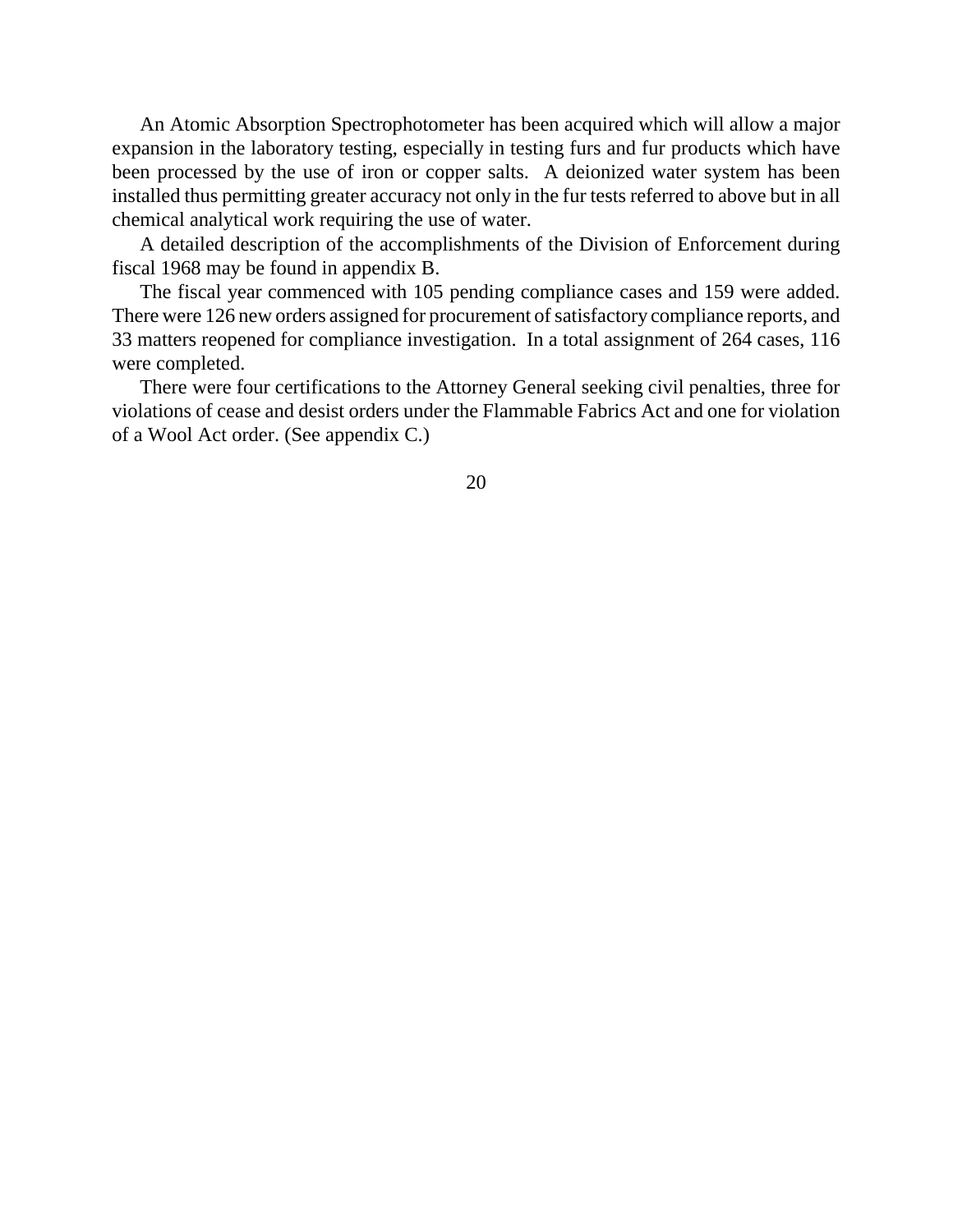# MAINTAINING FREE AND FAIR COMPETITION IN BUSINESS

From 1890, when Congress passed the Sherman Act, and first dedicated its efforts to upholding the principle of competition, through to the Clayton Act, the Federal Trade Commission Act and the Robinson-Patman Act, the antimonopoly laws were intended to equalize the conditions of competition and insure that U.S. industry would play the competitive game according to those rules. The Federal Trade Commission is bound by mandate to adhere to the basic philosophy of industrial freedom and promotion of competition.

The Commission's antimonopoly responsibilities include: (1) The Clayton Act, an effort to stop practices which are likely to impair competition--exclusive dealing and buying; and, by forbidding certain means of increasing concentration--interlocking directorates, mergers and acquisitions; (2) the Robinson-Patman Act, an effort to prevent discriminatory practices when market competition may likely be impaired; (2) the Federal Trade Commission Act, an effort to preserve competition and to administratively regulate competition, by forbidding unfair methods of competition. In these areas, the Commission's efforts in fiscal 1969 were dedicated to halt restraints on trade, in their incipiency, and to maintain and promote competition in U.S. industry. The responsibility for enforcement and regulation in these statutory areas, including investigation and litigation of such matters, is in the Bureau of Restraint of Trade. In addition to formal investigations and casework, the Commission's Bureau of Restraint of Trade continued its efforts to seek compliance with the laws by means of guides, advisory opinions, trade regulation rules and enforcement policy statements.

During fiscal 1969, 1,775 complaints were received from businessmen and the public; 181 investigations were initiated; 289 investigations were completed, and, as of June 30, 1969, 644 investigations were pending. The Commission issued 28 antimonopoly complaints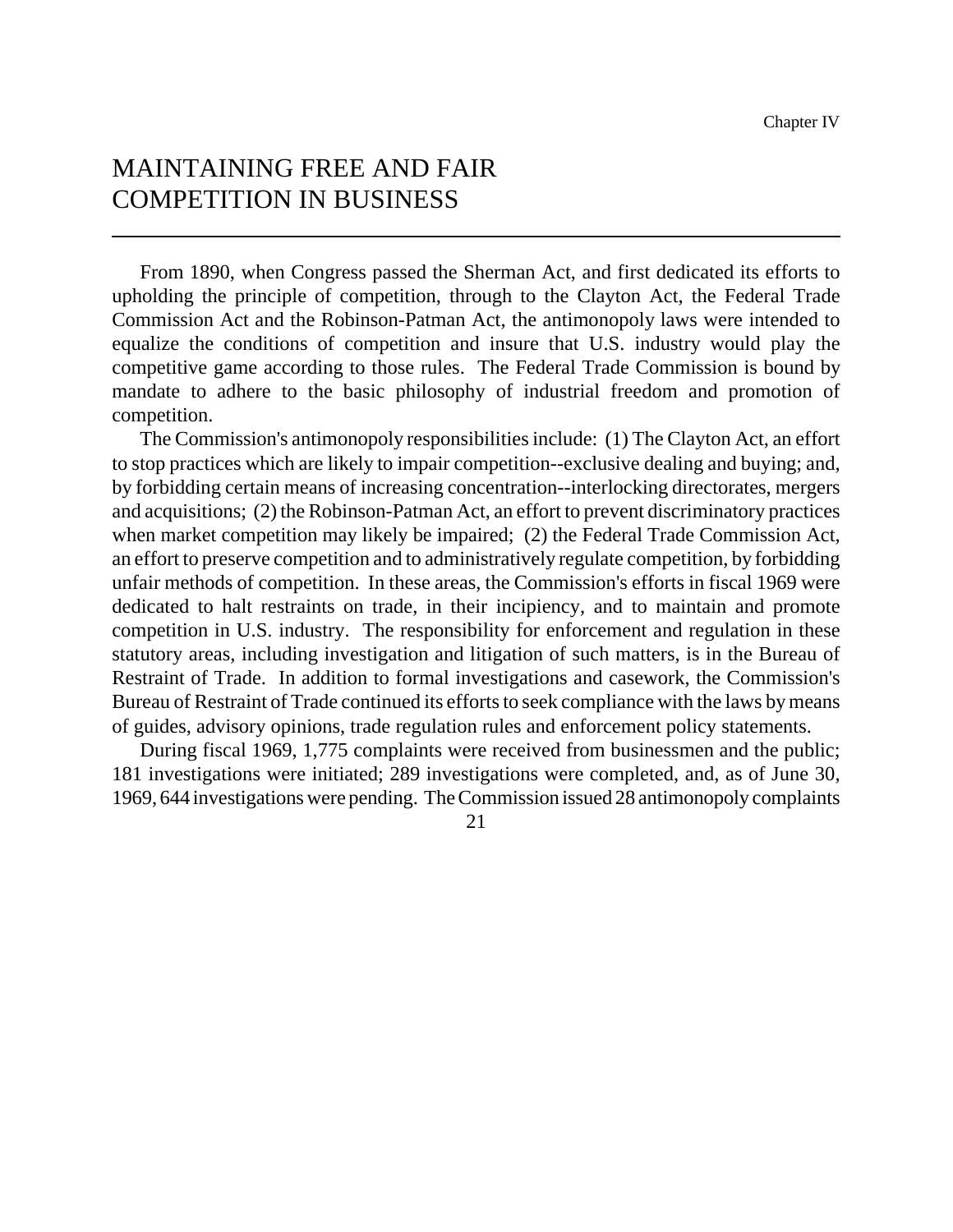and 25 orders to cease and desist and/or to divest, 20 of which were consent orders. The disposition of 44 cases on assurances of voluntary compliance with the laws was approved by the Commission. It satisfactorily corrected 102 matters under its small business procedures, in aid of small business.

The enforcement effort of the Commission under the Celler-Kefauver Anti-Merger Act is directed toward those areas where the preservation of competition will have the broadest effect. This responsibility is centered in the Division of Mergers.

The prompt use of both voluntary and compulsory investigational procedures enabled the Commission to determine probable anticompetitive effects of proposed mergers, while at the same time giving businessmen an opportunity to evaluate the probable consequences of their proposed actions. During the past three years, including fiscal 1969, an average of nine large mergers(those where the acquired firms' assets exceed \$10 million) were (called off after the Commission instituted an immediate investigation. Some of the firms involved indicated to public news media that the pendency of a Commission investigation was a significant consideration in the cancellation of proposed merger plans. Thus, prompt investigation of proposed mergers and acquisitions has been a significant enforcement factor.

Following is a summary of the Division of Merger's enforcement casework:

Informal cases:

| <b>Formal Cases:</b>     |  |
|--------------------------|--|
|                          |  |
|                          |  |
|                          |  |
| Cases pending litigation |  |
|                          |  |

Due to the tremendous increase in merger activity, this Division preliminarily examined 2,850 mergers and acquisitions and 185 joint ventures during the year.

The Commission issued a record 13 complaints relating to acquisitions and mergers during the year, six of which were simultaneously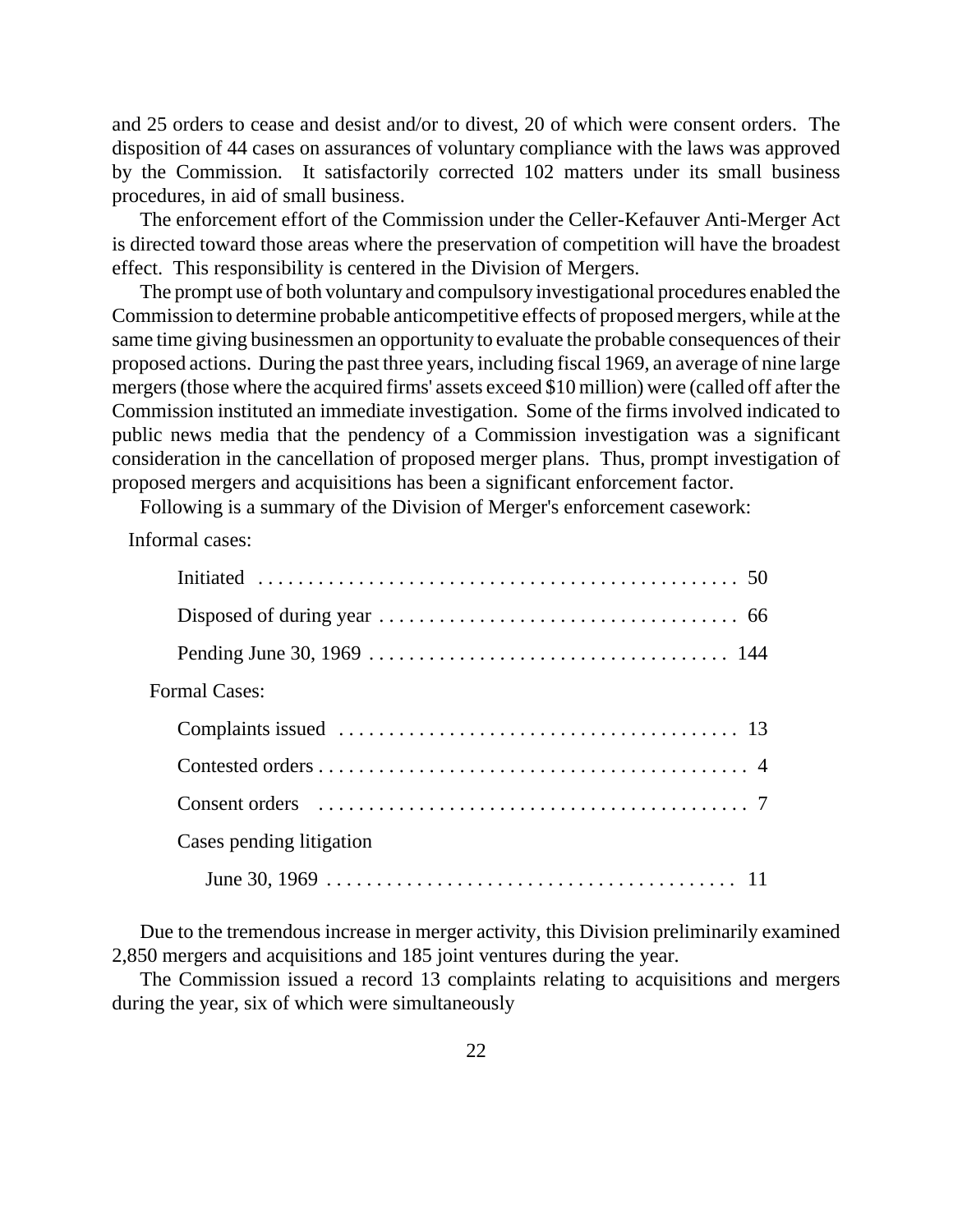concluded by means of consent orders. A consent agreement was accepted in one additional case during the pre-trial stage. One of the consent orders provided for compulsory licensing of U.S. patent rights by a leading oil company relating to the production of polypropylene, a plastic compound. The remaining consent orders related to cement and construction aggregates, phosphates and blended fertilizers, retail grocery stores, snack food products, and textile mill products.

Six cases in various stages of litigation were concluded during the year--two were dismissed by the Commission; three major divestitures were ordered in matters related to the cement industry (however, one order has been stayed pending further consideration by the Commission); and a final order of divestiture was entered against The Seeburg Corporation (D. 8672), a leading vending machine manufacturing company.

The Commission has a number of broad, industry-wide programs underway to attack merger problems in their incipiency. Four enforcement policy statements have been issued covering the following industries: (I) Food Distribution, (2) Cement; (3) Grocery Products Manufacturing; and (4) Textile Mill Products. In addition; the Commission embarked upon an in-depth investigation of the conglomerate merger movement in the United States.

Finally, and most significantly on May 6, 1969, the Commission inaugurated a pre-merger notification program by requiring special reports from large corporations which enter into a contract, agreement or understanding to merge or acquire the assets of another corporation within a specified asset category.

The Commission's enforcement efforts under the Robinson-Patman Act was directed not only to prohibiting practices when market competition was probably to be impaired but also when inequitable treatment was probable to impair the opportunities of certain business enterprises. This enforcement responsibility is with the Division of Discriminatory Practices. Following is a summary of the Division of Discriminatory Practices' enforcement casework:

Informal Cases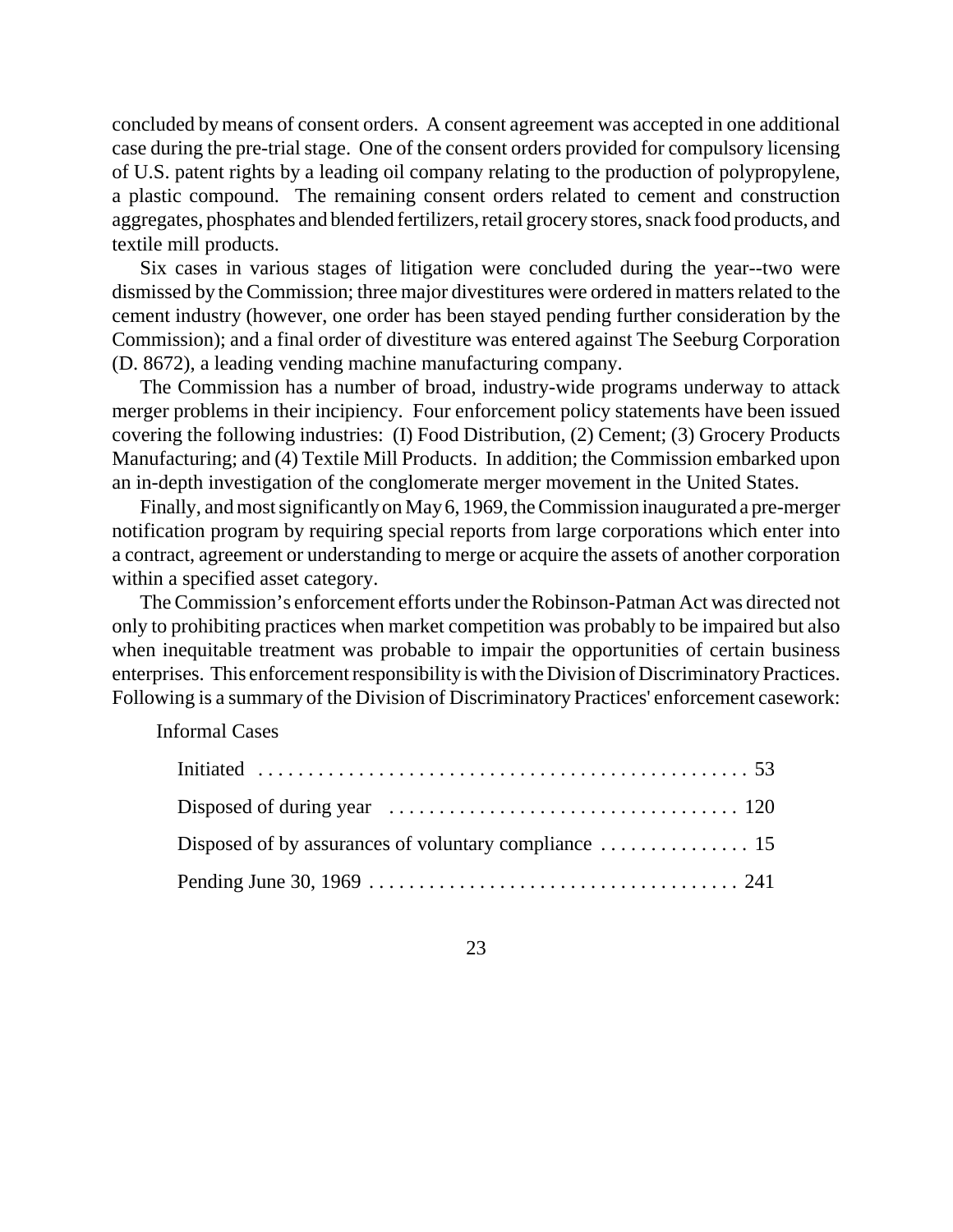Compliance matters (apparel)

| Formal cases |  |
|--------------|--|
|              |  |
|              |  |
|              |  |

Informal matters completed in fiscal 1969 were especially significant. The disposition of 120 matters in that manner represented an increase of about 62% over the previous year's total. In addition, the disposition of 15 of these matters on the basis of the Commission's acceptance of Assurances of Voluntary Compliance in accordance with section 2.21 of the Commission's Procedures and Rules of Practice provided relief in those situations at minimum cost. Considerable assistance was provided to the Bureau of Industry Guidance in that Bureau's advisory opinion work and its development of the Commission's recently amended Guides for Advertising Allowances and Other Merchandising Payments and Services.

Major cases decided during fiscal 1969 or pending at its close were as follows:

Consent cease and desist orders were issued in the following cases: In Connell Rice & Sugar Co., Inc., and Foremost-McKesson, Inc., (formerly Foremost Dairies Inc.), D. 8726, the order prohibits the parties from remaining or becoming parties to certain full requirements purchase agreements, accepting illegal brokerage payments, and knowingly inducing or receiving discriminatory prices, in violation of Sections 2(c) and 2(f) of the Clayton Act, as amended, and Section 5 of the Federal Trade Commission Act. In Scott Finks Co., Inc. (C-1 545), the consent order entered into by this produce wholesaler prohibits the company from making unlawful brokerage payments or payments in lieu of brakorage in violation of Section 2(c) of the amended Clayton Act to brokers who buy for their own accounts. The consent order in The Weatherhead Co. (C-1 492), prohibits the company from discriminating in price among competing resellers of specified industrial fittings and other fittings and products having the same or similar applications or uses in violation of Section 2(a) of the Act. In a group of seven consent cease and desist orders, the Commission prohibited various manu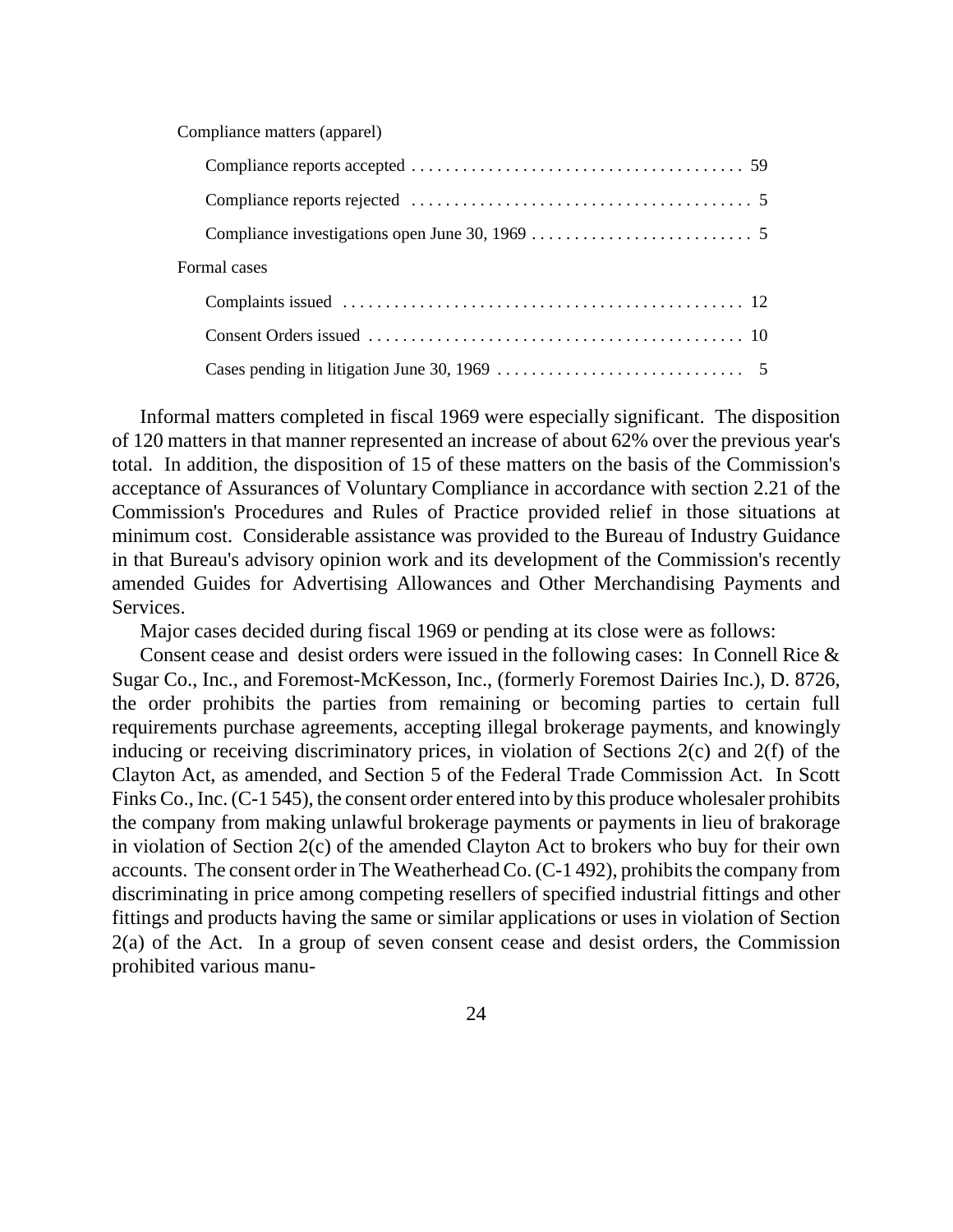facturers of railroad car component parts and special products from paying unlawful brokerage or granting secret rebates in connection with the sale of those products. All seven cases charged that the secret rebates unduly suppressed and were destructive of competition in violation of Section 5 of the Federal Trade Commission Act. Four of the orders also prohibited the payment of illegal brokerage in violation of Section 2(c) of the amended Clayton Act.

At various stages in litigation are the following cases:

In Suburban Propane Gas Corporation (D. 8672), the complaint charges that the respondent, the world's largest distributor of liquid petroleum gas, induced and received discriminatory prices in the purchase of this product in violation of section 2(f) of the Clayton Act, as amended by the Robinson-Patman Act.

The complaint in Beatrice Foods Co., Inc. and Kroger Co. (D. 8663) charges Beatrice with selling fluid milk and dairy products to Kroger at discriminatorily favorable prices in violation of Section 2 (a) of the Act, and Kroger with inducing and receiving such unlawful price discriminations in violation of Section 2(f) of the Act.

In Colonial Stores, Inc. (D. 8768), a major regional food chain has been charged with the knowing inducement and receipt from suppliers of discriminatory payments and allowances in consideration of services or facilities furnished by Colonial in connection with its sale of the products of the suppliers when Colonial knew or should have known that such payments or allowances were not made available on proportionally equal terms to other customers of the various suppliers which competed with Colonial in the sale of the products of those suppliers.

In Korell Corporation (D. 8777), the complaint charges a manufacturer of women's dresses with making payments and allowances to various customersfor advertising services furnished by those customers in connection with the sale of Korell's products without making such allowances available on proportionally equal terms to customers competing with those receiving the allowances. In Connell Rice & Sugar Co., Inc., Foremost-McKesson, Inc., and Standard Brands Incorporated (D. 8736), the unresolved portion of the complaint charges Standard Brands, one of the nation's largest processors and sellers of food products, with violation of section 2 (a) and 2(c) of the Clayton Act, as amended, and section 5 of the Federal Trade Commission Act. Standard Brands is charged with price dis-

400-967 O - 70 - 3

25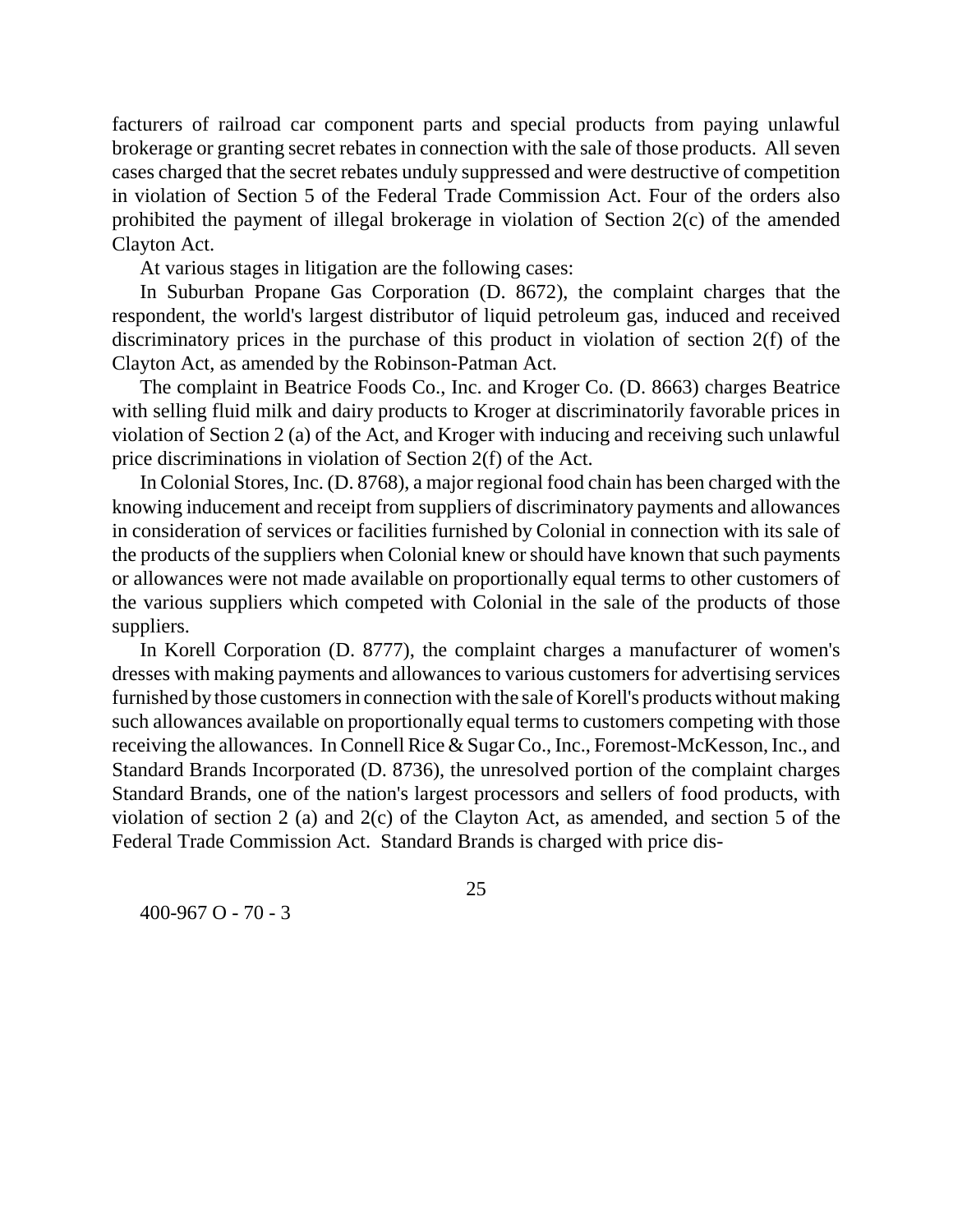crimination, the payment of illegal brokerage and anticompetitive conspiracy in connection with the sale of corn products, including corn syrup and sweeteners.

In the area of general trade restraints the Commission's efforts, both to preserve competition and regulate the quality of that competition, have been taxed. Here, unfair methods of competition, under section 5 of the Federal Trade Commission Act, are forbidden —as practices bywhich competitors were deprived accessto markets or of freedom of action in markets and as otherwise undesirable practices. Broadly, they include exclusionary, coercive, collusive, and reciprocal dealing activities, damaging to competitors. The broad range of charges is best demonstrated by the fact that in fiscal 1969, 242 pending investigations involved 125 different industries and 14 different charges, ranging from attempts to monopolize to reciprocal dealing. Following is a summary of the casework in this area of antimonopoly work:

Informal cases (investigations)

| Formal cases                   |
|--------------------------------|
|                                |
|                                |
|                                |
|                                |
| <b>Small Business Matters:</b> |
|                                |
|                                |
|                                |
|                                |

One of the most productive areas of General Trade Restraint work centers around the program for handling unfair practice problems under the Small Business Procedure. Basically, the effort is to resolve problems with the minimum expenditure of resources, preferably by voluntary agreement with the party involved. In fiscal 1969, for example, 102 alleged violations of the law were satisfactorily resolved by calling in the responsible party and accepting his agreement to discontinue the practice in question. Since agreements of this kind secure for the public all the relief that could be secured after a full investigation and possible litigation of the matter, the savings in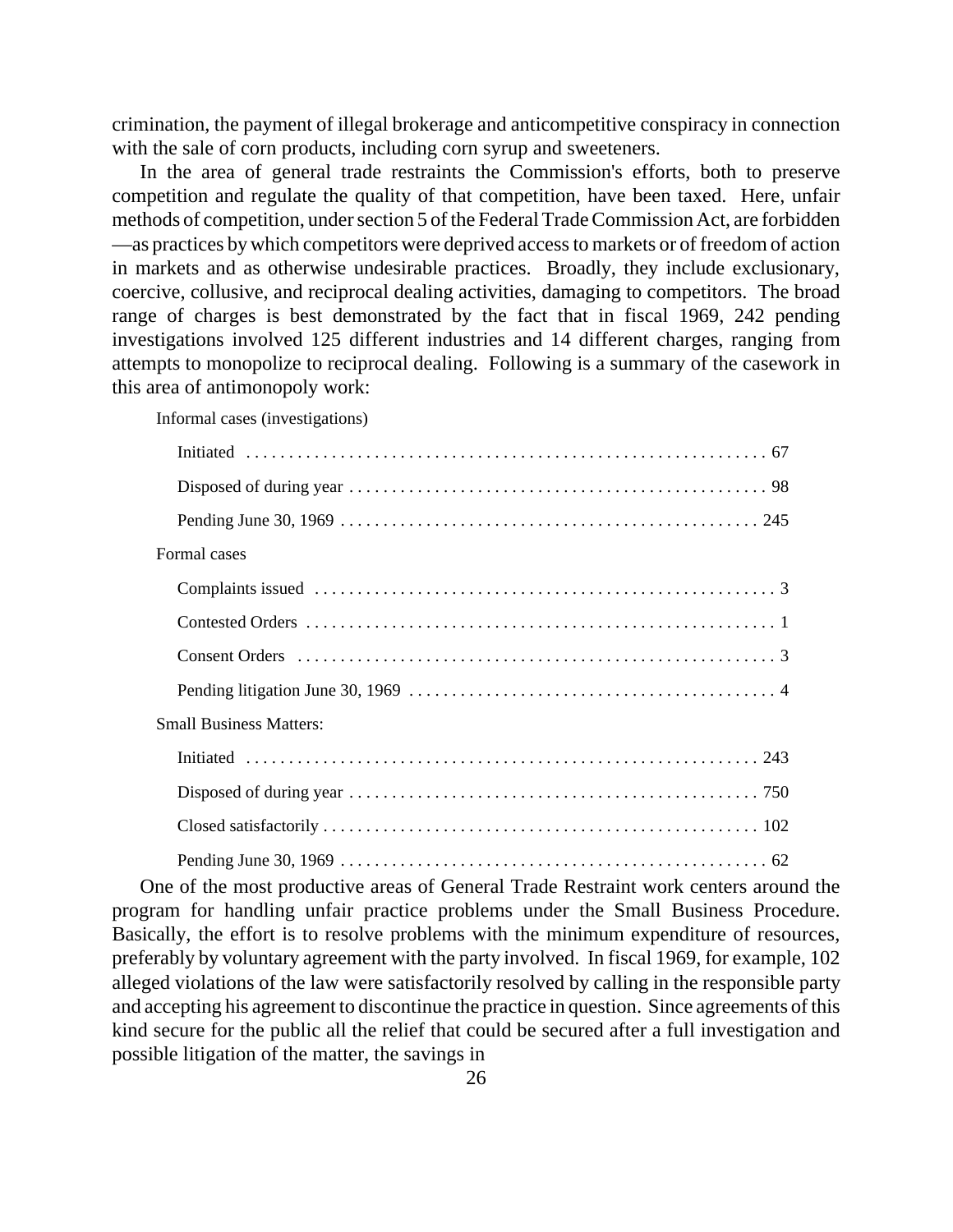Commission resources are obviously substantial and effective relief is immediate.

One of the most outstanding examples of this Division's work in the area of securing voluntary discontinuance of allegedly unlawful practices during the past year was an agreement with General Motors Corporation, Ford and Chrysler, whereby an agreement was entered into that would permit the 25,000 or more independent auto body repair shops in the country to buy "crash" parts at the same prices paid by the franchised dealers, rather than at the 25 percent higher price they had previously been required to pay.

Several important cases are now pending before the Commission itself. National Association of Women's and Children's Apparel Salesmen Inc. (NAWCAS) (Dkt. 8691), involves charges of the use of boycott agreements to foreclose competition at apparel trade shows. Curtis-Wright Corp. (Dkt. 8703) involves charges of selling below cost and attempting to monopolize the sale of certain aircrafts. Golden Grain Macaroni Co. (Dkt. 8737) involves charges of part monopolization of the macaroni market in the Pacific Northwest and in the State of Hawaii.

Achieving effective compliance with final Commission orders is the responsibility of the Compliance Division. This Division handled and negotiated the divestitures of some 71 separate business facilities in some 20 separate divestiture transactions. One such divestiture, by way of illustration, resulted in the entry of a significant new competitive factor in the dairy industry in the southwest. Fiscal year 1969 also saw the successful culmination of efforts to establish a new and independent CloroxCompany as a competitive factorin the liquid bleach industry.

During the past year the significant contribution in the compliance area was the certification and ultimate filing by the Attorney General of a civil penalty case involving acquisitions by a large baking company allegedly contrary to the provisions of an order requiring prior approval of the Commission with respect to any such acquisition. This is the first case of its type and is of significant precedent value to the enforcement of a wide range of orders containing similar provisions. In its administration of orders involving a variety of statutory prescriptions, including price fixing and price discrimination, this Division, among other of its activities, processed 188 compliance reports, and assisted the Commission's issuance of 26 advisory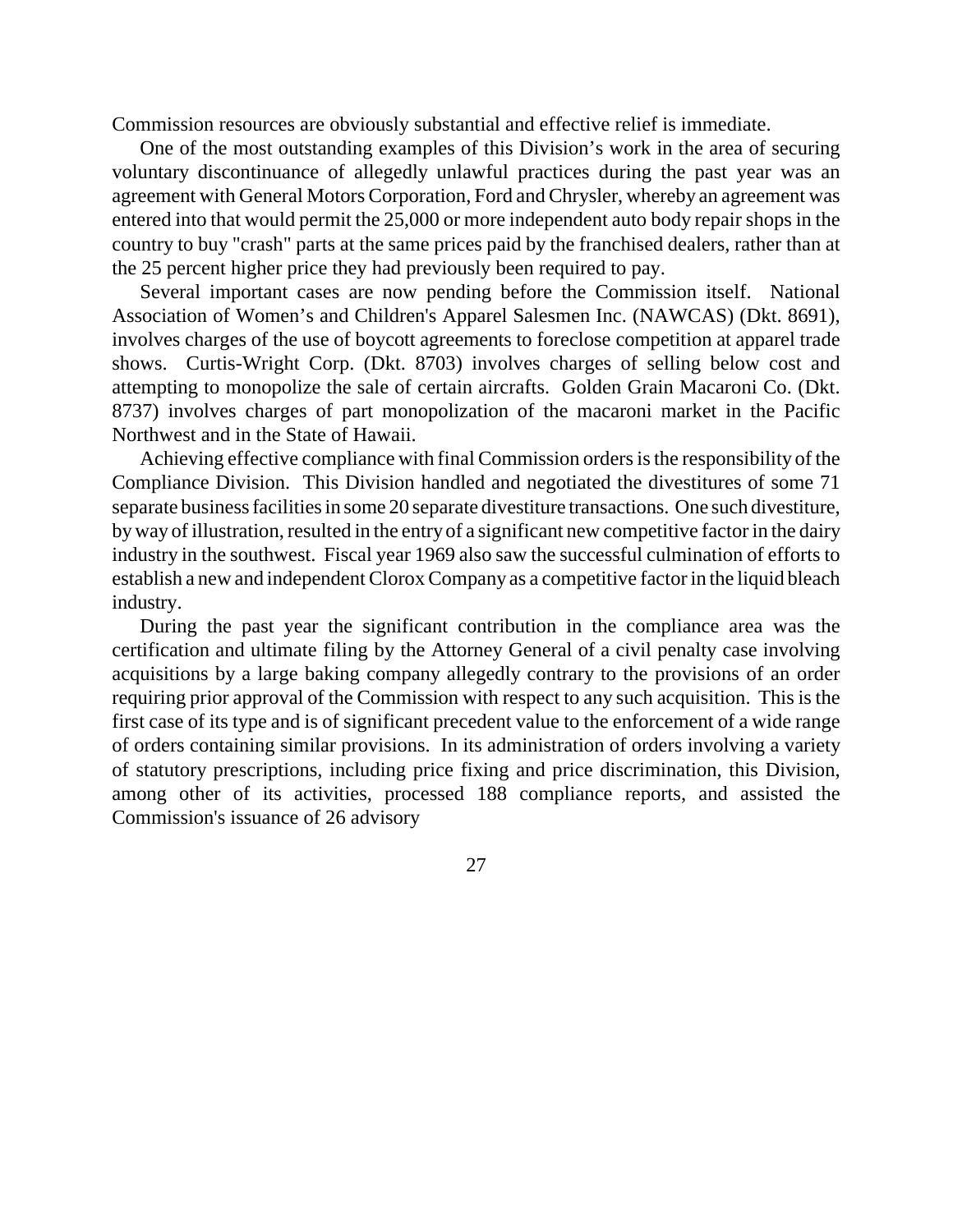opinions to respondents covered by Commission orders. The following restraint of trade civil penalty cases are pending before courts: U.S. v. ABC Vending Co., D.C. Eastern District New York, filed August 21, 1967 U.S. v. ITT Continental Baking Co., D.C. Colo., filed December 9, 1968.

During the year accounting services were furnished by the Division of Accounting in connection with cases involving price discrimination, unfair methods of competition, and anti-merger cases, principally in the food and other consumer product industries. Also the Division furnished extensive accounting services in connection with the Commission's study of conglomerates.

The tabulation and computation of rates of return showing the profitableness of identical companies in selected manufacturing industries for the calendar year 1967 was completed and published, and preparation of the rates of return report for the year 1968 was initiated. Financial data contained in this report is utilized by other government agencies and by industry in studies of various companies and industries.

The Director's Office conducts and maintains liaison for the Commission with the U. S. Department of Agriculture, Packers & Stockyards Division, which has related responsibilities with respect to meat packers. During the past fiscal year, the Commission, under provisions of the Packers & Stockyards Act, as amended September 2, 1958 (7 U.S.C. 226, 227), continued its liaison with the U. S. Department of Agriculture to avoid unnecessary duplication of efforts by the two agencies. Pursuant to the provision of the above statute requiring the Commission to include in its Annual Report information with respect to the administration of the statute, the Commission notified the Department that the Commission intended to conduct investigations of certain practices involving meats in one separate matter; the Department notified the Commission in one separate matter.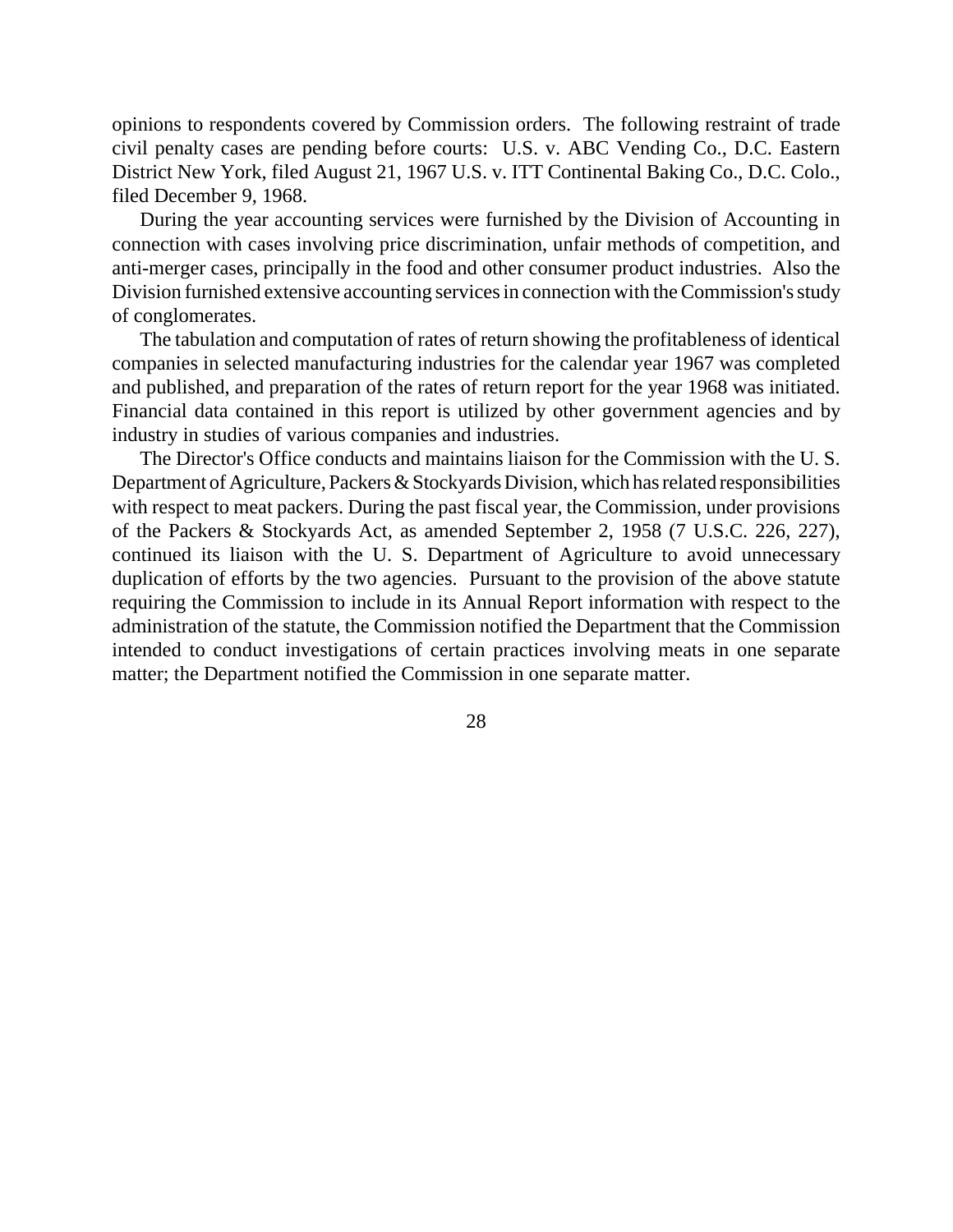# THE INDUSTRY GUIDANCE PROGRAM

The Commission's formal enforcement procedures are augmented and supplemented by its voluntary procedures administered in the Bureau of Industry Guidance. These procedures are designed to provide the business community with encouragement and assistance in voluntarily complying with laws administered by the Commission. Accomplishment of the objectives of the industry guidance program is obtained through the use of three separate techniques, i.e., industry guides, which deal with a variety of problems affecting an entire industry or particular problems common to many industries; trade considered regulation rules, which clearly define particular practices considered to be unlawful; and advisory opinions, which furnish advice concerning the legality or illegality of proposed courses of action contemplated by individual businessmen or business groups.

While the guidance program in fiscal year 1969 continued to reflect a heavy emphasis on consumer protection programs, a major step toward maintaining competition in the marketplace was taken with the issuance of the Guides for Advertising Allowances and Other Merchandising Payments and Services.

#### Industry Guides

During the fiscal year, the efforts of the Division of Industry Guides again reflected a marked intensification, aimed toward broadening the Commission's program of voluntary cooperation. Several new guides were issued and others made public in proposed form prior to final consideration by the Commission. The practices affected by both the proposed Guides and those issued in final form spanned several industries.

Opportunity was also extended to a number of members of the business community to settle questionable practices under use of voluntary procedures. In 226 separate matters, the Commission ac-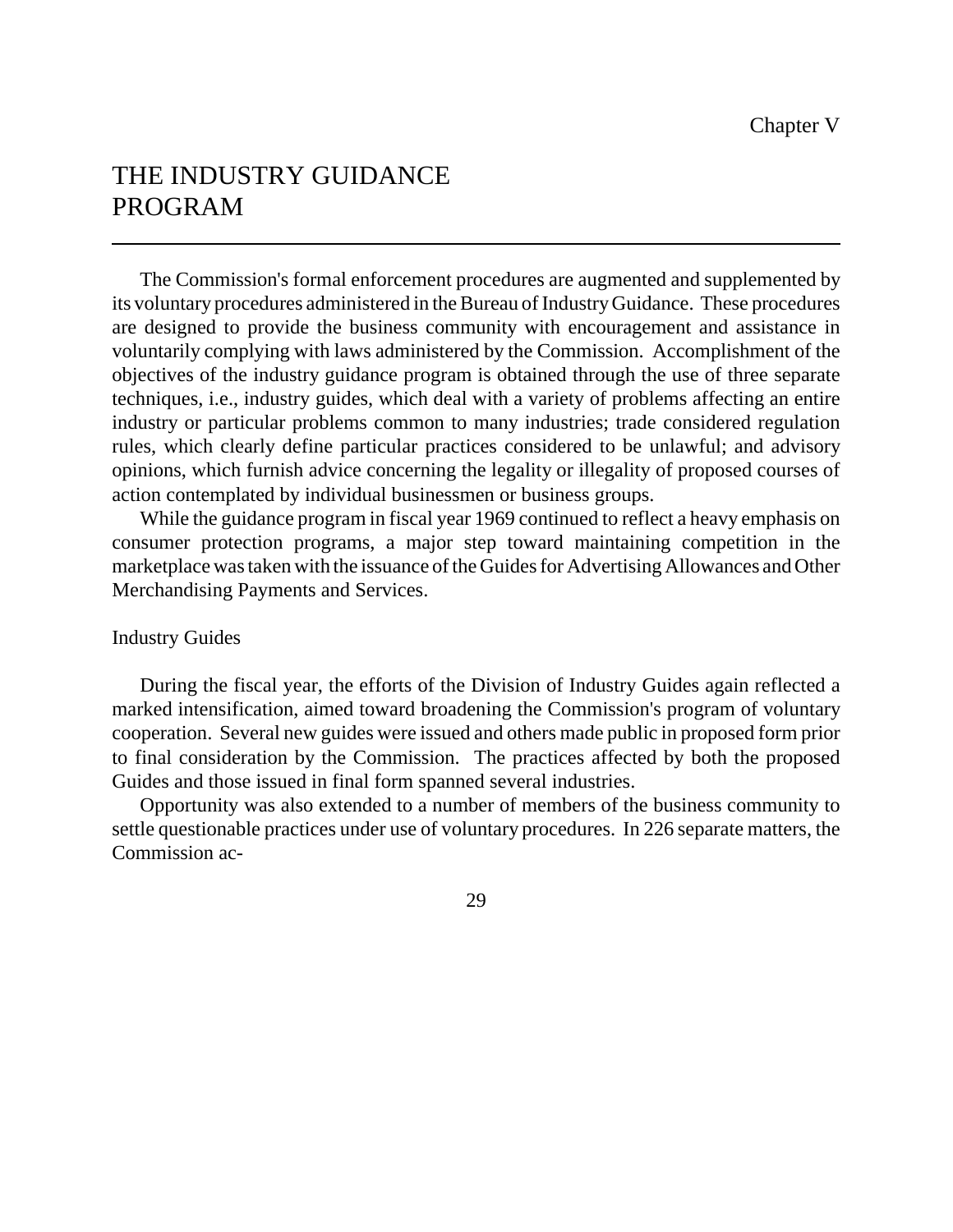cepted Assurances of Voluntary Compliance and a total of 261 matters were disposed of on the basis that the practices in question had been discontinued.

The staff, in responding to requests for advice and assistance from businessmen, rendered 881 separate interpretations concerning the meaning and application of guide provisions as applied to particular business practices. This figure represents an increase of 345 individual interpretations given over those of the previous fiscal year. Such advice was in addition to that rendered during the course of negotiating Assurances of Voluntary Compliance.

The most significant contribution toward maintaining competition was the development of the Guides for Advertising Allowances and Other Merchandising Payments and Services. These Guides provide extensive and comprehensive advice and guidance on how industry can meet the legal requirements of Sections 2(d) and (e) of the amended Clayton Act.

Guides for the Beauty and Barber Equipment and Supplies Industry were promulgated which offerindustry members guidance to avoid discriminatory or anti-competitive practices as well as dealing with such problems of consumer deception as the misrepresentation of the character of a business, deceptive pricing and deceptive use of plaques and certificates.

In addition, to offer advice to members of the Greeting Card Industry in an effort to assist that industry in avoiding discriminatory practices and to maintain competition, comprehensive guides were issued.

Final Guides for the Dog and Cat Food Industry were adopted to deal with misrepresentations of meat, poultry or fish content of dog and cat foods as well as other misrepresentations concerning nutrient requirements and medicinal and therapeutic benefits. The Guides affect both the labeling and advertising practices of this \$700 million industry.

In another aspect of the Division's consumer protection program, Guides for the Ladies' Handbag Industry were adopted in final form. Essentially, the Guides deal with problems of deception due to the misrepresentation of material composition, finish, embossing and processing of industry products.

In addition to Guides adopted in final form, several sets of proposed Guides were developed and released for public comment.

Proposed Guides for the \$1.2 billion Over-The-Counter-Drug In-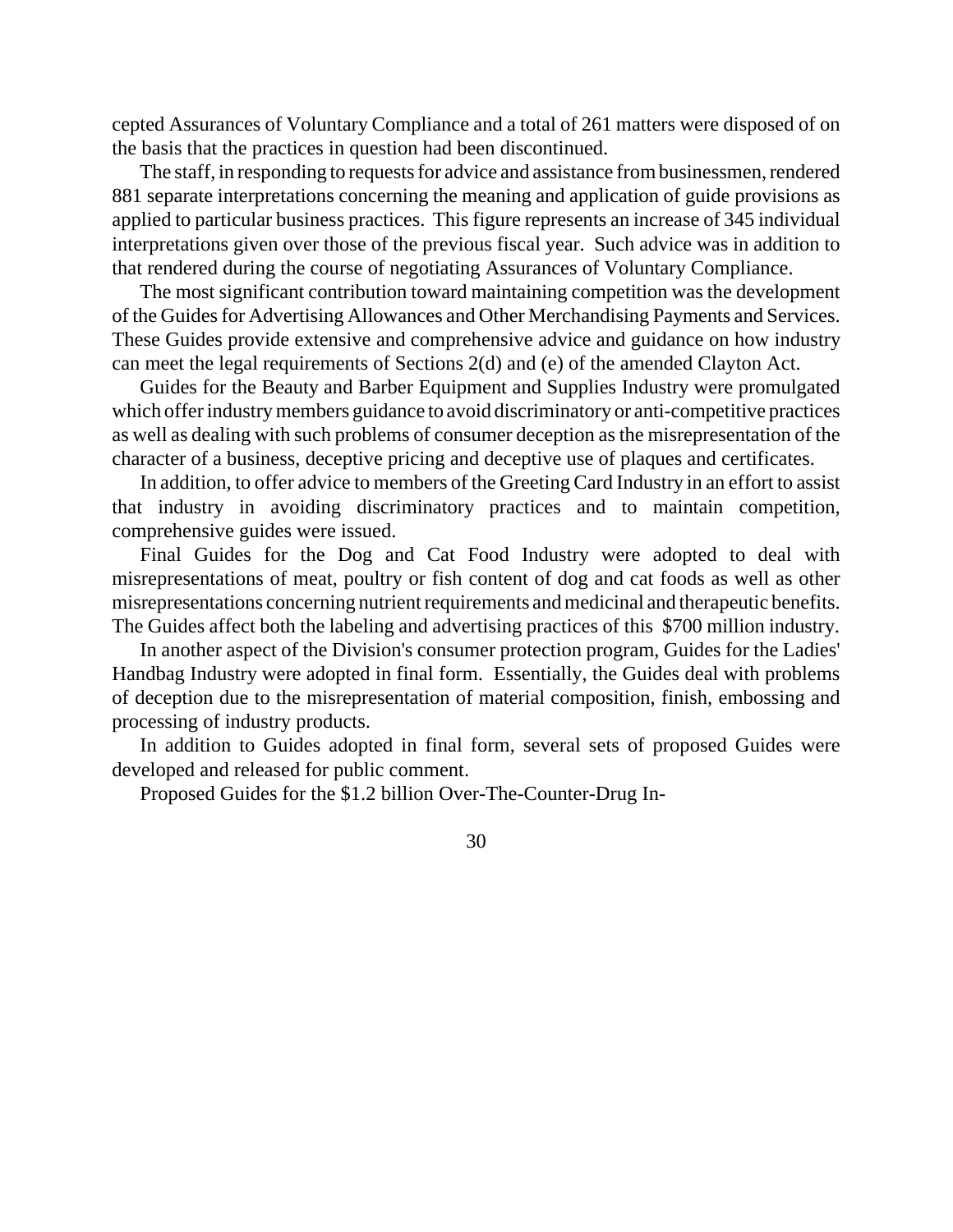dustry were released and public comment elicited. The proposed Guides have as their purpose the elimination of false advertising claims made in connection with the sale of proprietary drugs. In essence the proposed Guides would limit claims in advertising to those which are permissible in labeling under regulations administered by the Food and Drug Administration.

Another set of proposed Guides upon which public comment was received were those concerning Use of the Word "Free" and Similar Representations. In their proposed form, the Guides seek to clearly define the limitations on use of such terms is "free," " $1¢$  Sale," "Half-Price Sale" and similar terms.

Public comment was also received on proposed Guides for the \$300 million Decorative Wall Panel Industry. The problems in this growing industry generally involve deceptive practices, including primarily the misrepresentation of material content of industry products.

A proposal to amend the existing trade practice rules for the Household Furniture Industry was published in order to obtain comments on the proposed amendments. During the course of administering the rules for this \$4 billion industry, it became apparent that there was a need to revise certain portions of the rules to cope with various industry practices. In particular, the revision would seek to clarify known problems with respect to the method of disclosing wood names, identity of woods, stuffing, and origin and style of furniture.

The Commission issued an enforcement statement prepared by the Division of Industry Guides challenging misleading speed and safety representations in automobile tire advertising.

The day-to-day compliance activity conducted in connection with the various industry guides went forward at a steady pace, with particular attention being paid to guarantee problems in connection with various major home appliances as well as problems involving debt collection deception.

#### Trade Regulation Rules

The real significance of the work of this Division during the fiscal year lies as much in what was undertaken as it does in what was actually accomplished. During the year, the Trade Regulation Rule procedure matured, enabling the Commission to use the procedure to inquire into a broad range of problems. In its infancy, the procedure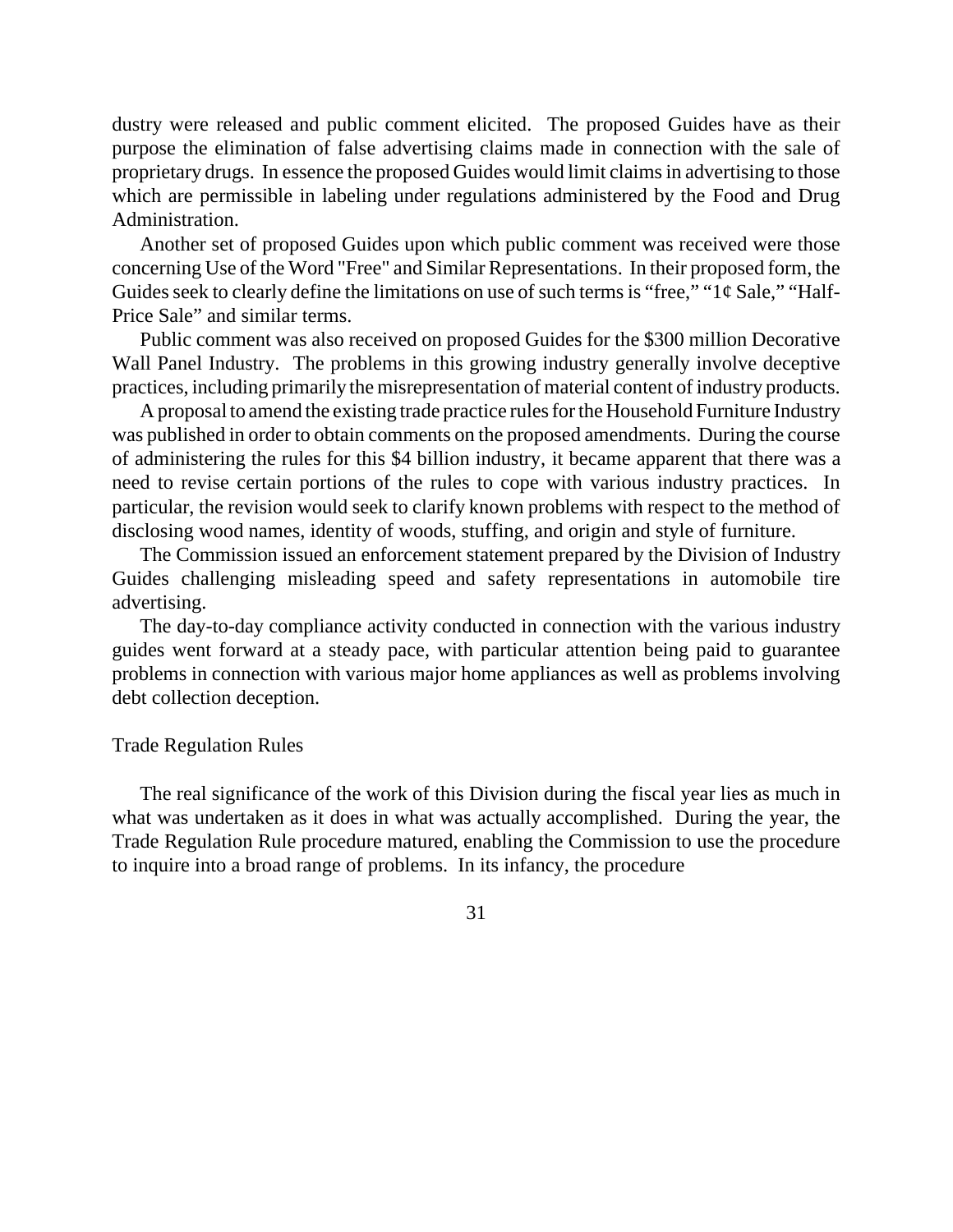was concerned primarily with only one or two relatively simple issues at a time. However, with the publication of Notice of Public Hearing on Automobile Price Advertising, the Commission chose to use the procedure to inquire into the full range of price advertising tactics employed in the sale of one of the nation's most important and expensive products.

During the year, the Commission issued a Rule covering Failure to Disclose the Lethal Effects of Inhaling Quick-Freeze Aerosol Spray Products Used For Frosting Cocktail Glasses. This proceeding was undertaken to protect the consumer from the hazards resulting from the use of a common household product, following receipt of evidence indicating that the inhalation of the concentrated vapors from these spray products is extremely dangerous and may cause death due to asphyxiation or the freezing of the larynx. The Rule requires a clear and conspicuous warning on the labels of such products that the contents should not be inhaled in concentrated form and that injury or death may result from such inhalation.

The Commission also issued a Rule dealing with the Deceptive Advertising and Labeling as to Length of Extension Ladders. Here, the practice historically has been to describe the size of such ladders in terms of the total length of the sections thereof, e.g., a "20-foot" extension ladder consists of two 10-foot sections. In actual practice, substantial footage is lost due to the necessary overlapping of the two sections when fully extended, so that the useful length is invariably less than the total length of the component sections. The Rule requires disclosure in advertising and labeling of the maximum length of ladders when fully extended for use.

At the close of the fiscal year, considerable staff effort was being expended in connection with the development of new Rule making proceedings.

Of major interest is the Automobile Price Advertising proceeding. Notice of Public Hearing was published during the year looking toward a hearing in the fall of 1969 to consider various pricing practices employed in the sale of automobiles, down to and including the validity under law of the manufacturer's suggested list price affixed to automobiles pursuant to the Automobile Information Disclosure Act of 1958.

During the year the Commission also responded to the growing volume of complaints from recipients of unsolicited credit cards. Irate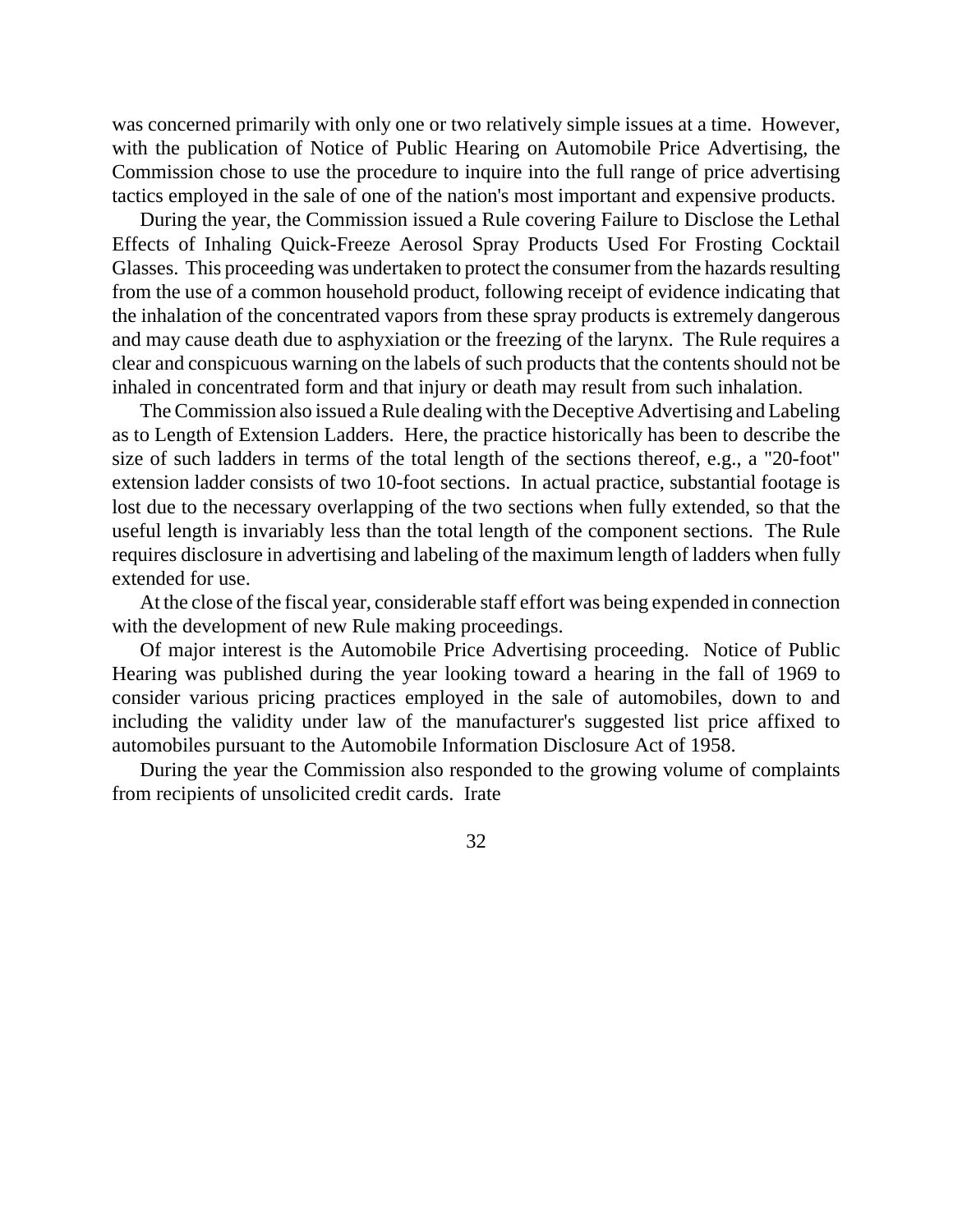citizens complained to the Commission of the difficulties encountered when unrequested and usually unwanted cards fell into unauthorized hands as well as from those who were simply annoyed by the practice or worried and mystified as to their legal rights under the situation created. In response to a rising demand for action, a Notice of Rulemaking Proceeding for the Mailing of Unsolicited Credit Cards was published in which the proposed rule set forth therein would prohibit the mailing of credit cards by those subject to Commission jurisdiction to any party without first receiving an express written request or consent therefor.

In connection with the proposed Rule for Non-prescription Systemic Analgesic Drugs, which had been under consideration by the staff for some time, the District Court for the District of Columbia had, in May of 1968, dismissed a complaint filed against the Commission seeking to enjoin the proceeding. During fiscal year 1969, an appeal to the Court of Appeals for the District of Columbia was taken and hearings on this appeal are scheduled to be held early during the Fall of 1969. In the meantime, staff consideration of the proposed Rule continued so that the Division will be in a position to make final recommendations to the Commission in the event a favorable opinion is banded down.

Substantial progress was also made looking toward the promulgation of a Rule relating to the advertising of Economic Poisons. There are approximately 4,500 producers of economic poisons and the advertising claims with respect thereto may well represent a serious public health problem. A public hearing with regard to the proposed Rule was held during the year and the staff was in the process of preparing recommendations for the Commission's consideration at the close of the year.

A new project relating to Octane Ratings of Gasoline was initiated during the year to bring about disclosure of material factors without which consumer deception might result. If, on the basis of the record developed during a proceeding, the Commission determines that failure to disclose octane ratings will result in such deception, it will then be in a position to reach a conclusion as to whether promulgation of a Rule will serve to correct the deception by disclosure of the necessary information.

During the year, 10 Assurances of Voluntary Compliance were obtained in those instances where apparent violations of existing rules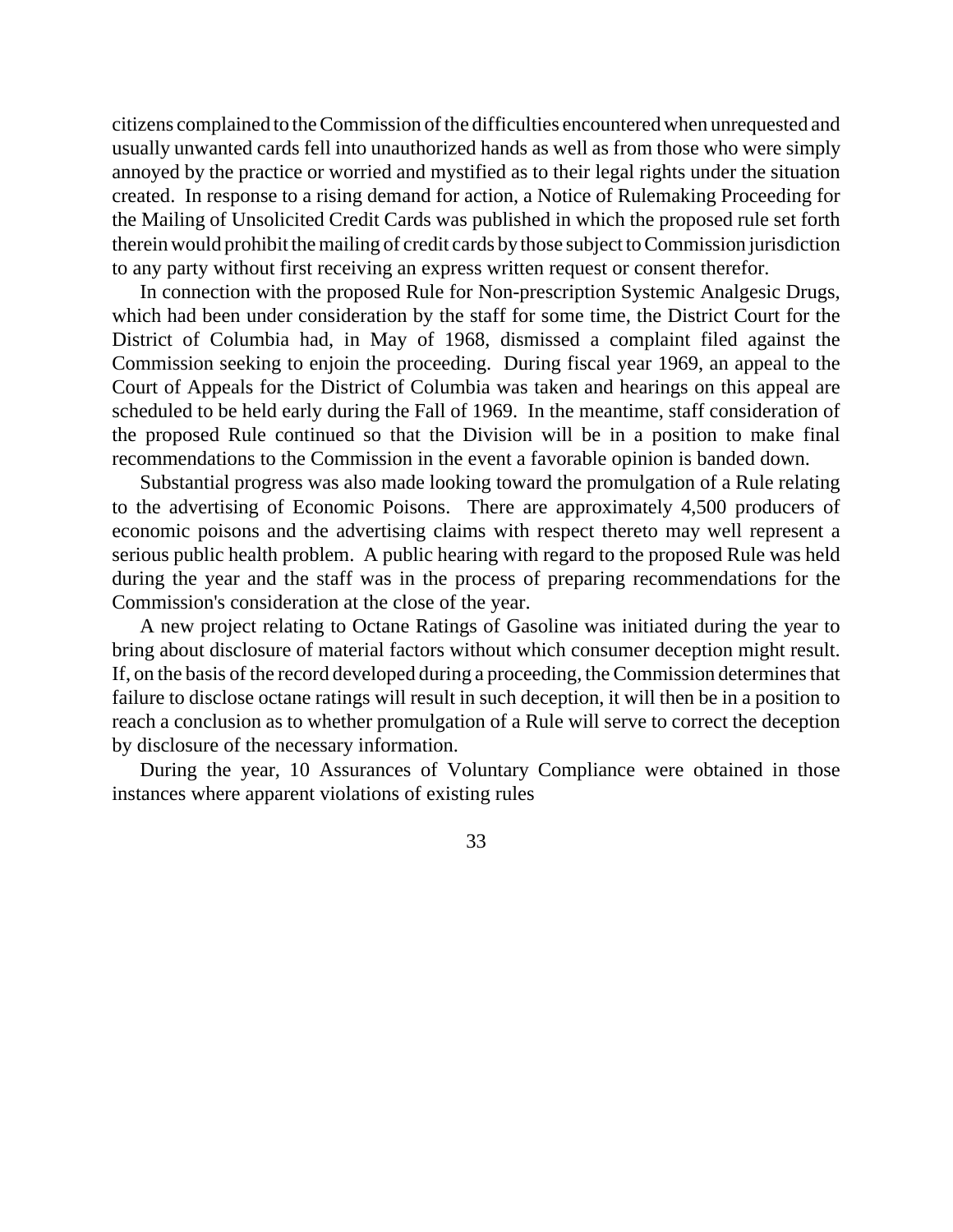were brought to the attention of the Division. Further, a great deal of time and effort was expended in obtaining satisfactory proof of compliance from the approximately 200 manufacturers and importers of transistor radios with respect to the transistor count of the radios which they sold.

#### Advisory Opinions

During the fiscal year 1969, the Division of AdvisoryOpinions processed and transmitted to the Commission 174 requests for advisory opinions. This compares with 173 requests for advisory opinions transmitted during fiscal year 1968. Requests received by the Division aggregated 204 as compared with 223 for the previous fiscal year. The Commission acted on 173 advisory opinions requests and issued 127 advisory opinions. This compared with 176 such actions during fiscal year 1968 with 136 advisory opinions issued.

Nearly all the advisory opinions issued by the Commission affected the consumer either directly or indirectly through their effect on the national economy, and through protection of competition throughout the United States.

There were 28 opinions issued interpreting Section 5 of the FTC Act in the area of general trade restraints, dealing with such problems as employment of a competitor's personnel, the propriety of proposed exclusive-dealing contracts, the use of uniform warranties, the various problems of franchising so vital to small business today, the right to limit trade association memberships to non-competitors, and the legality of statistical reporting through industry and trade associations.

Twenty-nine advisory opinions were issued in response to request for interpretations of the Robinson-Patman amendment to the Clayton Act. In this category were many request involving the legality of proposed tripartite promotional assistance plans. Although varying greatly in detail, these plans essentially dealt with the question of using a third party intermediary through whom a supplier or manufacturer offers promotional assistance to his competing customers. Most of these plans are in the distribution and merchandising of foodstuffs. Through advisory opinions in this area, the Commission has done much to preserve fair competition between the large chains and small independents, many of whom would not be able to stay in business if it were not for Commission action.

The Commission issued three opinions dealing with cooperatives,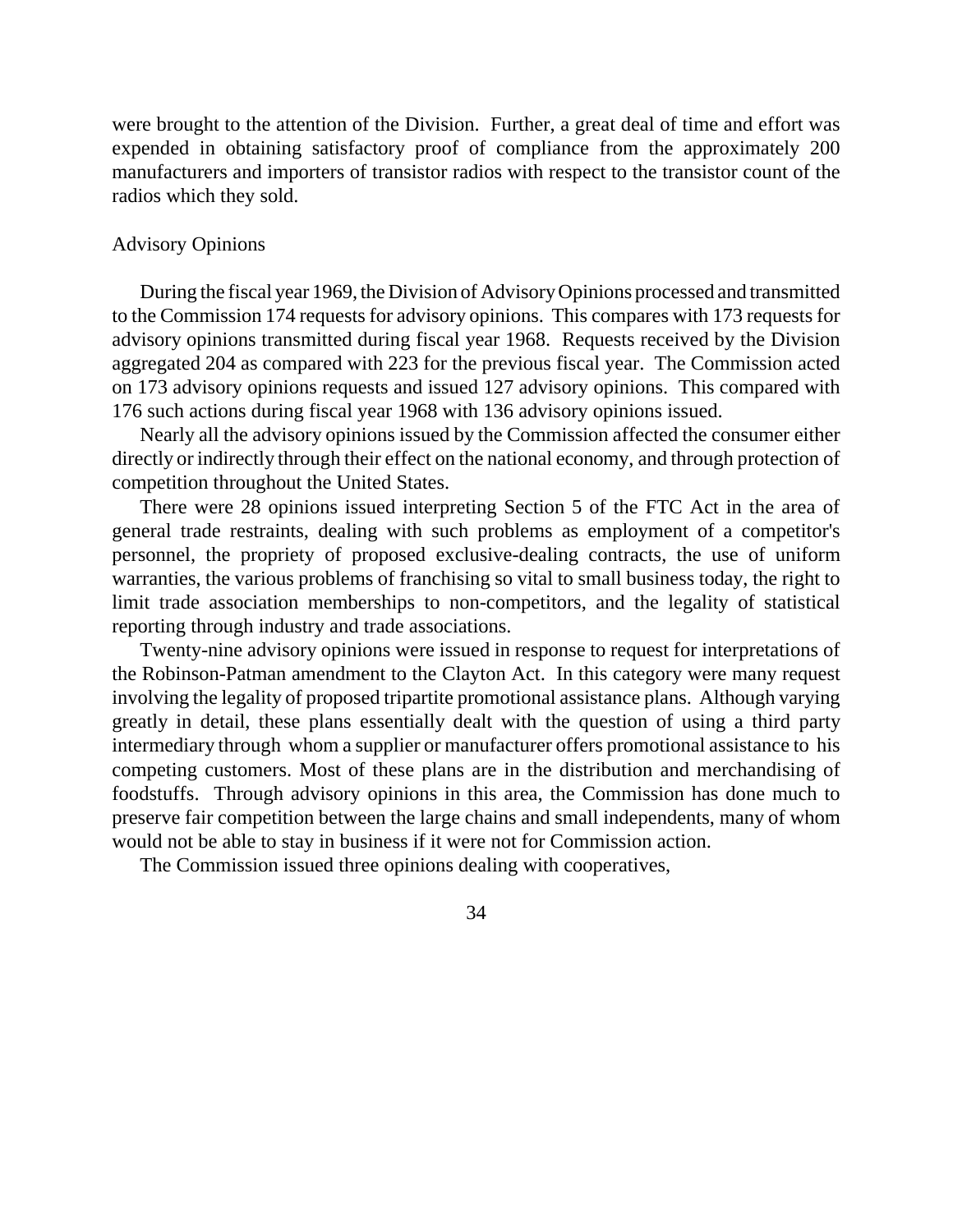one under Sec. 6 of the Clayton Act and two involving the Capper-Volstead Act.

In the field of mergers under section 7 of the Clayton Act, the Division of Advisory Opinions processed 15 requests for merger and acquisition clearance. Of the 15 requests received, only 5 clearances were granted by the Commission, 2 involving agricultural cooperatives, 2 involving small independent dairies having a hard time financially and one merger of two small grocery chains in the interest of increasing competition in an area dominated by large chains. The 10 requests turned down were in the national interest and protected the economy from further economic concentration in the area involved.

The Commission issued 64 opinions concerning deceptive practices under Section 5 of the FTC ACT. Five Food, Drug and Cosmetic opinions, four under section 12 of the FTC Act and one under section 15 of the Act were also issued.

Twenty-five advisory opinions were issued by the Commission outlining the marking requirements of imported products, thereby informing consumers of a material fact bearing upon their selection. Another opinion would require the stamping of "irregular" shirts in a location where the disclosure would be readily visible to prospective consumers prior to, not after, their purchase.

Also in the field of deceptive practices passed on by the Commission were the following: On advisory opinion approved a code of ethics for automobile transmission repairmen so that consumers would be protected from deceptive and misleading advertising of prices and guarantees for transmission repair.

An advisory opinion dealing with the advertising of eye glasses by radio would ensure that members of the public would not be misled as to price or extent of guarantees in their purchase of eye glasses.

An advisory opinion concerned with the advertising of "free" merchandise would preclude consumers from being misled as to pricing by the dealer in the goods or service being sold.

Eight opinions were issued concerning the Textile Act. Advisory opinions in two different textile cases would prevent the use of brand names connoting, contrary to fact, that the product is a fur or fur product. The Division also processed for the Commission one Fair Packaging and Labeling Act opinion and one under the Truth-in-Lending Act.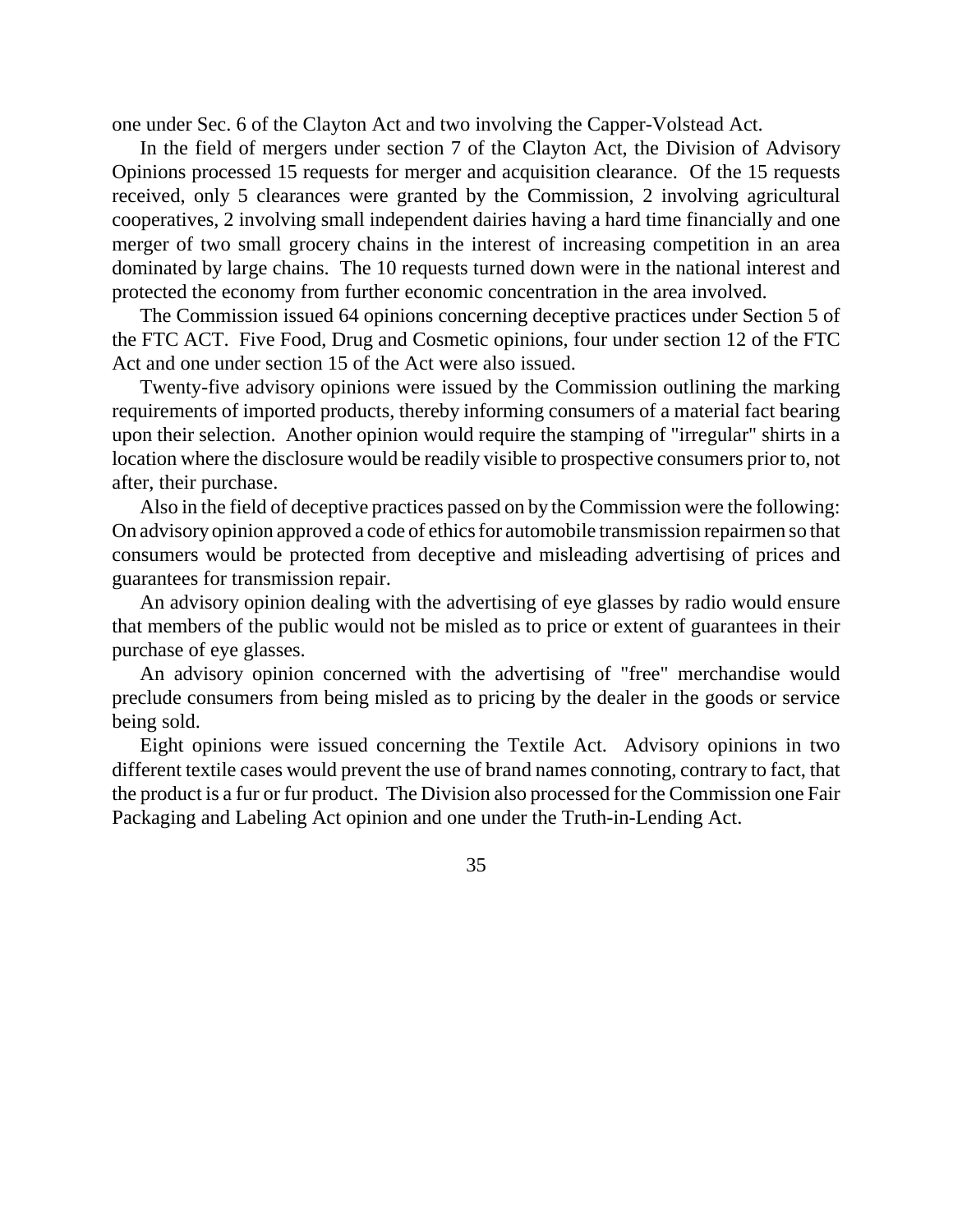Two of the thorniest problems considered by the Division in processing requests for opinions for presentation to the Commission have been in the field of computerized credit services and in the franchising field. Both of these areas have deep bearing on the future of the economy and the technological operation of business in a modern world and the protection of small businessmen and consumersfrom the trade restraints and easy deception latent in franchising operation.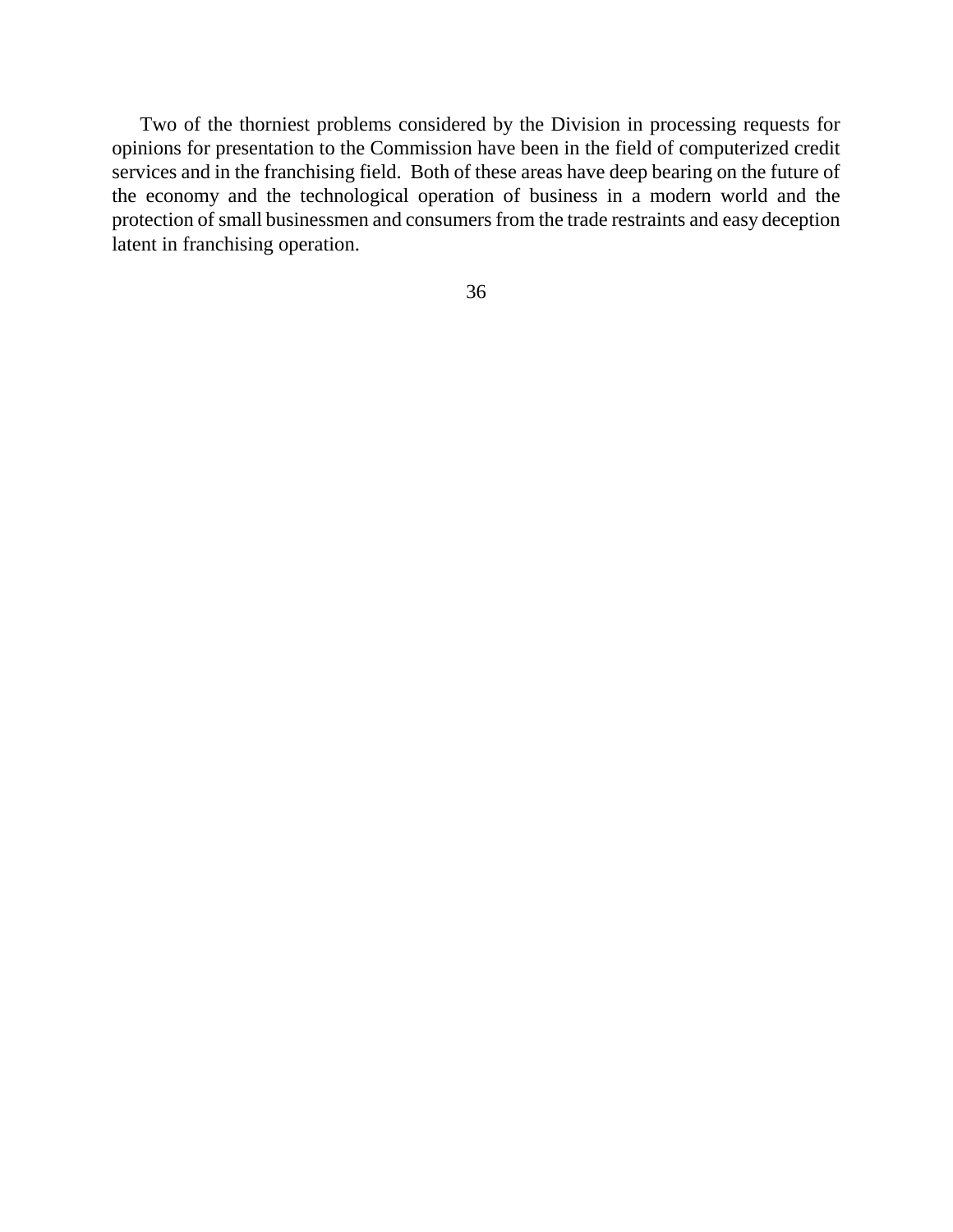# OFFICE OF THE GENERAL COUNSEL

The Office of the General Counsel is a service unit which acts as lawyer to the Governments second largest employer of attorneys. Its principal functions are to represent the Commission before the courts; provide advice on matters of law, policy and procedure to theCommission, individualCommissioners and theCommission's operation bureaus; and to analyze laws proposed by the Congress and state legislatures which have bearing upon the Commission's mission.

As in previous years, the major work of the General Counsel's Office involved litigation. Court proceedings which involve the Federal Trade Commission arise in a number of ways. Any individual or company against which the Commission has issued an order to cease and desist may petition a U.S. Circuit Court of Appeals to review and set aside the order. In the event of disobedience to a Commission subpoena, the Commission may request the Department of Justice to file a petition for enforcement in a U.S. District Court. The Commission may also request the Department of Justice to institute civil proceedings to compel the filing of a special or annual report ordered by the Commission and to recover forfeitures for failure to comply with the Commission's order. Disobedience of a court's decree enforcing a Commission order or subpoena may be punished by the court as a contempt. Collateral suits challenging the Commission's jurisdiction or methods of procedure may be brought under certain circumstances in a U.S. District Court. The Commission's interest in these collateral matters is defended by the Department of justice with the assistance of the Commission's General Counsel. In Commission cases involving the Department of Justice arising in the district courts, it is the Department's usual practice to refer such cases to the local United States Attorneys who in turn accept the services of the General counsel with respect to briefing and pleading the Commission's position.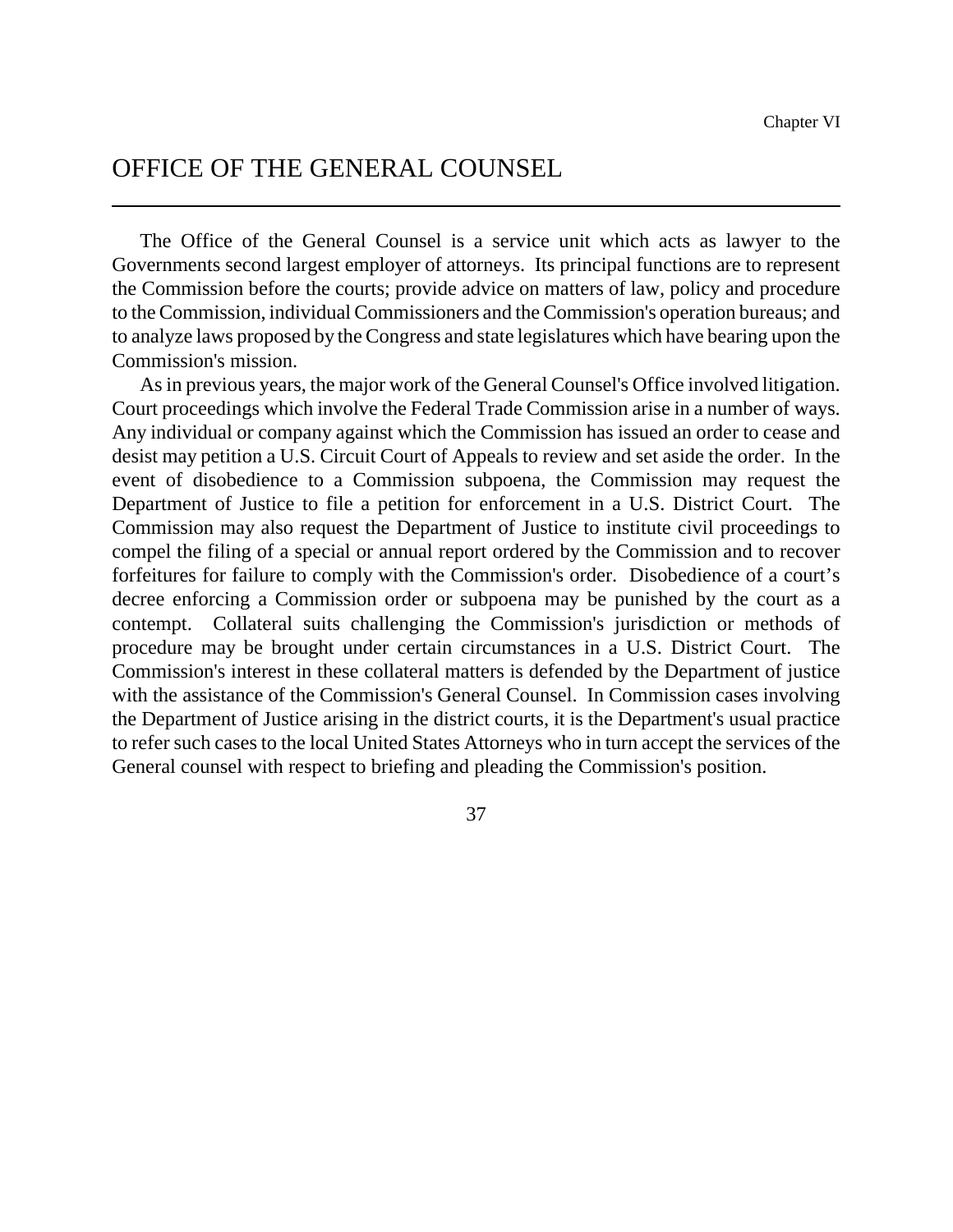In fiscal 1969, the General Counsel represented the Commission in 100 cases. Litigation was completed in 45 of these; of which 26 were restraint of trade matters; 11 involved deceptive business practices; and eight were extraordinary matters such as suits against the Commission for declaratory judgment and injunction.

Probably the most important restraint of trade decision in fiscal 1969 occurred in Chas. Pfizer & Co., Inc. v. Federal Trade Commission, 401 F. 2d 574. In an earlier decision in fiscal 1966, the Sixth Circuit had set aside the Commission's finding of unlawful conduct before the Patent Office and unlawful conspiracy in the production and distribution of antibiotic drugs and remanded the case to the Commission for the reception of further evidence and a de novo determination. Following further administrative proceedings, and a second decision by the Commission, the court this year upheld the Commission's findings that Pfizer and American Cyanamid had made material misrepresentations and withheld pertinent information in a United States Patent Office proceeding in obtaining a patent on the antibiotic drug "tetracycline."

There have been significant benefits accruing to the public as a direct consequence of the Commission's proceeding in the above matter. Prices have been lowered on the drugs involved. Moreover, the Department of Justice followed up on the Commission's proceeding and secured a criminal conviction against the drug companies in the U.S. District Court for the Southern District of New York, resulting in criminal fines amounting to \$450,000. Several antitrust treble damage suits brought by states, cities, hospital and consumer groups and consolidated for trial in the United States District Court for the Southern District of New York, have been settled in recent months for \$120 million. This settlement is particularly significant in that a provision has been made for consumersto make direct claims against the settlement fund for overcharges on their purchases of these drug products during the period of the conspiracy. Further, the United States Government has recently commenced an action in the United States District Court of the District of Columbia for cancellation of the patent on the antibiotic "wonder drug" tetracycline because of misconduct in the procurement of the patent and seeking damages in excess of \$25 million on Government purchases of these antibiotic products during the period of the unlawful conspiracy.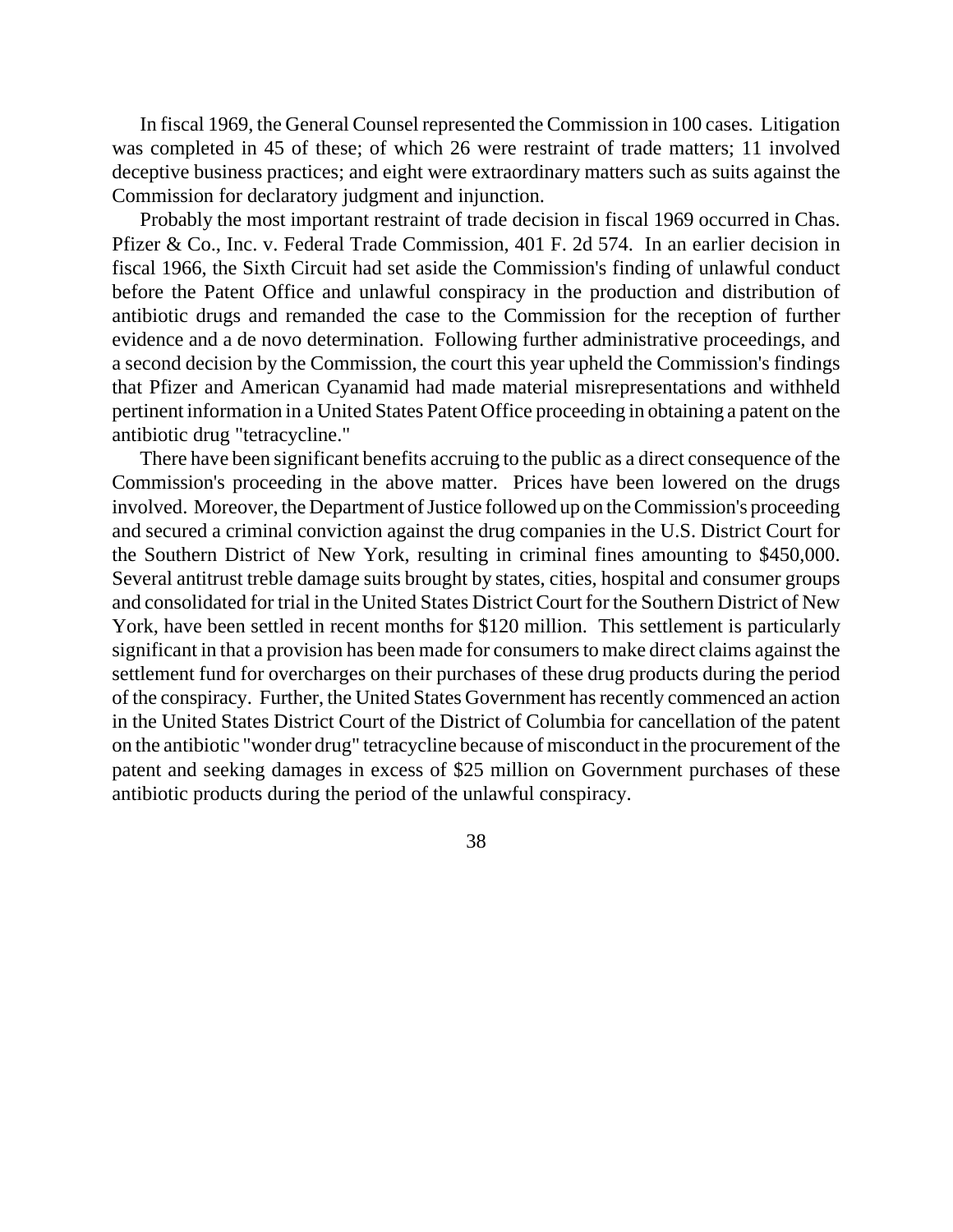(United States v. Chas. Pfizer & Co., Inc., et al.; Civil No. 1966-69).

Other important court decisions involving Commission rulings, together with the status of significant cases pending at the year's end, are outlined in appendix A to this report.

With respect to proposed legislation, the General Counsel furnished advice and comment to the Commission on 39 bills pending in the Congress; 8 draft bills submitted to the Bureau of the Budget by other Federal agencies; and on 3 enrolled bills pending Presidential signature or veto. Frequent conferences with members of Congress and with representatives of executive agencies were held to assist the preparation of legislation and presentation of views of Commission members or representatives before legislative committees. Members of the Commission appeared before Congressional committees to give oral testimony on 7 bills during the year.

The Commission's program of Federal-State Cooperation, administered in the General Counsel's Office, encourages the states to enact laws, like the Federal Trade Commission Act, to protect the public from deceptive and unfair business practices. If such practices can be stopped at state or local level, before they grow into problems of interstate proportions, the need for Federal action will be minimized and the people most directly affected will have a telling voice in deciding what constitutes unfairness or deception. The more effective the states can be in nipping such practices in the bud, the more energy the Federal Trade Commission can devote to dealing quickly and effectively with problems of regional and national significance.

The lively and increasing interest in this activity was evident during the year as the states directed to the Commission 477 requests for advice and assistance in legislative or enforcement matters involving prevention of deceptive and unfair trade practices. This was an increase of 70 percent over the 218 similar requests received in fiscal 1968. The increase is indicative of the general level of added emphasis on consumer protection in the, states.

The complaints regarding interstate practices received from or via state officials numbered 575, an increase of 33% over last year. The intrastate matters referred by the Commission to state officials for action numbered 161, and increase of 80 percent over the number referred last fiscal year.

The States of Colorado, North Carolina, Pennsylvania, and South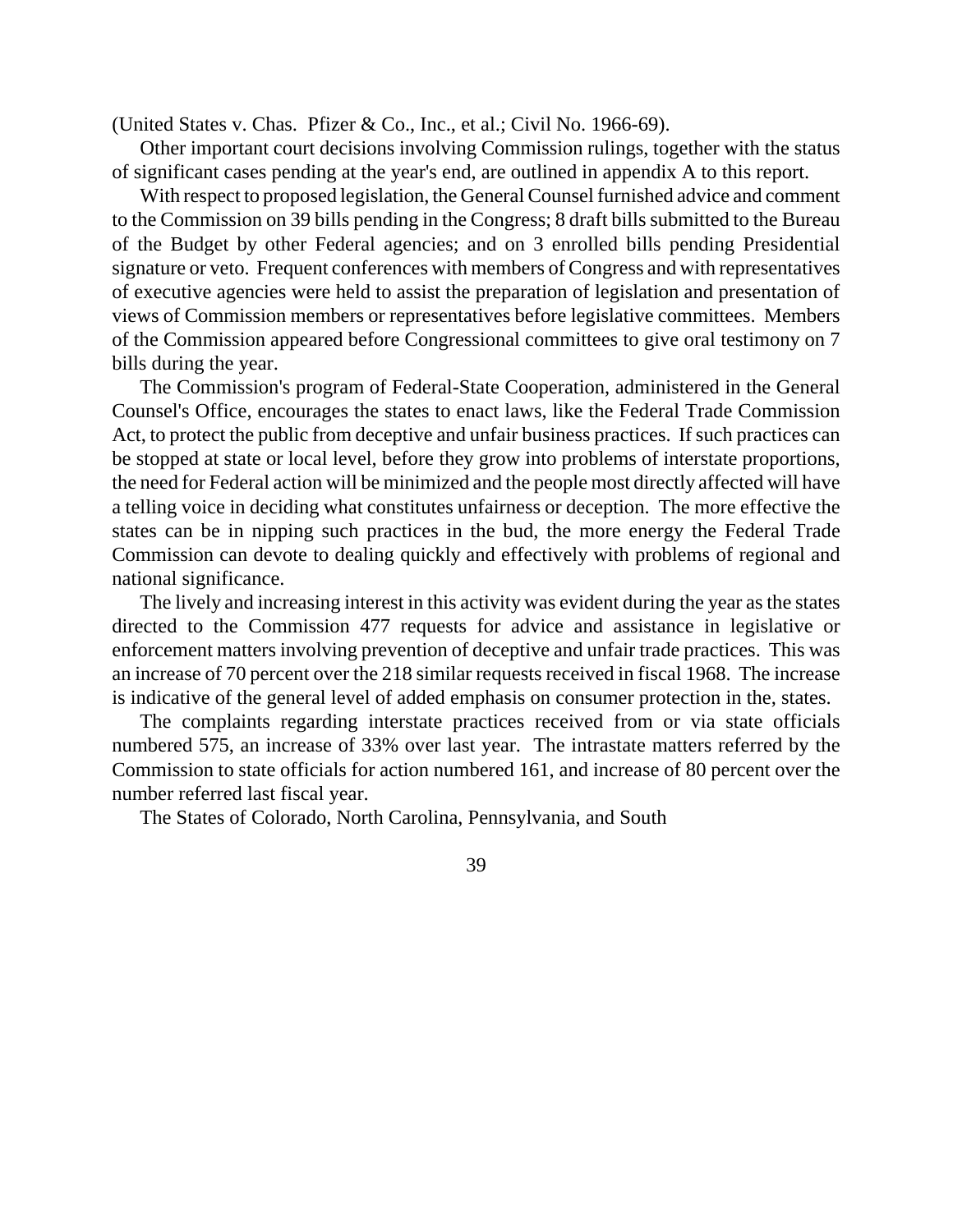Dakota enacted consumer protection laws during the year, bringing to about 25 the number of states which have laws, similar to FTC administered statutes, to protect the public from deceptive and unfair trade practices.

State offices of consumer protection and Attorneys General are being furnished on a continuing basis with a variety of informational materials in regard to enforcement actions by the Commission and by state governments to prevent deceptive and unfair trade practices. This serves as a training medium and method of correlating such activities throughout the country, as well as an encouragement to States which have not yet established such programs.

Toward the close of the fiscal year the Commission requested its newly appointed General Counsel to evaluate the operations of the Office and to make recommendations concerning its future operations. On the basis of a thorough study of past Office efforts visa-vis present Commission needs, the General Counsel recommended, and the Commission ordered, a reorganization of the Office.

As part of its continuing reevaluation of its efforts, the Commission ordered the following changes in the operations of the Office of General Counsel:

• The units of the Office were reduced from 7 to 3. For example, the Division of Consent Orders was abolished because it wasfound that theCommission's operating bureaus could handle settlement actions alone and that the participation of the General Counsel's Office served more often to duplicate effort and delay effective action rather than to further the Commission's mission in this area.

é Administration of the Lanham Trade-Mark Act (15 U.S.C. 1064) and the Webb-Pomerene [Export Trade] Act (15 U.S.C. § 61-65) was transferred, respectively to the Commission's Bureaus of Deceptive Practices and Restraint of Trade. Analysis of the present demands of these statutes demonstrated that they could be more effectively met by operating bureaus of theCommission rather than theCommission'slawyer. For instance, the General Counsel had, during the period from 1963 to 1969, centralized registration and supervision of export associations exempted from the provisions of the antitrust lawsinsofar as their activities related to foreign commerce. However, a comprehensive study by the Commission of the initial 50 years of the Export Trade Act revealed that the statute's purposes bad been generally unfulfilled. Affirmative investigations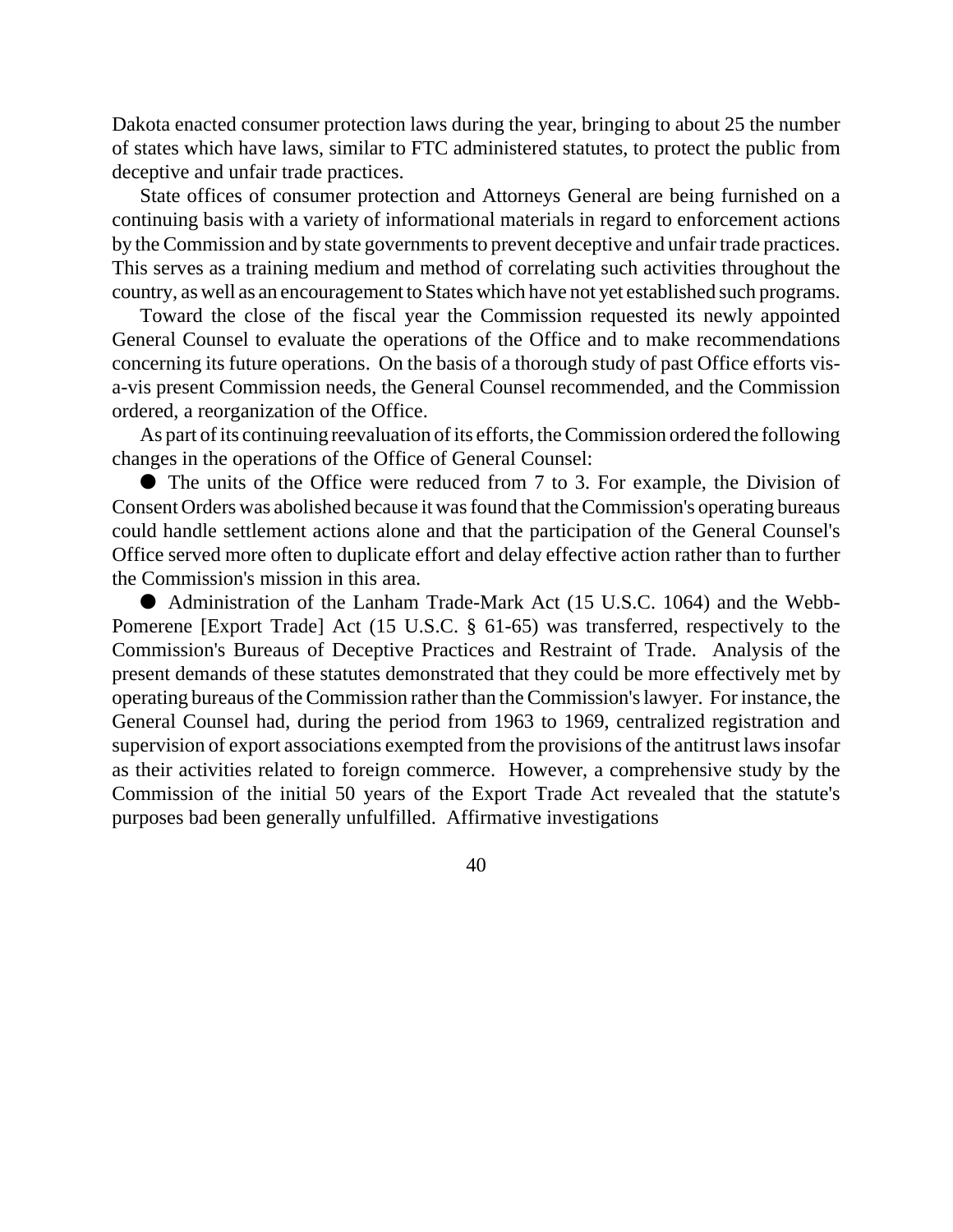of the impact of antitrust exempt export associations upon domestic competition were recommended by the Commission and, generally, supported by congressional and other studies. Accordingly, immediate administration of the statute was transferred to the Commission's Bureau of Restraint of Trade which daily analyzes the competitive impact of marketing practices upon domestic competition.

é Three supervisoryunits were created within the Office (Litigation, Legal Services and Legislation—Federal-State Cooperation) with continuing caveat that all attorneys within the Office shall be proficient in each of the functions of these units and shall be redeployed as Commission demands require. Commission demands for legal advice and representation before the courts fluctuate throughout any given year. Again by way of example, the Commission and its operating bureaus, because of enforcement activity in current crisis areas (particularly enforcement of the recently enacted Fair Packaging and Labeling Act and Consumer Credit Protection Act) have had more frequent recourse to the Office for legal advice.

é The General Counsel was directed to implement, in addition to its responsive functions, affirmative projects consonant with the Commission's overall mission.

400-967 O - 70 - 4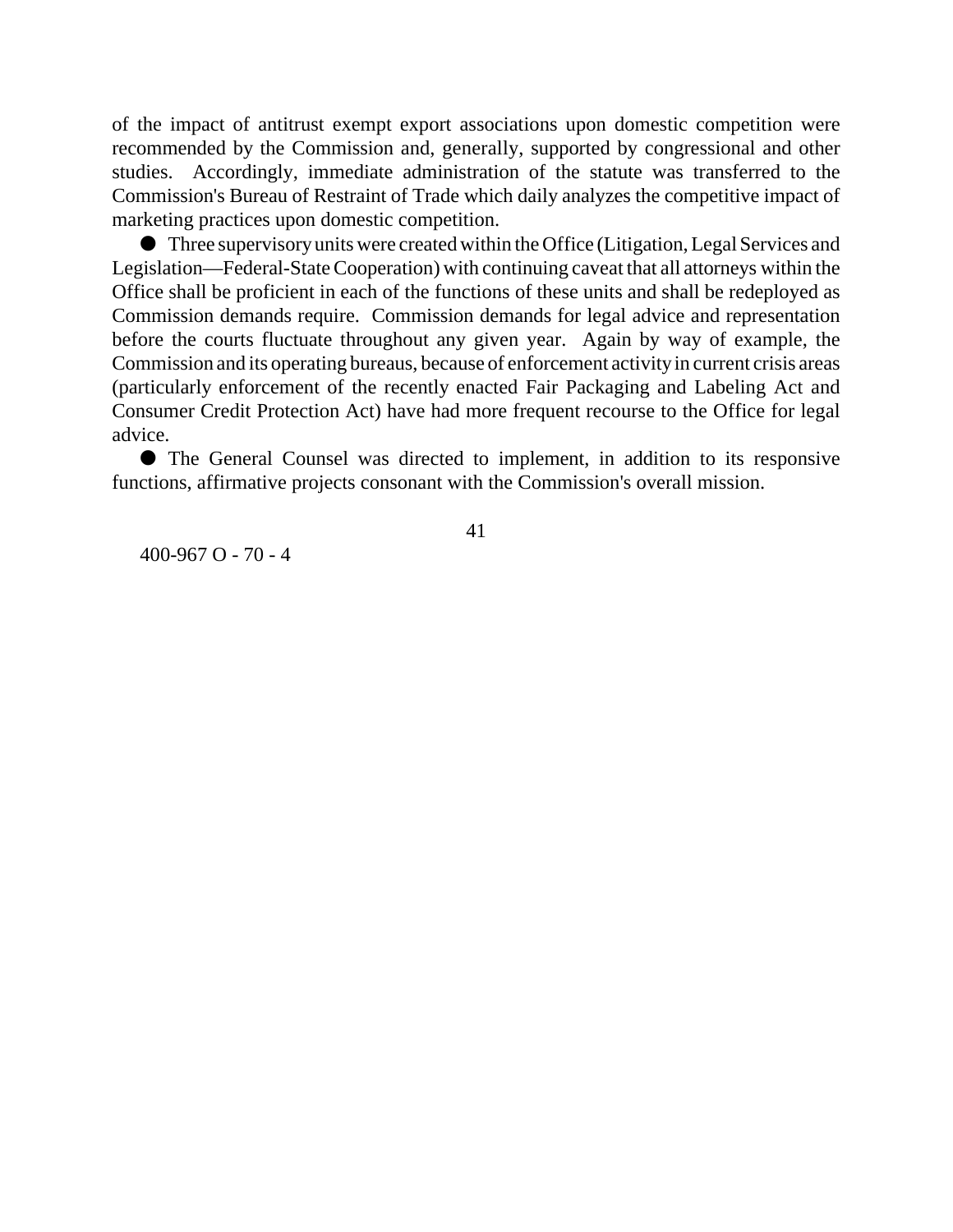# THE ROLE OF ECONOMIC STUDIES AND EVIDENCE

Economic analysis is an essential component of the Commission's activities directed toward maintaining competition and protecting the consumer. This is because effective accomplishment of these objectives demands more than legal expertise; the nature and consequences of certain practices must be understood, and their importance to the economy and to consumers must be assessed. For example, while some discount systems have been found to have an adverse effect upon competition, others do not, and some mergers, but not all, pose a threat to competition. Thus, the drafting of policy guidelines or the selection of issues for legal investigation and possible litigation calls for economic analysis. The work conducted by the Bureau of Economics takes the form of both short-term projects, tailored to the requirements of a specific issue, and broad-ranging analyses of industries, merger trends, and business practices. Economic research constitutes a means of understanding trends in business structure and marketing practices, and of identifying problem areas. Economic studies have been instrumental in formulating merger guidelines for certain industries in recent years, and are expected to be helpful to an increasing extent in the future in the design of additional programs for consumer protection.

### Maintaining Competition

Merger trends.—For two decades the Bureau of Economics has systematically analyzed patterns of merger activity because they are key indicators in our merger enforcement program as well as a prime measure of changing characteristics in the current merger movement which may require special economic analysis. The data developed in the merger series have been designed to disclose overall trends, the size characteristics of merging firms, and the types of acquisitions.

One of the overall trends has been an almost uninterrupted and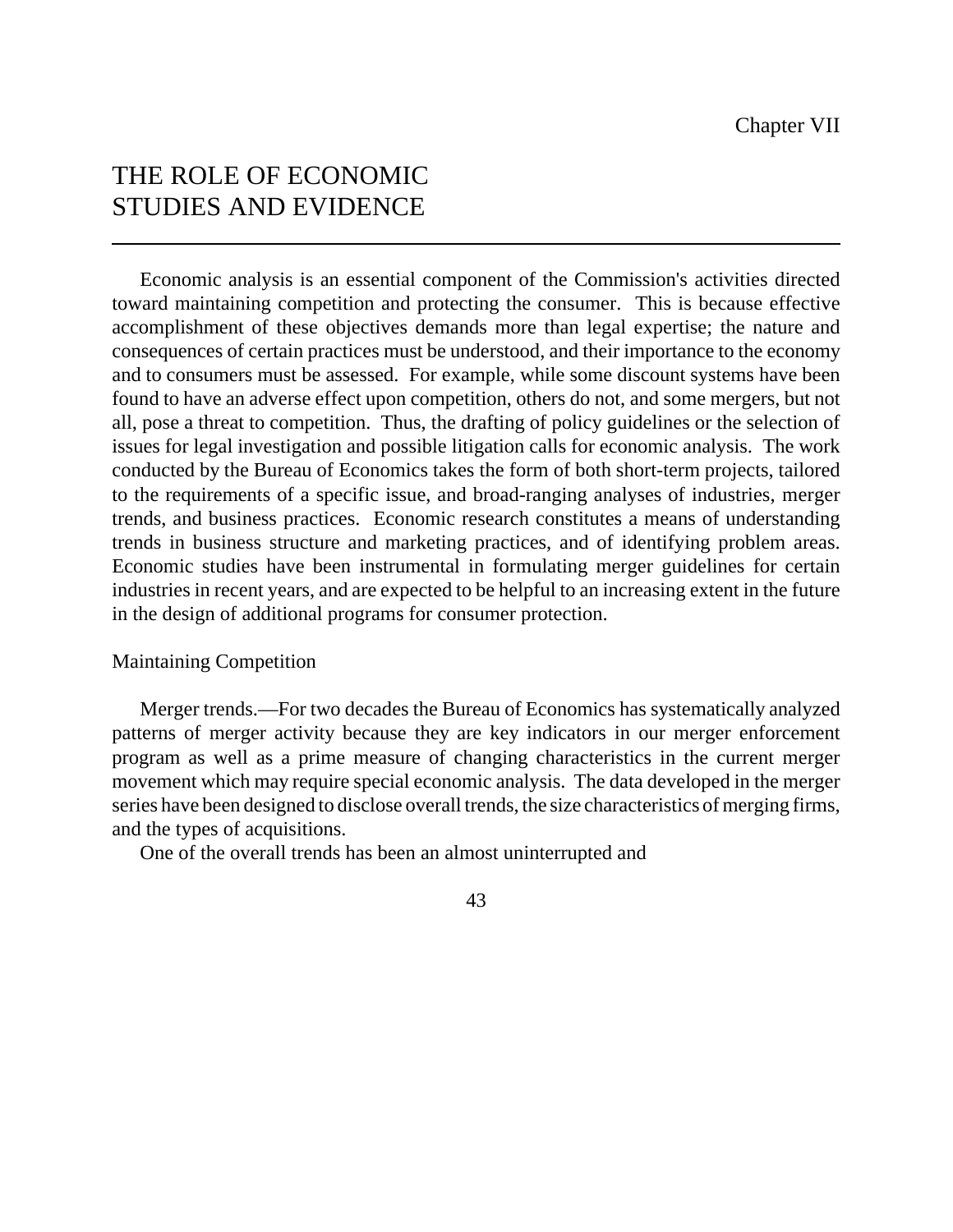increasing disappearance of firms as a result of mergers and acquisitions; a more recent trend has been a rapid increase in the number of conglomerate mergers. Two series of data are regularly presented in the annual review of merger activity. One measures total merger activity, and the other surveys large acquisitions (those with assets of \$10 million or more) involving mining and manufacturing firms. This year each series was published separately, under the titles Current Trends in Merger Activity, 1968, and Large Mergers in Manufacturing and Mining, 1948-1968.

All previous levels of merger activity were eclipsed by developments in 1968-69. Total mergers climbed to 4,003, an increase of 68 percent over the previous year. For the first time in history, a firm with assets of more than a billion dollars was acquired. Although manufacturing acquisitions accounted for the greatest share of total activity (63 percent), mergers in trade and services rose most sharply. Such mergers accounted for 29 percent. Wholesale and retail trade acquisitions nearly doubled in 1968, while acquisitions in the area of services rose even more sharply, from 310 to 696. These trends indicate that as the merger movement reaches new heights, firms in a wider variety of fields are taking part.

Manufacturing and mining mergers rose 63 percent on top of a previously recorded increase of 50 percent for 1967. Acquisitions totaled 2,442 for 1968 compared to an annual average of 983 in the period 1960-67 (Chart 1). No. segment of manufacturing and mining was left untouched by the current boom. Manufacturing sectors currently experiencing the greatest number of mergers include electrical and nonelectrical machinery, chemicals and fabricated metals. In these sectors nearly 900 acquisitions were recorded last year.

The number of large acquisitions, those involving acquired firms with assets of \$10 million or more, also increased in 1968, totaling 192 as compared to 169 in 1967 (Table 1 and Chart 1). The total value of large acquired assets equaled \$12.6 billion, 50 percent greater than in 1967, and three times greater than the total for 1966. The most striking development, however, is the continued increase in size and frequency of large acquisitions. The average size of large acquisitions has grown sharply in recent years, from \$27.6 million in 1966 to \$65.7 million in 1968, an increase of 138 percent (table

2.) In comparison, the average size of all manufacturing and mining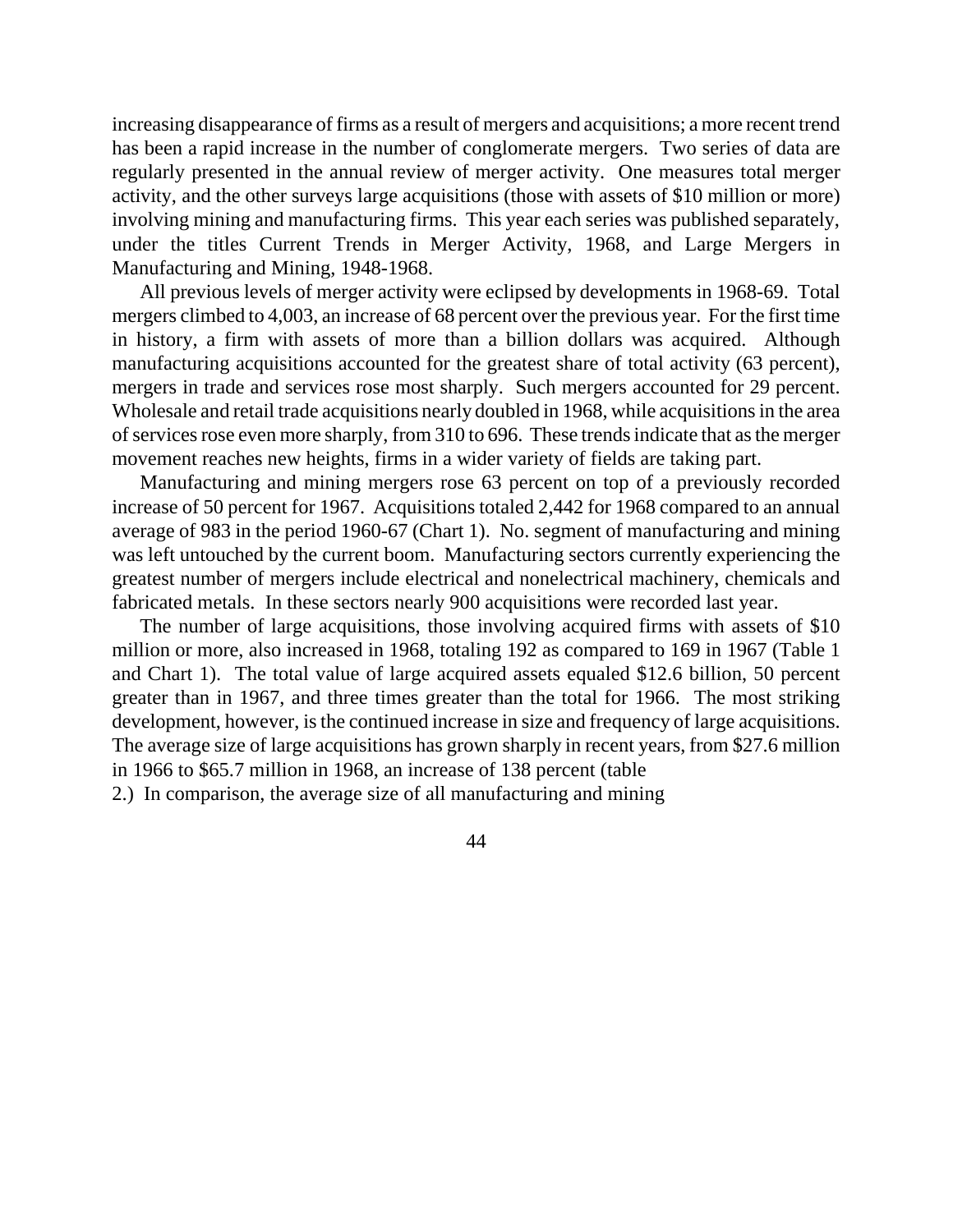#### Chart 1

## MANUFACTURING AND MINING FIRMS ACQUIRED 1948-1968

3 GRAPHS -- SEE IMAGE

\*Firms with assets of \$10 million or more. Source: Bureau of Economics, Federal Trade Commission.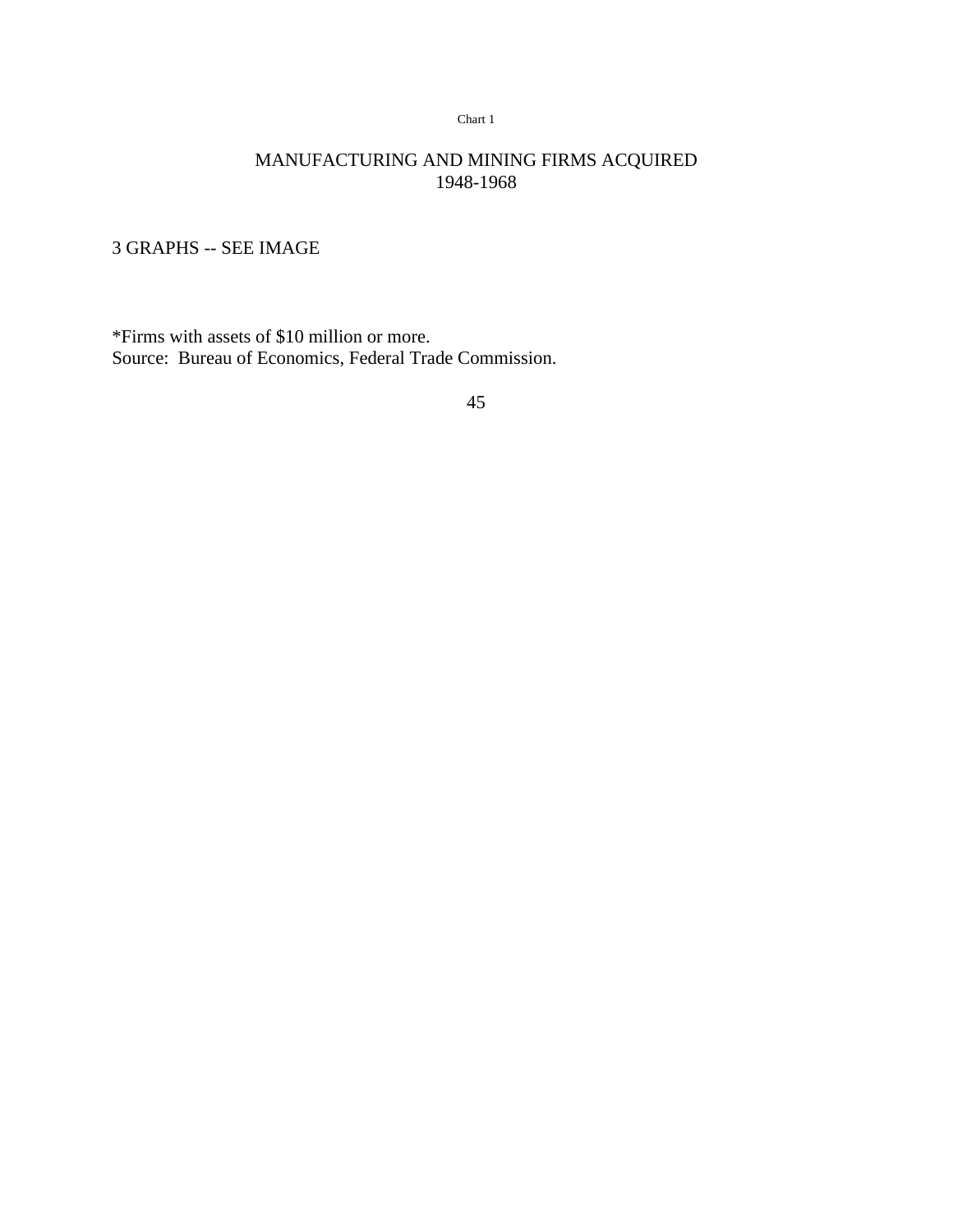corporations with assets of \$10 million and over rose from \$96.3 million to \$42.6 million, or an increase of only 48 percent. In the same period the number of manufacturing and mining corporations with assets of \$10 million and over rose by 28 percent, while the number of large acquisitions increased by 210 percent from 1960 to 1968. Clearly, therefore, as merger activity has increased, it has become progressively more concentrated among large firms.

Striking evidence of this trend is seen in the growing number of disappearances of companies with assets of \$250 million or more. During the whole period 1948-67, 12 firms with assets of more than

|                                                                                                                                                                                                                                                                                                                                                                                              |                | <b>Total large</b><br>acquisitions <sup>1</sup> |                | Total acquired by<br>$200$ largest firms <sup>2</sup> |  |  |  |
|----------------------------------------------------------------------------------------------------------------------------------------------------------------------------------------------------------------------------------------------------------------------------------------------------------------------------------------------------------------------------------------------|----------------|-------------------------------------------------|----------------|-------------------------------------------------------|--|--|--|
| Year                                                                                                                                                                                                                                                                                                                                                                                         | Number         | Assets<br>(millions)                            | Number         | Assets<br>(millions)                                  |  |  |  |
| 1948                                                                                                                                                                                                                                                                                                                                                                                         | 6              | \$<br>130                                       | 6              | \$<br>130                                             |  |  |  |
| 1949                                                                                                                                                                                                                                                                                                                                                                                         | 5              | 67                                              | $\overline{4}$ | 45                                                    |  |  |  |
| 1950                                                                                                                                                                                                                                                                                                                                                                                         | $\overline{4}$ | 173                                             | 3              | 118                                                   |  |  |  |
| 1951                                                                                                                                                                                                                                                                                                                                                                                         | 9              | 201                                             | $\overline{7}$ | 155                                                   |  |  |  |
| 1952                                                                                                                                                                                                                                                                                                                                                                                         | 13             | 327                                             | 5              | 172                                                   |  |  |  |
| 1953<br>.                                                                                                                                                                                                                                                                                                                                                                                    | 23             | 679                                             | 18             | 623                                                   |  |  |  |
| 1954<br>$\cdot$ $\cdot$ $\cdot$ $\cdot$ $\cdot$ $\cdot$                                                                                                                                                                                                                                                                                                                                      | 35             | 1,425                                           | 16             | 911                                                   |  |  |  |
| 1955<br>.                                                                                                                                                                                                                                                                                                                                                                                    | 68             | 2,129                                           | 41             | 1,589                                                 |  |  |  |
| 1956<br>.                                                                                                                                                                                                                                                                                                                                                                                    | 58             | 2,037                                           | 41             | 1,739                                                 |  |  |  |
| 1957<br>$\cdot$                                                                                                                                                                                                                                                                                                                                                                              | 50             | 1,472                                           | 32             | 1,212                                                 |  |  |  |
| 1958<br>.                                                                                                                                                                                                                                                                                                                                                                                    | 38             | 1,107                                           | 21             | 638                                                   |  |  |  |
| 1959<br>.                                                                                                                                                                                                                                                                                                                                                                                    | 64             | 1,960                                           | 38             | 1,270                                                 |  |  |  |
| 1960<br>$\cdot$                                                                                                                                                                                                                                                                                                                                                                              | 62             | 1,710                                           | 35             | 1,041                                                 |  |  |  |
| 1961<br>$\cdot$                                                                                                                                                                                                                                                                                                                                                                              | 59             | 2,129                                           | 30             | 1,728                                                 |  |  |  |
| 1962<br>.                                                                                                                                                                                                                                                                                                                                                                                    | 72             | 2,194                                           | 34             | 1,227                                                 |  |  |  |
| 1963<br>.                                                                                                                                                                                                                                                                                                                                                                                    | 68             | 2,917                                           | 46             | 2,051                                                 |  |  |  |
| 1964<br>$\overline{1}$                                                                                                                                                                                                                                                                                                                                                                       | 91             | 2,798                                           | 39             | 1,815                                                 |  |  |  |
| 1965                                                                                                                                                                                                                                                                                                                                                                                         | 93             | 3,900                                           | 34             | 2,151                                                 |  |  |  |
| 1966<br>.                                                                                                                                                                                                                                                                                                                                                                                    | 101            | 4,100                                           | 33             | 2,385                                                 |  |  |  |
| 1967<br>$\overline{1}$ $\overline{1}$ $\overline{1}$ $\overline{1}$ $\overline{1}$ $\overline{1}$ $\overline{1}$ $\overline{1}$ $\overline{1}$ $\overline{1}$ $\overline{1}$ $\overline{1}$ $\overline{1}$ $\overline{1}$ $\overline{1}$ $\overline{1}$ $\overline{1}$ $\overline{1}$ $\overline{1}$ $\overline{1}$ $\overline{1}$ $\overline{1}$ $\overline{1}$ $\overline{1}$ $\overline{$ | 169            | 8,222                                           | 67             | 5,417                                                 |  |  |  |
| $1968^3$                                                                                                                                                                                                                                                                                                                                                                                     | 192            | 12,616                                          | 74             | 6,890                                                 |  |  |  |
| Total                                                                                                                                                                                                                                                                                                                                                                                        | 1,280          | \$52,293                                        | 624            | \$33,307                                              |  |  |  |

TABLE 1.--Large acquisitions in manufacturing and mining made by firms classified among the 200 largest in 1967, 1948-68

<sup>1</sup>Acquired units with assets of \$10 million or more.

<sup>2</sup>Ranked by 1967 total assets.

<sup>3</sup>Figures for 1968 are preliminary.

Sources: Bureau of Economics, Federal Trade Commission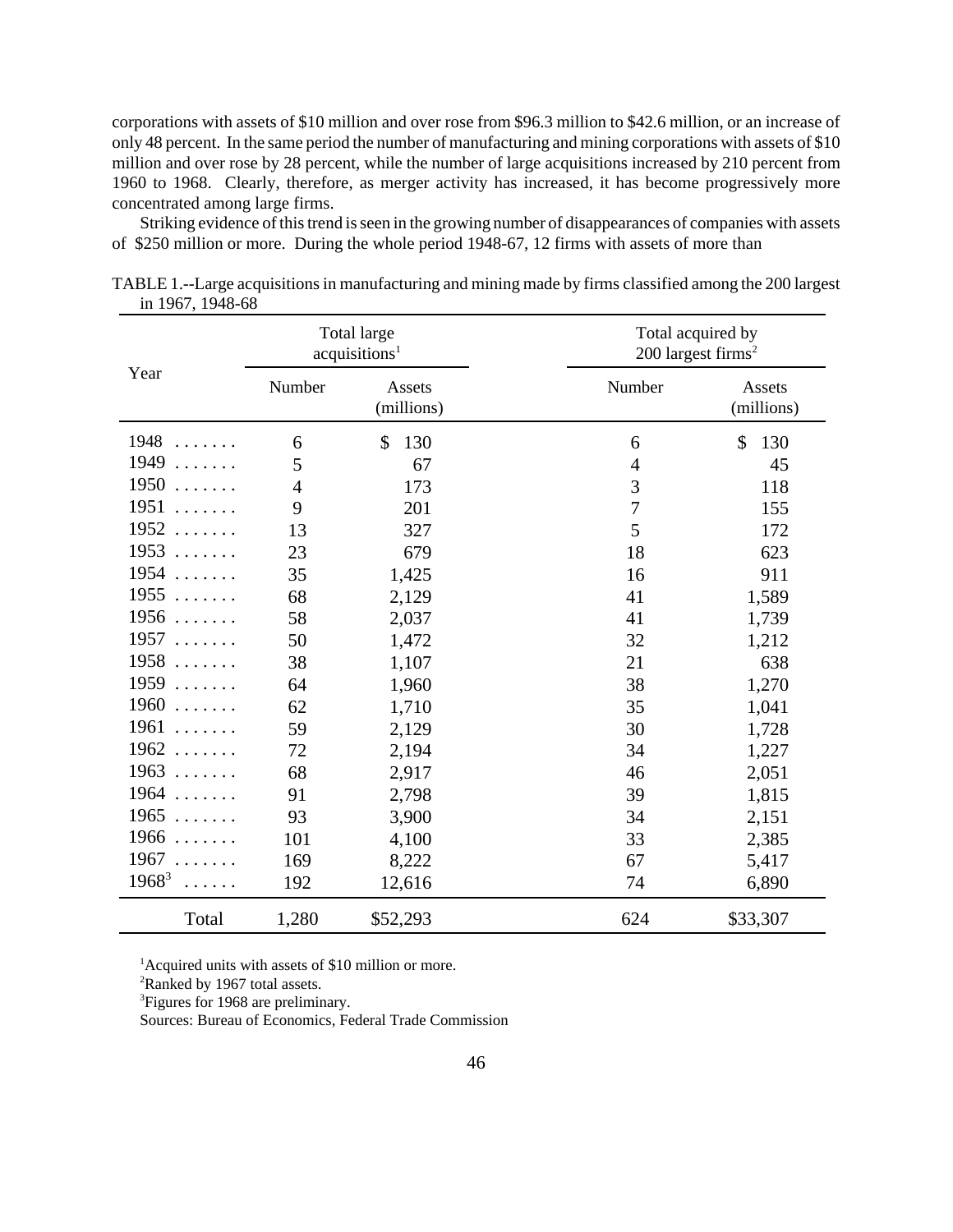\$250 million were acquired. In 1968, alone, 12 such firms were acquired including 1 firm with assets in excess of \$1 billion. Six of these acquired firms were among the 200 largest corporations in 1967. In 1968 it became clear that not even the largest firms in the economy were free from the threat of takeover.

Throughout the post-World War II period the largest firms have been the most active acquirers. In 1968 acquiring firms with assets of \$250 million and over accounted for 51 percent of the number of 73 percent of the assets of all large acquisitions. Their share rose substantially in relation to 1967 when the respective percentages were 42 percent and 61 percent. In fact virtually all of the increase in large firm disappearances (both in number and assets) between 1967 and 1968 is due to increased acquisitions by the largest acquiring firms.

TABLE 2.--Large manufacturing and mining acquisitions compared to total manufacturing and mining corporations, 1960-1968

|                   |                                     | (Dollar amounts in millions) |                          |                                 |                           |         |  |
|-------------------|-------------------------------------|------------------------------|--------------------------|---------------------------------|---------------------------|---------|--|
|                   | Manufacturing & mining corporations |                              |                          | Large acquisitions <sup>2</sup> |                           |         |  |
| Year <sup>1</sup> | Total<br>assets                     | Number<br>of<br>Corporations | Average<br>asset<br>size | Total<br>assets                 | Number<br>of<br>companies | Average |  |
| 1960<br>.         | 202,787                             | 2,106                        | 96.3                     | 1,710                           | 62                        | 27.6    |  |
| 1961<br>.         | 210,186                             | 2,100                        | 100.1                    | 2,129                           | 59                        | 36.1    |  |
| 1962<br>.         | 225,114                             | 2,178                        | 103.4                    | 2,194                           | 72                        | 30.5    |  |
| 1963<br>.         | 236,656                             | 2,244                        | 105.5                    | 2,917                           | 68                        | 42.9    |  |
| 1964<br>.         | 251,865                             | 2,307                        | 109.2                    | 2,798                           | 91                        | 30.7    |  |
| $1965$            | 273,492                             | 2,396                        | 114.1                    | 3,900                           | 93                        | 41.9    |  |
| 1966<br>.         | 307,323                             | 2,535                        | 121.2                    | 4,100                           | 101                       | 40.6    |  |
| $1967$            | 344,235                             | 2,685                        | 128.2                    | 8,222                           | 169                       | 48.7    |  |
| $1968^3$<br>.     | 383,903                             | 2,692                        | 142.6                    | 12,616                          | 192                       | 65.7    |  |
| Change, $1960-68$ |                                     | 586                          | 46.3                     |                                 | 130                       | 38.1    |  |
| Percent increase  |                                     | 27.6                         | 48.1                     |                                 | 209.7                     | 138.0   |  |

<sup>1</sup> Corporate manufacturing totals are for the first quarter of each year.

<sup>2</sup> Ten million dollars and over.

<sup>3</sup> Figures for 1968 are preliminary.

Source: Corporate manufacturing assets and number of corporations obtained from Quarterly Financial Reports; totals for mining derived from IRS Statistics of Income. Bureau of Economics, Federal Trade Commission.

Another perspective on the growing importance of acquisitions as a technique of firm expansion is seen in Table 3. In 1968 the value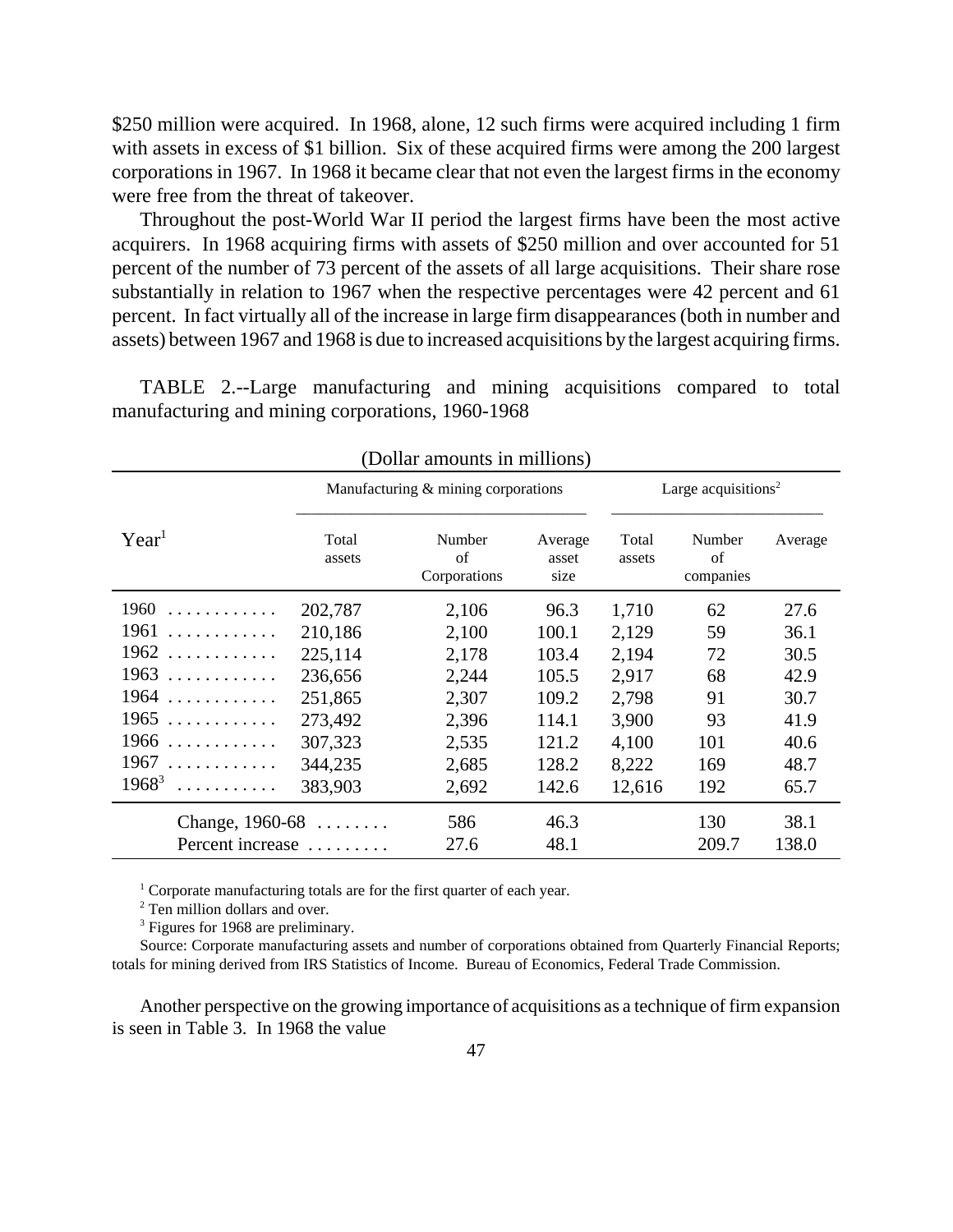of acquired large firm assets totaled \$12.6 billion, equivalent to 45 percent of the total value of new plant and equipment investment in mining and manufacturing. This ratio represents a substantial growth over earlier years. In the late 1940's acquired assets were infinitesimal in comparison to the value of new investment. Even in the early 1960's the proportion averaged only 15 percent. The sharp increases for 1967 and 1968 eclipse all earlier postwar years.

From the standpoint of public policy the most unusual aspect of the current merger movement is its conglomerate character. In 1968 these mergers accounted for 84 percent of the number and 89 per-

|          | <b>New</b><br>investment | Acquired<br>assets    | Acquired assets<br>as percent of |  |  |
|----------|--------------------------|-----------------------|----------------------------------|--|--|
| Year     | (Billions of dollars)    |                       | new investment                   |  |  |
| 1948     | \$10.01                  | $\mathcal{S}$<br>.130 | 1.3                              |  |  |
|          | 7.94                     | .067                  | 0.8                              |  |  |
|          | 8.20                     | .173                  | 2.1                              |  |  |
|          | 11.78                    | .201                  | 1.7                              |  |  |
|          | 12.61                    | .327                  | 2.6                              |  |  |
|          | 12.90                    | .679                  | 5.3                              |  |  |
|          | 12.02                    | 1.425                 | 11.9                             |  |  |
|          | 12.40                    | 2.129                 | 17.2                             |  |  |
| 1956     | 16.19                    | 2.037                 | 12.6                             |  |  |
|          | 17.20                    | 1.472                 | 8.6                              |  |  |
| 1958     | 12.37                    | 1.107                 | 8.9                              |  |  |
|          | 13.06                    | 1.960                 | 15.0                             |  |  |
|          | 15.47                    | 1.710                 | 11.1                             |  |  |
|          | 14.66                    | 2.129                 | 14.5                             |  |  |
|          | 15.76                    | 2.194                 | 13.9                             |  |  |
|          | 16.73                    | 2.917                 | 17.4                             |  |  |
|          | 19.77                    | 2.798                 | 14.2                             |  |  |
| $1965$   | 23.75                    | 3.900                 | 16.4                             |  |  |
|          | 28.46                    | 4.100                 | 14.4                             |  |  |
|          | 28.11                    | 8.222                 | 29.2                             |  |  |
| $1968^3$ | 28.27                    | 12.616                | 44.6                             |  |  |

TABLE 3.— Acquired assets<sup>1</sup> compared with new investment<sup>2</sup> in manufacturing and mining, 1948-1968

<sup>1</sup>Acquisitions of manufacturing and mining firms with assets of \$10 million or more.

 $2$  Total expenditure for new plant and equipment by manufacturing and mining firms.

<sup>3</sup>Figures for 1968 are preliminary.

Source: Economic Report of the President, 1969, p. 271, and Bureau of Economics, Federal Trade Commission.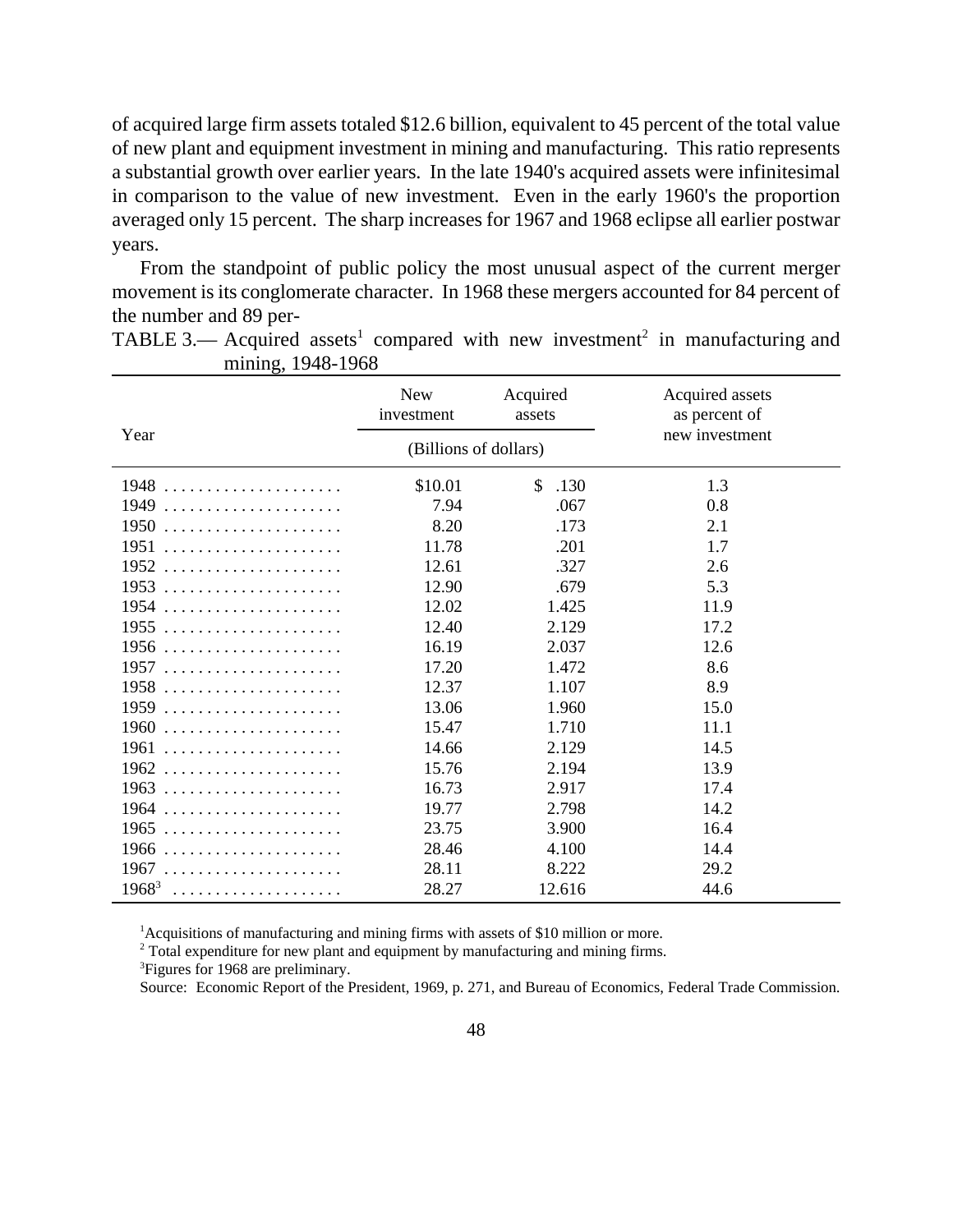cent of the assets of all recorded large acquisitions. These proportions are higher than those of 1967 and continue the upward trend of recent years. The unique development of 1968 with respect to conglomerate mergers was their dramatic change in character and average size. The conglomerate merger classification includes a disparate variety of combinations. In studying these acquisitions the Bureau of Economics has regularly maintained three classifications (Table 4). The product extension and market extension categories represent acquisitions in which the acquired and acquiring firms are discernibly related in a production or marketing sense. The "other" category represents combinations in which such relationships are not discernible. It is this type of merger which has assumed increasing significance. In 1968, 43 percent of all large acquired assets fell in the "other" category. Among this group are such mergers as Loew's (a movie distributor) acquisition of P. Lorillard  $& CO$ . (a tobacco company, and ITT's (a communication and electronics company) acquisitions of Continental Baking and of Rayonier (a paper company). Virtually all of the increased large merger activity of 1968 involved expanded patterns of diversification.

Study of Conglomerate Mergers.—These increases in merger activity prompted the Commission to undertake an analysis of the conglomerate merger movement. The report of conglomerates is an extensive review of merger trends, changes in concentration, and the sources and consequences of conglomerate mergers. It also includes a discussion of reciprocity. The policy conclusions recommend several legislative changes in the antitrust laws and several administrative changes in merger enforcement. This was the most important single project conducted by the Bureau of Economics during fiscal 1969.

Webb-Pomerene Associations.—In fiscal 1969 an examination of recent activity of Export Trade Associations (Webb-Pomerene Associations) was conducted in order to determine whether this method of export assistance had changed since 1962, the last year included in the Economic Report on Webb-Pomerene Associations: A 50-year Review. This latest examination, which was not published, was based upon the Commission's recentlyrevised annual questionnaire forWebb-Pomerene Associations. It was found that the amount of association-assisted exports for 1967 represented no real change 1962; in both years assisted exports amounted to slightly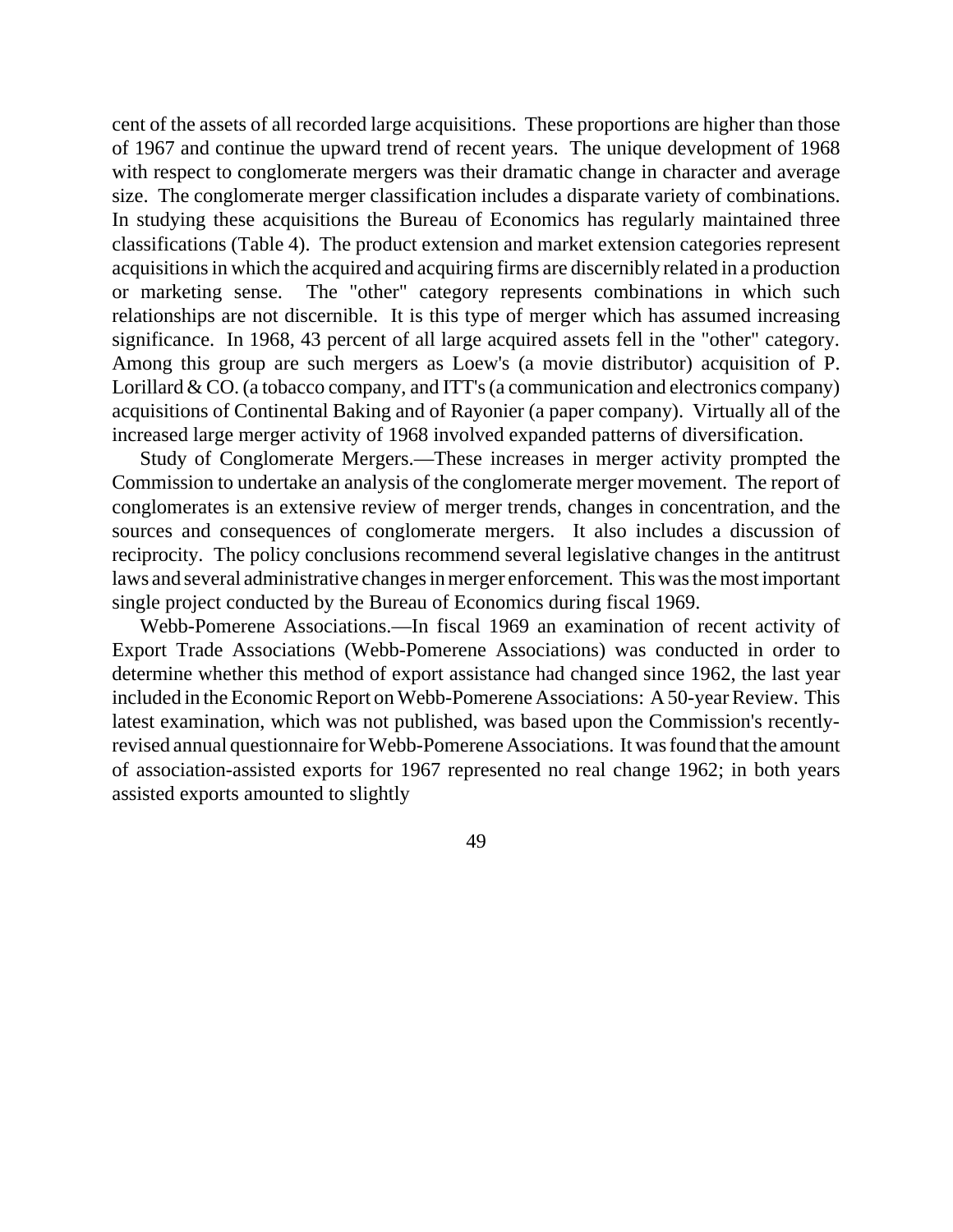more than 2 percent of U.S. merchandise exports. For 1967, the total exports assisted both directly and indirectly by Webb associations amounted to \$647 million. Of this total only \$122 million was directly assisted, that is, involved association participation in specific export transactions. The bulk of the assisted exports—\$525 million —were assisted in such indirect ways as price setting, allocation of orders among members, arrangements for distribution, and the drafting of contracts.

The conclusion that emerges from these patterns is that Webb-Pomerene associations continue to lack promise as a vehicle for improving the nation's balance of payments position to any meaningful extent. The record of Webb assistance for 1967 confirms the conclusion drawn from the analysis of Webb activity during the period 1958 through 1962: that a special set of circumstances is necessary before a Webb association can offer meaningful advantages over other means of organizing exports. These special circumstances are a standardized product produced by only a few firms from a resource base which provides a comparative advantage over producers in other parts of the world.<sup>1</sup> Thus, the ability to export these products is derived from these circumstances rather than from Webb associations.

Merger Enforcement Policy Statements.—Continuing its policy of issuing industry wide merger guidelines to complement its program of merger litigation, the Commission published all Enforcement Policy with Respect to Mergers in the Textile Mill Products Industry in November 1968. This is the fourth such policy statement issued by the Commission. The preceding ones applied to: (1) Vertical Mergers in the Cement Industry; (2) Mergers in the Food Distribution Industry; and (3) Product Extension Mergers in Grocery Manufacturing. These policy statements are designed to provide the business community with information as to the kinds of mergers which, based upon the Commission's experience, are most likely to raise concern as to their possibly anticompetitive effects under Section 7 of the Clayton Act as amended by the Celler-Kefauver Act.

Economic Evidence.—Although economic evidence was a consideration in a variety of problems in fiscal 1969, the continuously in-

\_\_\_\_\_\_\_\_\_\_\_\_



<sup>&</sup>lt;sup>1</sup> Webb-Pomerene Association: A 50-year Review, Federal Trade Commission, 1967, p. 65.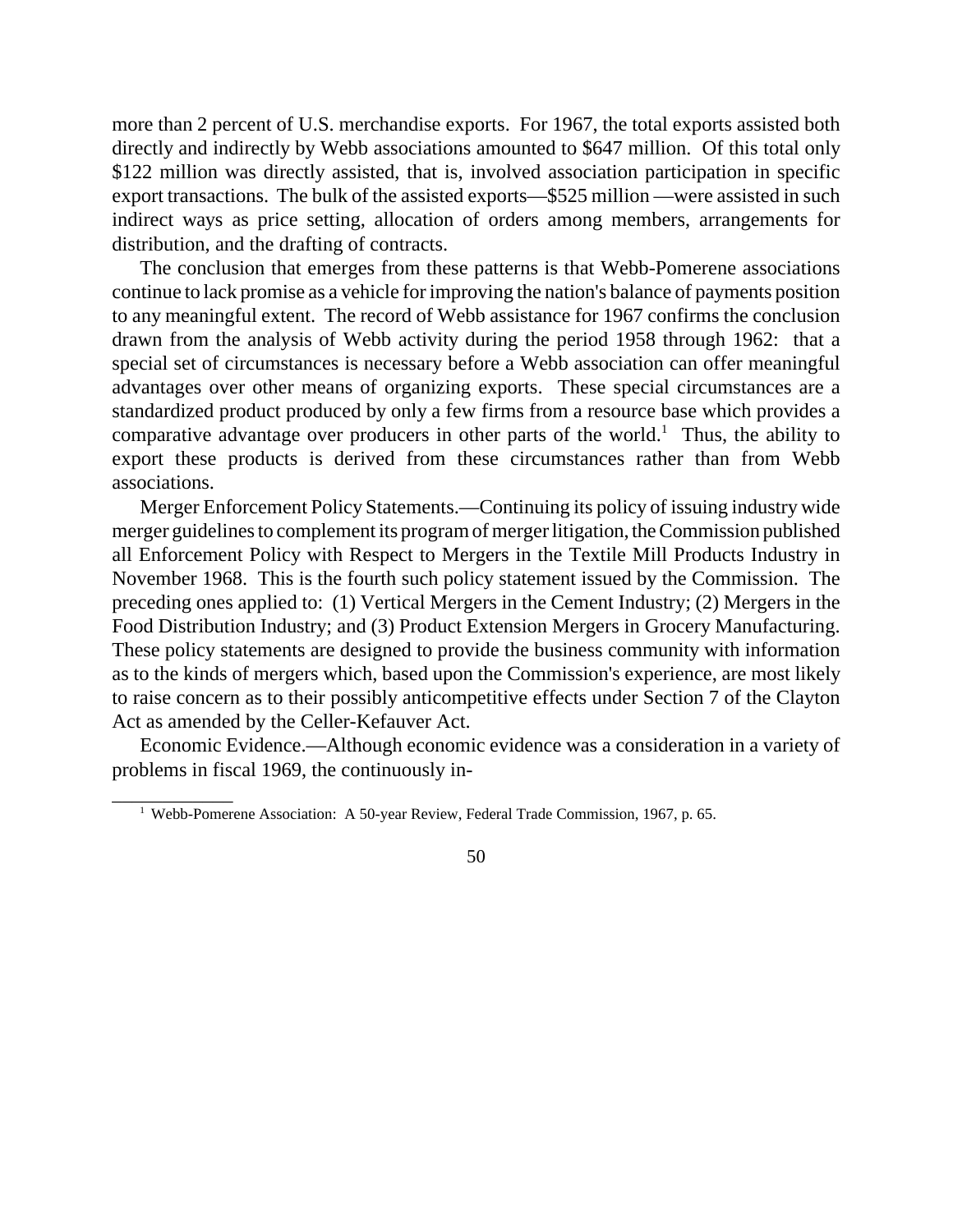|                                                                                                                                        |                           |                                               |                                 |                                                            |                                 | [Dollars in millions]                          |                                          |                                                       |                                    |                                                       |                              |                                                 |
|----------------------------------------------------------------------------------------------------------------------------------------|---------------------------|-----------------------------------------------|---------------------------------|------------------------------------------------------------|---------------------------------|------------------------------------------------|------------------------------------------|-------------------------------------------------------|------------------------------------|-------------------------------------------------------|------------------------------|-------------------------------------------------|
| Type of<br>acquisition                                                                                                                 | 1964                      |                                               | 1965                            |                                                            | 1966                            |                                                | 1967                                     |                                                       | 1964-1967                          |                                                       | $1968^1$                     |                                                 |
|                                                                                                                                        | No.                       | Assets<br>(millions)                          | No.                             | Assets<br>(millions)                                       | No.                             | Assets<br>(millions)                           | No.                                      | Assets<br>(millions)                                  | No.                                | Assets<br>(millions)                                  | No.                          | Assets<br>(millions)                            |
| Horizontal<br>.<br>Vertical<br>.<br>$Conglomerate \dots \dots$<br>Product extension<br>.<br>Market extension<br>$\cdots$<br>Other<br>. | 13<br>16<br>62<br>56<br>3 | 377<br>S.<br>622<br>1,799<br>.659<br>43<br>97 | 13<br>11<br>69<br>44<br>6<br>19 | 362<br>$\mathbb{S}$<br>224<br>3,314<br>1,612<br>850<br>852 | 13<br>13<br>75<br>50<br>2<br>23 | \$325<br>399<br>3,376<br>1,492<br>755<br>1,129 | 12<br>17<br>140<br>103<br>$\theta$<br>37 | \$1,056<br>496<br>6,670<br>4,736<br>$\theta$<br>1,934 | 51<br>57<br>346<br>253<br>11<br>82 | \$2,120<br>1,741<br>15,159<br>9,499<br>1,648<br>4,012 | 14<br>17<br>161<br>113<br>47 | \$522<br>911<br>11,183<br>4,951<br>749<br>5,483 |
| $Total \ldots \ldots \ldots$                                                                                                           | 91                        | \$2,798                                       | 93                              | \$3,900                                                    | 101                             | \$4,100                                        | 169                                      | \$8,222                                               | 454                                | \$19,020                                              | 192                          | \$12,616                                        |

# TABLE 4.— Acquisitions of manufacturing and mining firms with assets of \$10 million or more, by type of acquisition, 1964-1968

<sup>1</sup> Figures for 1968 are preliminary.

Source: Bureau of Economics, Federal Trade Commission.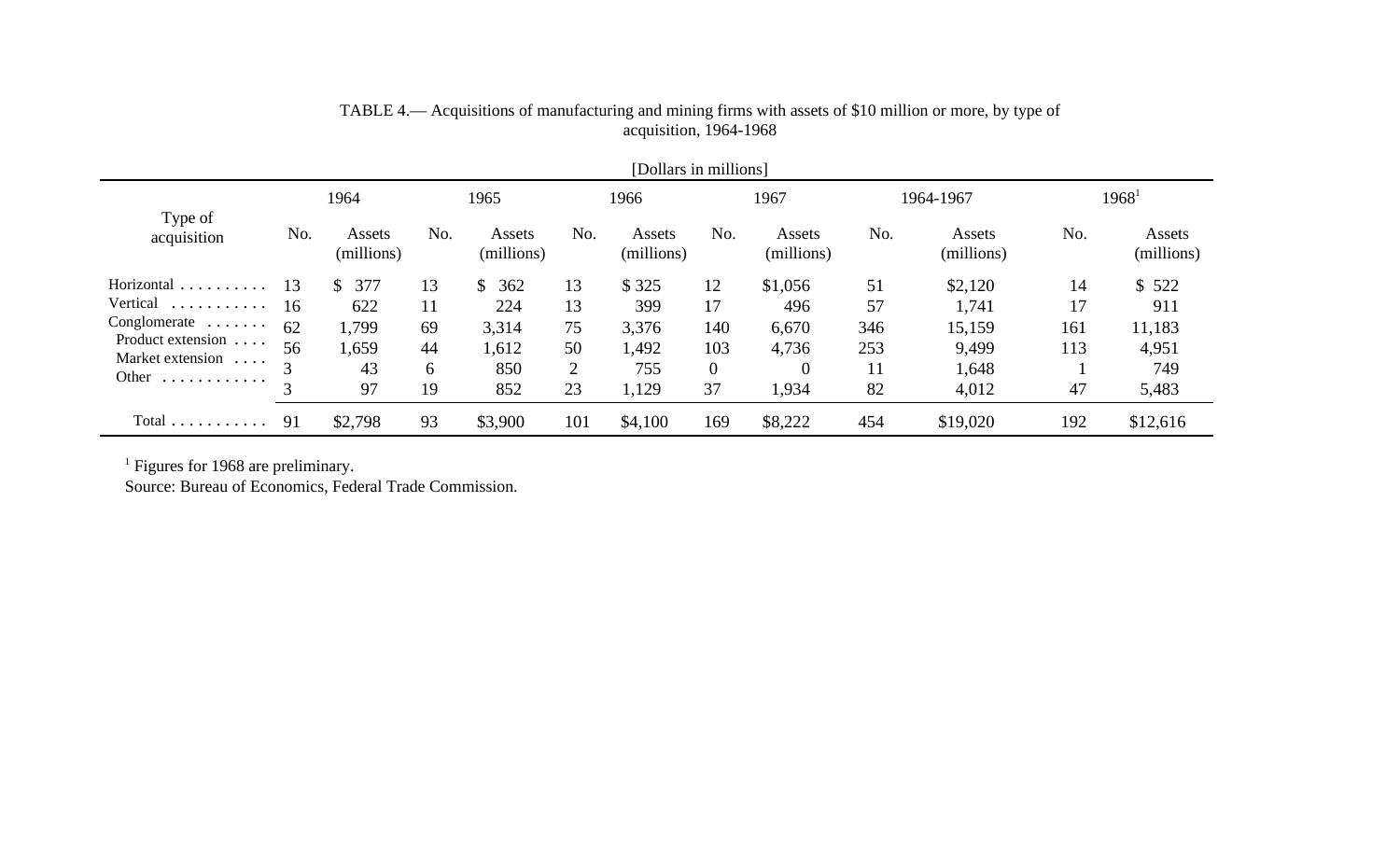creasing number of mergers and acquisitions, as well as the changing characteristics of such acquisitions, caused most of the evidence work to be concerned with merger matters. With the rise of the conglomerate firm usually by acquisition and merger, the identification of anticompetitive effects becomes more complex and time-consuming.

The staff participated in developing economic evidence in 71 investigations during the year, 58 of which concerned acquisitions. Fifty-three of the merger investigations involved transactions in which the acquired company had assets of \$10 million or more. Economic evidence was complied for eight formal cases, five of which were merger cases, and in an additional 10 matters involving compliance with Commission orders.

Fifty proposed acquisitions were analyzed under the Commission's Enforcement Policy with Respect to Mergers in the Food Distribution Industries in fiscal 1969, which was roughly 21/2 times as large as the number reviewed in the previous fiscal year. Three industry-wide section 6(b) surveys were made for prospective use as evidence in section 7 cases, and an economic memorandum on the structure of the textile mill products industry was prepared for use by the Commission in drafting guidelines for permissible mergers in this industry.

An important accomplishment in the area of evidence in fiscal 1969 was the Commission's announcement in May 1969, of its Pre-merger Notification Program. This program is an effort to provide precise data for screening substantial acquisitions for further investigation.

Quarterly Financial Report for Manufacturing Corporations.—For the first time, at the end of the first quarter of calendar year 1969, total assets of all manufacturing corporations exceeded \$500 billion. This record total included new highs of \$88 billion in receivables, \$116 billion in inventories, and \$198 billion in net property, plant, and equipment. On the credit side of the balance sheet, total liabilities reached an all-time high of \$222 billion and stockholders' equity rose to a record \$281 billion. Net working capital also reached a new high of \$136 billion.

The number of corporate manufacturers with assets exceeding \$1 billion increased from 78 in 1968 to 87 in 1969. These 87 enterprises accounted for \$229 billion or 46 percent of the total assets of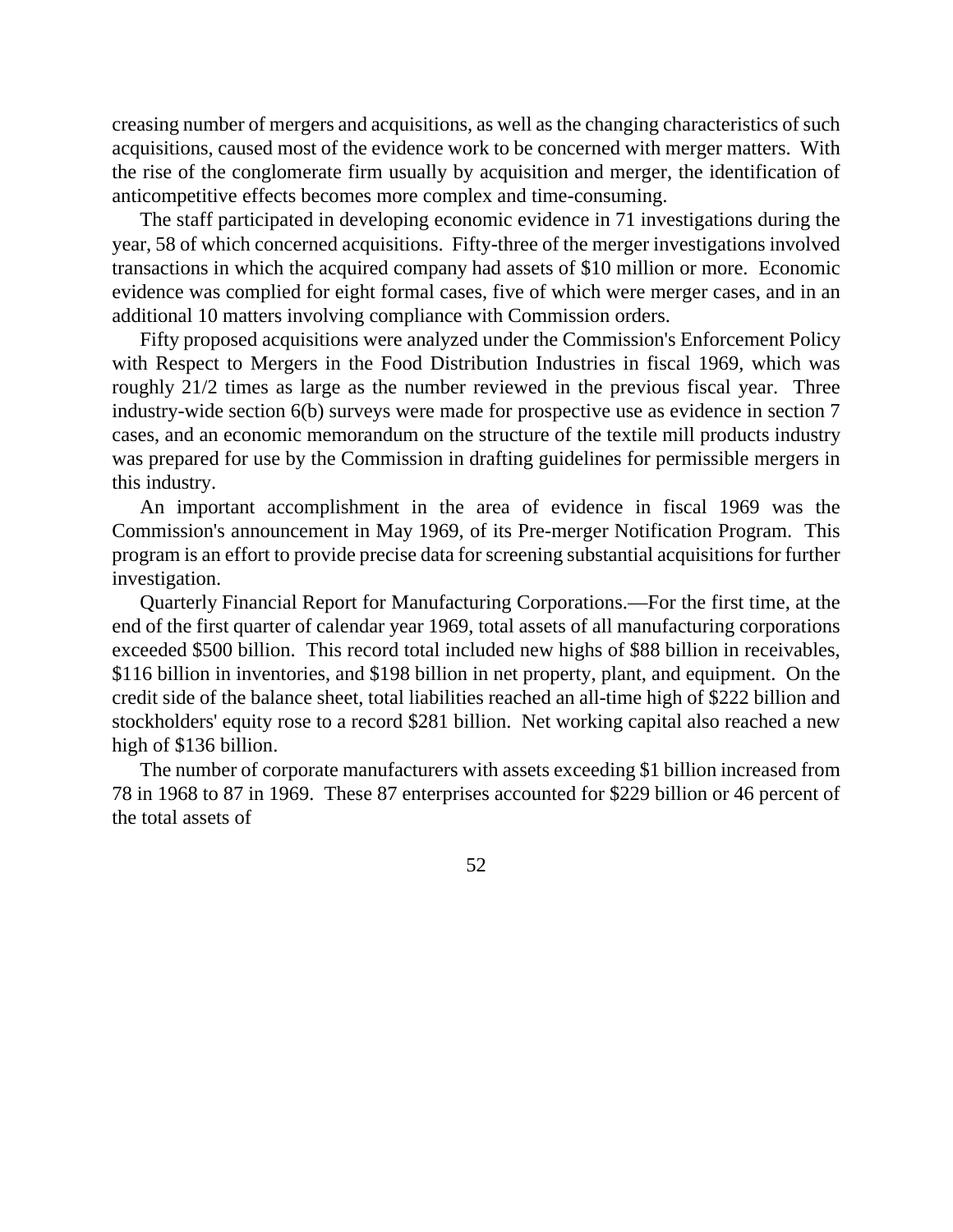all manufacturing corporations in the United States in 1969. An additional 206 firms, each with assets in excess of \$250 million, accounted for another 20 percent. A total of 569 firms, each with assets exceeding \$100 million, accounted for 74 percent of the total assets of all corporate manufacturers. Table 5 gives the relative importance of the largest manufacturing corporations, classified by asset size, in the first quarter of calendar year 1969.

Rates of return (profit rates after taxes) on stockholders' equity for all manufacturing corporations averaged 12.1 percent for the four quarters of 1968, compared to an average of 11.7 percent for the four quarters of 1967. Highest average profit rates in 1968 were recorded by the producers of drugs (18.3 percent), instruments and related products (16.5 percent), and motor vehicles and equipment (15.1 percent). Lowest average rates of return in 1968 were recorded by the makers of iron and steel (7.6 percent), textile mill products(8.8 percent), and stone, clay, and glass products (9.2 percent). Chart 2 shows the profit rates of all manufacturing corporations from the first quarter of 1961 to the second quarter of 1969. The foregoing are some of the highlights in issues of the Quarterly Financial Report for Manufacturing Corporations which were published during fiscal year 1969. These quarterly reports are based on uniform, confidential, quarterly financial statements collected from a scientific (probability) sample of approximately 10,000 of the more

|                                                | Total assets       |              | Number of                     |  |
|------------------------------------------------|--------------------|--------------|-------------------------------|--|
| Asset size                                     | Million<br>dollars | Per-<br>cent | manufacturing<br>corporations |  |
| \$1,000 million and over $\dots\dots\dots$     | 229,461            | 46           | 87                            |  |
| \$250 million to $$1000$ million               | 101,131            | 20           | 206                           |  |
| \$100 million to \$250 million $\dots \dots$   | 42,389             | 8            | 276                           |  |
| \$100 million and over $\dots\dots\dots\dots$  | 372,981            | 74           | 569                           |  |
| \$50 million to $$100$ million                 | 22,857             | 5            | 320                           |  |
| \$25 million to \$50 million $\dots\dots\dots$ | 18,173             | 4            | 508                           |  |
| \$10 million to \$25 million $\dots \dots$     | 19,728             | 4            | 1,196                         |  |
| \$10 million and over $\dots\dots\dots\dots$   | 433,739            | 86           | 2,593                         |  |
| Under \$10 million                             | 69,617             | 14           |                               |  |
| All asset sizes                                | 503,356            | 100          |                               |  |

| TABLE 5.--Relative importance of the largest manufacturing corporation, first quarter 1969 |  |  |
|--------------------------------------------------------------------------------------------|--|--|
|                                                                                            |  |  |

<sup>1</sup> Approximately 200,000.

Source: FTC-SEC Quarterly Financial Report for Manufacturing Corporations, First Quarter 1969, p. 61.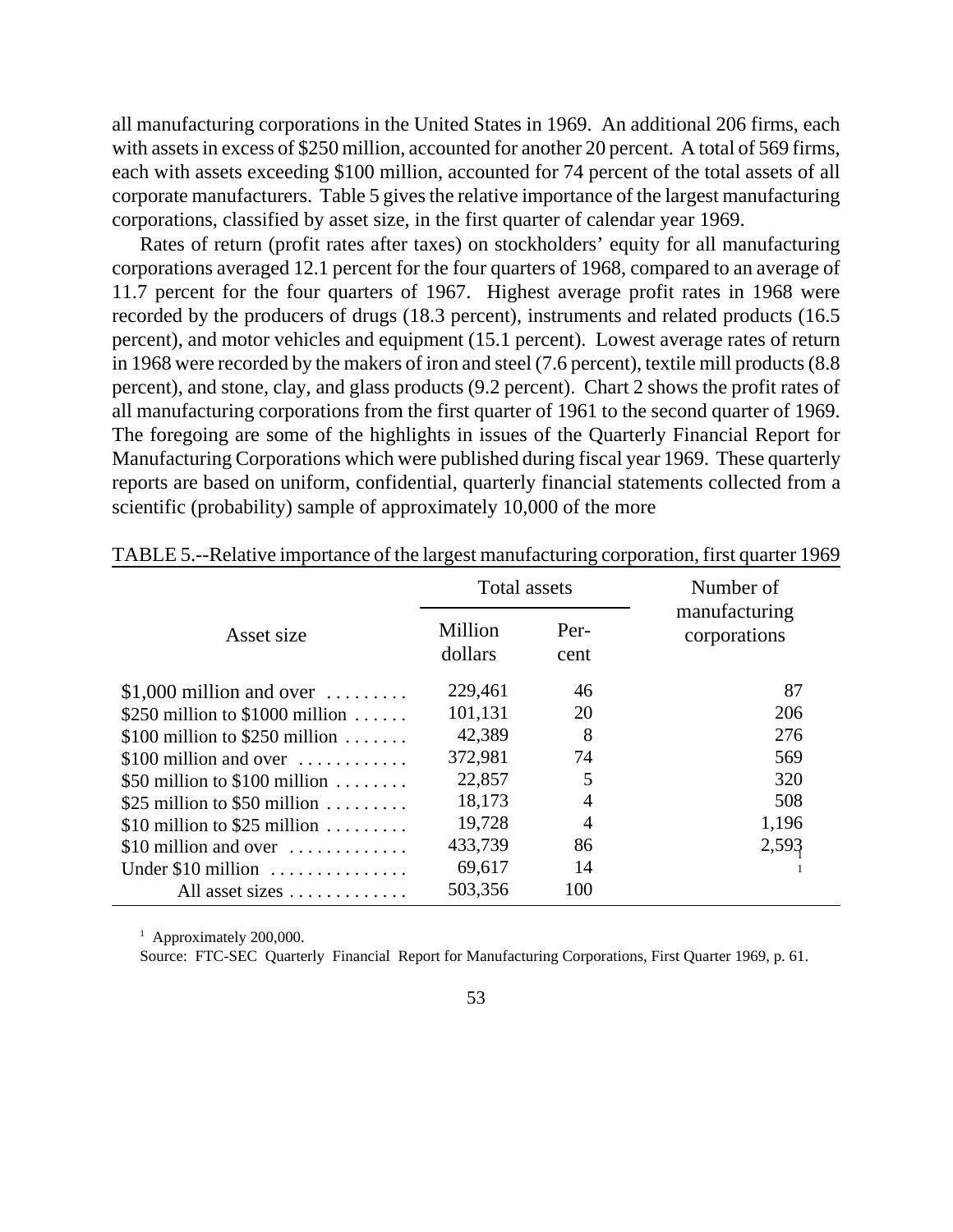### CHART 2

### PROFIT RATES OF ALL MANUFACTURING CORPORATIONS

#### 1961-1969

GRAPHIC - SEE IMAGE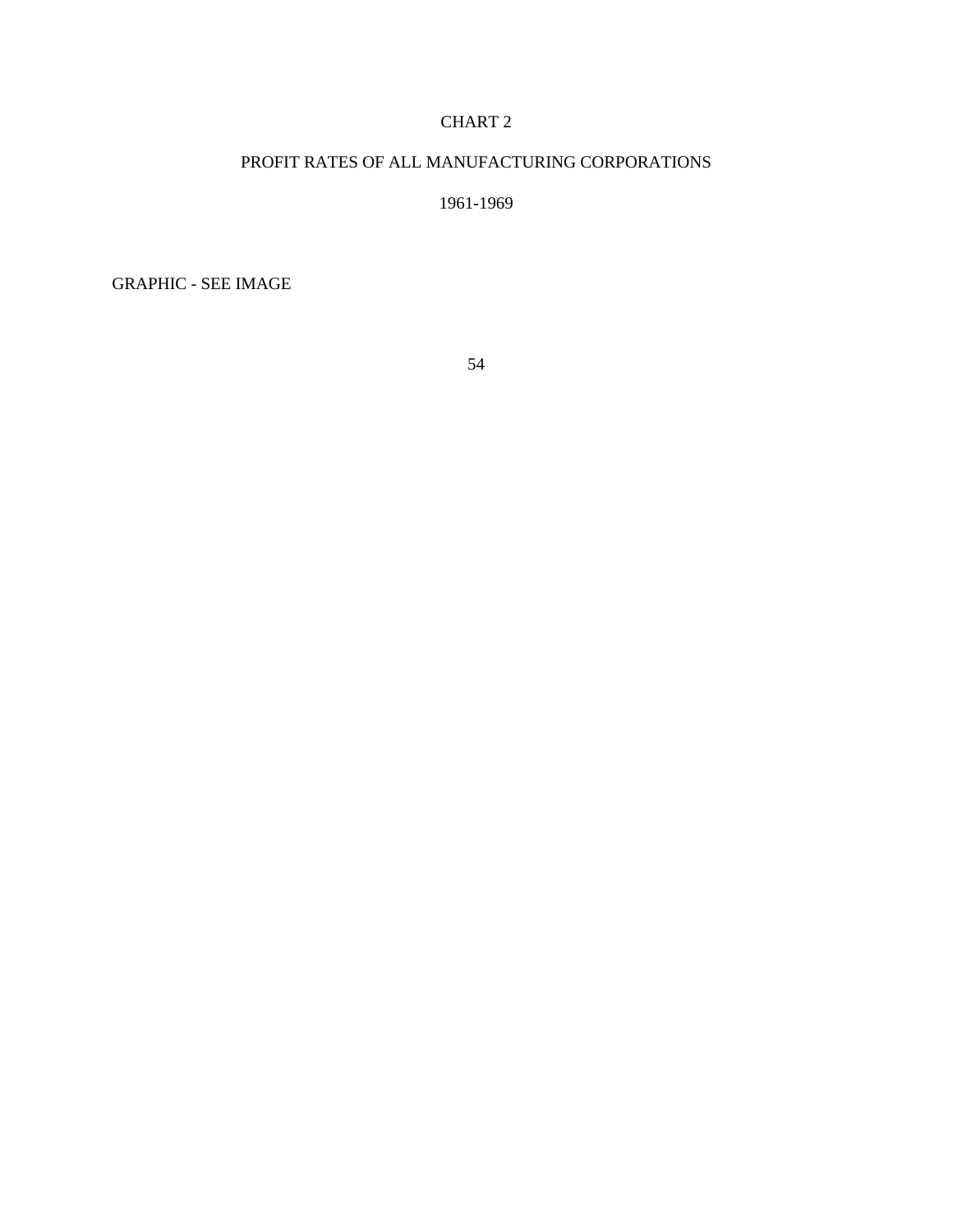200,000 active manufacturing corporations in the United States. Each issue contains estimated national totals for 13 items of income and retained earnings, 14 asset items, 16 items of liabilities and stockholders' equity, and 43 financial and operating ratios (including profit rates on sales and equity) for each of 34 industry groups and 10 asset sizes of corporate manufacturers. The quarterly estimates account for more than 97 percent of all manufacturing activity in the United States, more than one-half of all corporate profits, and nearly one-third of the national income.

#### Consumer Protection

During fiscal 1969, a major effort continued to be focused on the problems of consumer protection. During the year significant reports were completed or initiated concerning food chain selling practices, automobile insurance, games of chance in gasoline retailing, and trading stamps.

Economic Report on Food Chain Selling Practices in the District of Columbia and San Francisco.—This report confirms previous Government findings that the distribution system performs less satisfactorily in low-income areas of our inner cities than in suburban areas. Many food stores serving low-income, inner-city areas are small, less efficient, and have higher prices than in suburban areas. Consumers in these areas are frequently sold lower quality merchandise and are provided fewer services than in other areas. Moreover, the retail facilities of low-income areas are often old and in a shabby state of upkeep.

On the basis of special investigational surveys and hearings, no evidence was found to indicate that leading chain store operators in the District of Columbia and San Francisco employ discriminatory policies designed to exploit low-income customers. Each of the largest food chain operators had an official policy of price and quality uniformity. However, to a significant degree, systematic departures from store-to-store price uniformity were discovered. For the most part, these involved response to special competitive situations and could not be interpreted as reflecting an effort to discriminate against low-income customers, although that was generally the result.

These findings, however, should not lead one to conclude that food distribution in lowincome areas is free of problems, or that the low-income customer does not pay more for food. On the contrary,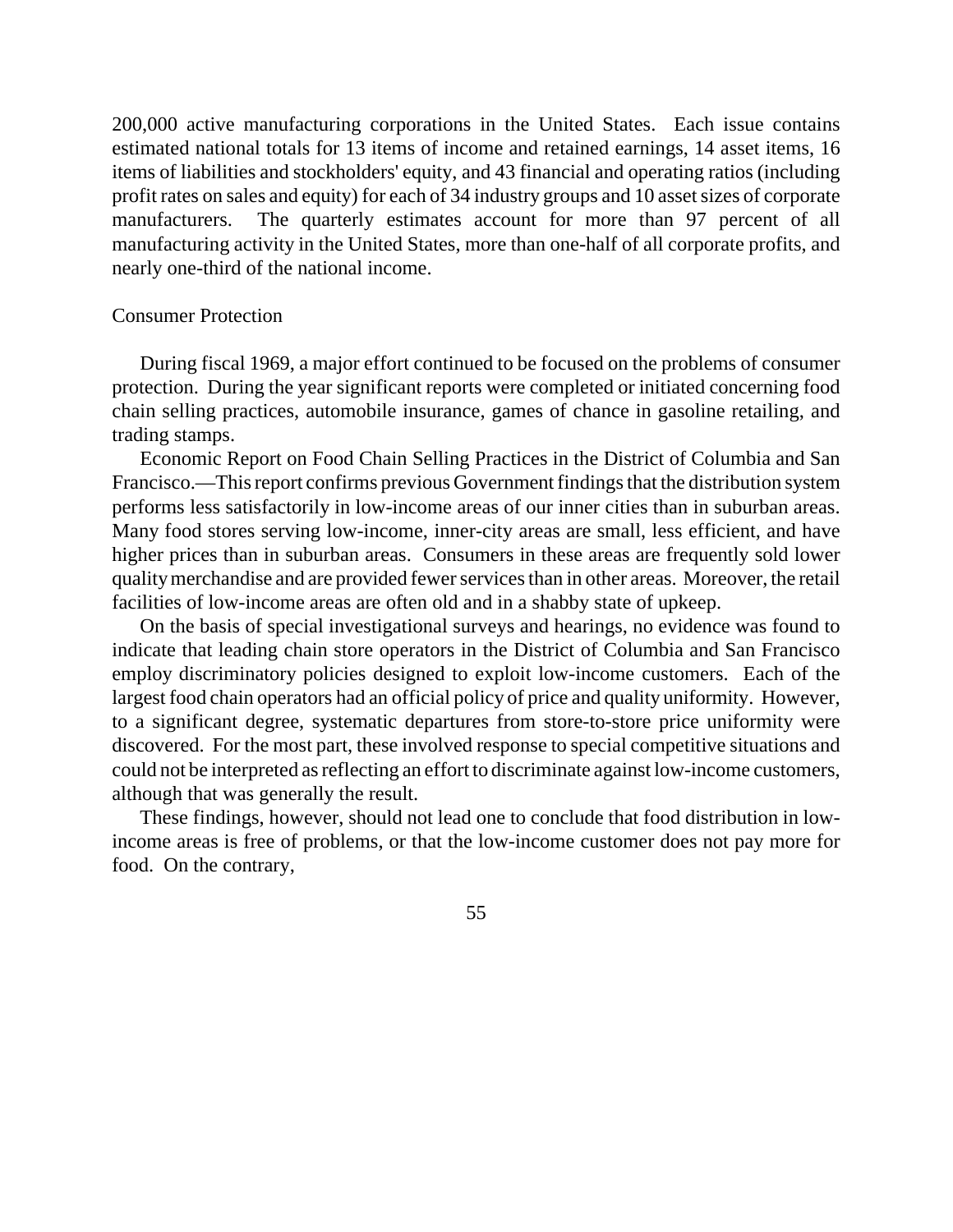the reverse is quite likely to be true. Food marketing is not as well organized in low-income areas asin newly developed suburban areas. There simply are not as many modern, efficient supermarkets in low-income areas as there are elsewhere. Thus, the low-income consumer is more likely to do his shopping at a small, independent mom-and-pop store. Such stores generally charge higher prices, whether located in low- or high-income areas. At the same time those supermarkets which are operating in low-income areas generally face less intense competition than theywould elsewhere. The lack of competition means there is less pressure to maintain tight managerial control, to improve quality and service, or to lower prices.

Prices surveys conducted by the Federal Trade Commission staff revealed that food chain promotional activities also varied according to the competitive setting of the store. Specifically, advertised special items were more frequently unavailable in less competitive, low-come areas stores than in more competitive, higher income area and suburban stores.

Prices of advertised special items present substantial savings to purchasers. Sales of advertised special items during a typical week commonly reduce the average price level of a store by 5 percent. Those customers that take full advantage of the specials can save 10 percent or more on their weekly food bills. The availability or unavailability of specials therefore is an important aspect of pricing conduct. Federal Trade Commission price surveys of chain stores in the Washington area found that 23 percent of advertised special items were not available in low-income area stores as compared to only 11 percent not available in higher income area stores. In San Francisco the percentages were 7 and 5 percent, respectively. In addition to unavailability, advertised special items were also frequently found to be mispriced. For both cities, an average of 7 to 8 percent of advertised special items available in stores was found to be mispriced. There were three chances in four that the incorrect price was higher than the advertised price.

Analysis of Automobile Insurance. The Division of Industry Analysis undertook a study of automobile insurance at the request of the Department of Transportation. This work will be a part of the overall report on automobile insurance which the Department of Transportation will submit to Congress. The specific topics being analyzed by the Division of Industry Analysis are the automobile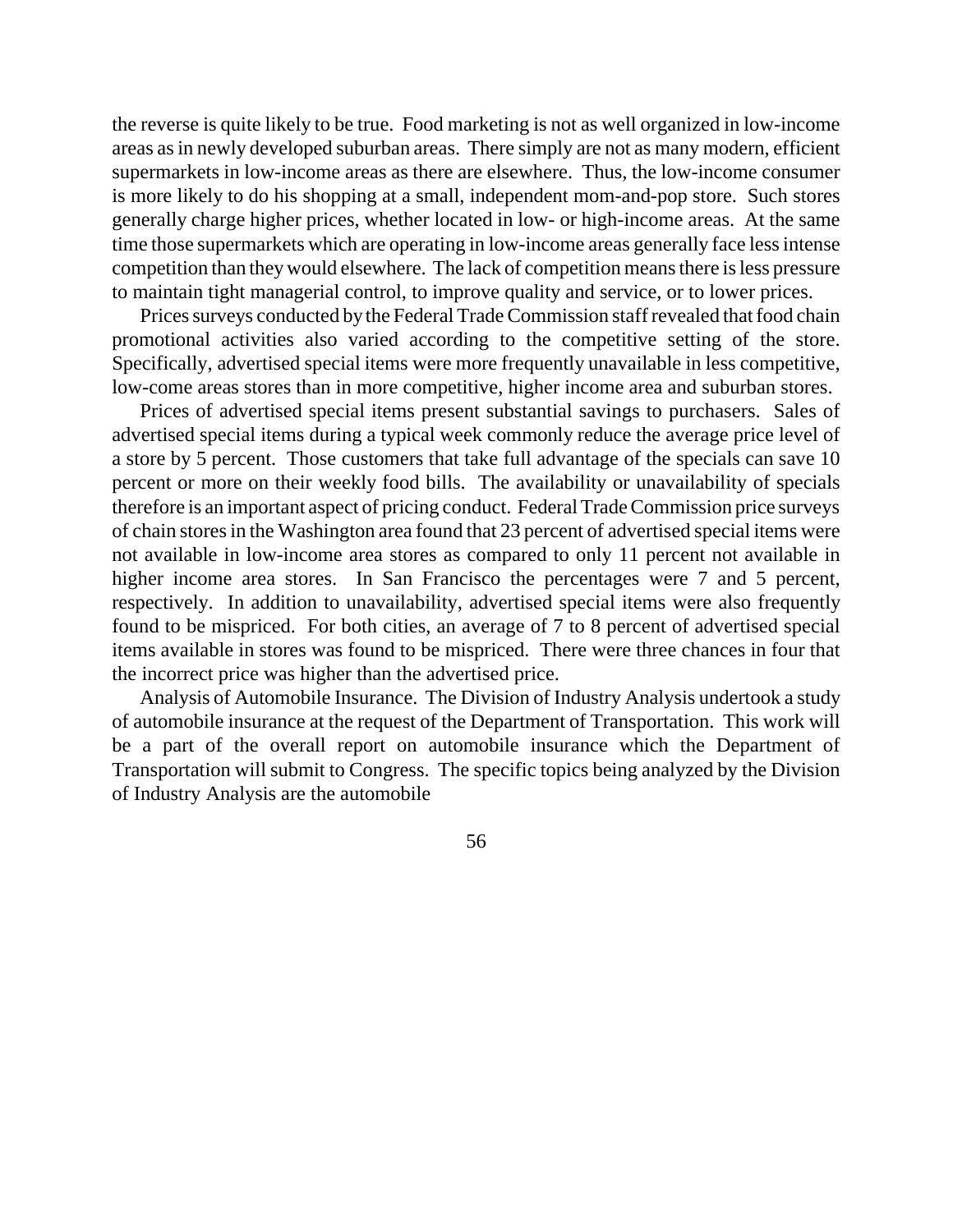insurance industry and the high-risk market for automobile insurance. The former includes analysis of merger activity by the largest auto insurance companies, and an examination of trends in concentration. The high-risk project probes the effectiveness of high-risk plans, including an assessment of proposed plans designed to overcome deficiencies in existing high-risk programs.

Economic Report on the Use of Games of Chance in Food and Gasoline Retailing.—A study of the use of games of chance in food retailing was drafted in fiscal 1968 and expanded in fiscal 1969 to include games used in gasoline retailing. This study deals with the nature and objectives of games, trends in game use, the structure of the game promotion industry, the effects of game use on retail cost, and the extent of deception in the games.

This study found that the most important underlying purpose of games is to build traffic and thusincrease the sales of the stores using them. Grocery chains regard games as a means of promoting trade, some using them in an effort to increase their market position, others using them purely as a defensive measure to counter either their use by others or to meet other forms of promotional activity by competitors.

Generally, the data indicate that margins were increased as sales rose following the introduction of games, since the food retailers reduced the number of price specials. As a rule of thumb, the supermarket that does not increase prices when it introduces games must increase its volume by at least 5 percent for each 1 percent of sales added to cost. When a firm introduces games or other counter-strategies, its sales volume may not rise to the necessary extent and game costs must either be absorbed by the firm in the form of lower profits or be passed on to the consumer in the form of higher prices.

In the short run, the game innovator takes sales and market shares away from its leading competitors. Once the market becomes "game saturated," however, relative positions among the larger firms appear to resume pregame patterns. Small chains and independents affiliated with cooperative groups of retailers have used games as a defensive measure, although they generally have found them not well suited to their relatively small operations.

The total annual cost of game promotions in 1966 for nine leading chains represented 0.26 percent of sales, ranging from 0.11 to 0.41 percent in individual chains. These figures are based on the

57

400-967 O - 70 - 5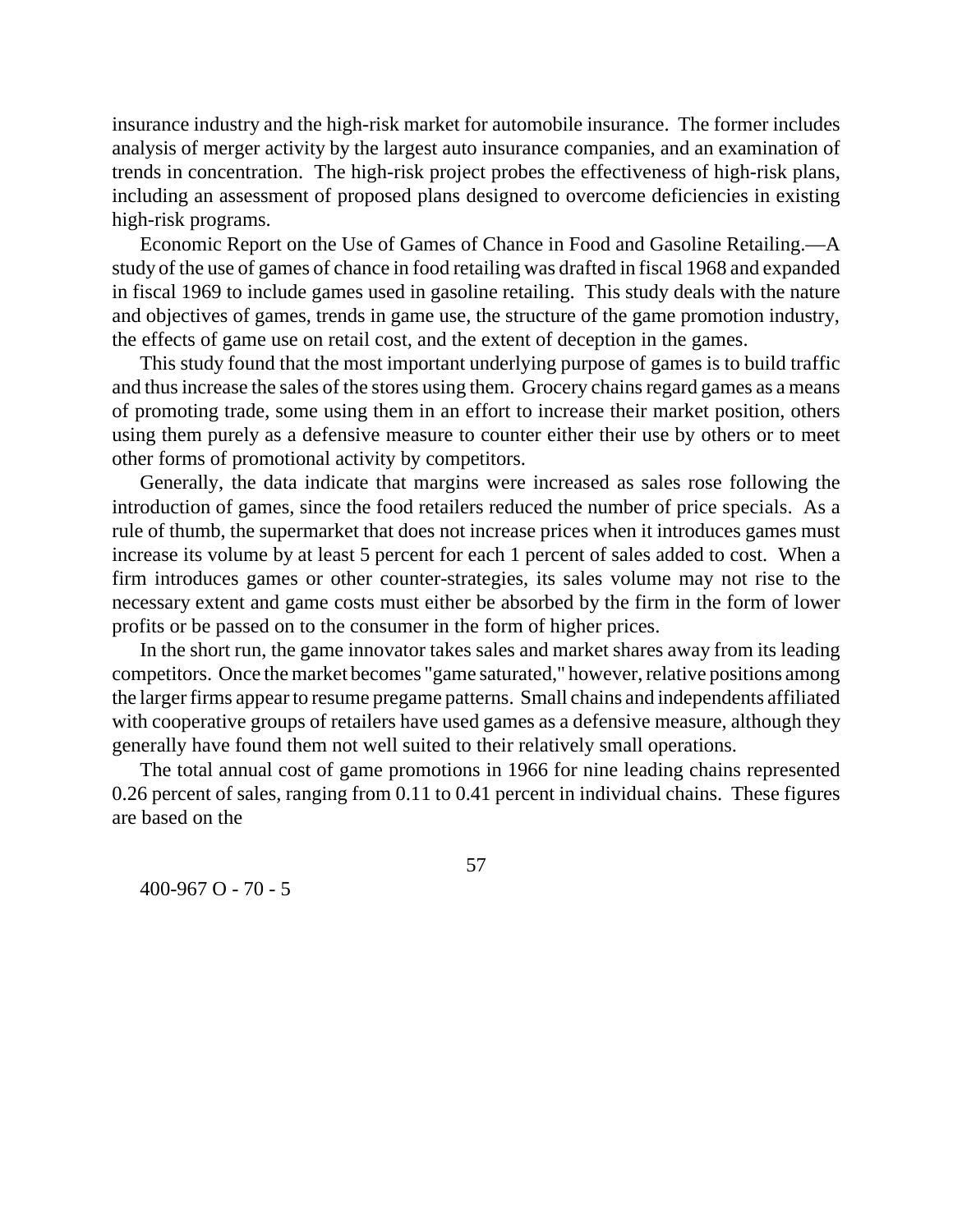entire year and substantially understate the cost burden for the duration of particular games programs. Cost of individual programs varied from a minimum of 0.31 percent of sales to a maximum of 2.08 percent of sales.

The effect games can have on sales for a market leader was shown by Safeway's reported sales increase of 13.8 percent and profit gain of 24 percent in 1966, which the president of the firm said would have been only 5 percent and 6 percent, respectively, without the game. Some chains reported that the sales increase of their game using stores was frequently more than three times that of their other stores. Not all chains were so successful. Some experienced only a moderate sales gain; however, the games may have helped to reverse a downward trend in their sales.

There are a number of actual or potential areas in which games may be used in a deceptive manner. Games involve extensive use of advertising media through which statements are made relative to the possible winnings of those who play. Seldom disclosed is the actual number of prizes to be distributed in a specified area over a definite period of time. Nor do such advertisements spell out the breakdown of the number of prizes by various size categories. The investigation revealed several instances of apparent deceptive assertions including: (1) advertised number of prizes to be awarded was not in conformity with the number actually programed; (2) the advertised odds of winning were not in conformity with the actual odds: and (3) the game user (that is, the grocery chain) continued to advertise that customer could win big prizes although winning slips were no longer available.

The investigation also showed that promoters and grocery retailers commonly insert winning prize tickets into desired packages, particularly the large winners. Some chains allocated major prized to particular stores with the game program where the promotional impact was considered to be greatest, and programing of winners was often concentrated in the early weeks of a game's run, so that in the final weeks no large prizes were available. Yet, advertising would continue unchanged in format, implying that large prizes were still available. On the other hand, some promoters provide additional major prizes to be distributed if all the prizes originally scheduled are claimed before the end of the game period. In some instances packages of game tickets containing no winners were sup-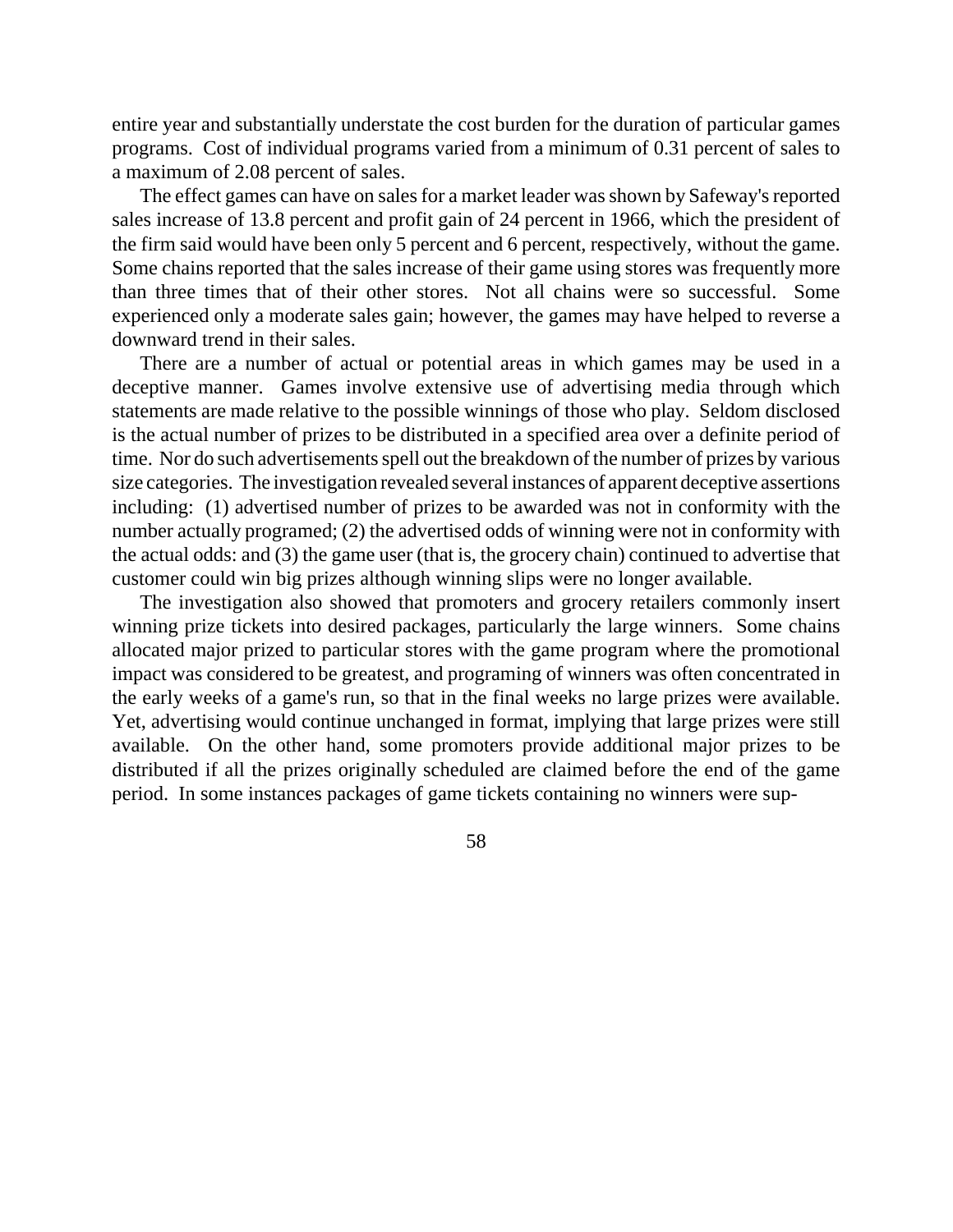plied to the retailer for use when the packages containing winners had been depleted. In other cases, winning pieces were inserted in part "at random" and in part by design by the promoter. In still other instances, large winners were apportioned to stores on the basis of volume and customer traffic "to provide the broadest possible spread of winners."

The chances of winning prizes vary from game to game, but are found to be monetarily low regardless of the game. As a whole, the programed "chances of winning a cash prize per store visit were about 3.4 to 1,000. The value of programed cash prizes per store visit for the games most commonly played (sold by the top four promoters) range from 0.5 cent to 1.8 cents, with the average of 1.1 cents. These so-called winnings overstate actual winnings because of the gap between "programed" and "actual" prizes distributed. Redemption rate of prizes ranged from 35 to 90 percent, depending upon the game and the consumer interest.

The average prize is actually less than the cost of the game pieces.

The chances of winning large prizes are exceedingly low, and consumers are in no position to measure the worth of the games to them. Indeed, the information provided by the promotions would lead the consumer to overestimate his chances of winning.

The first oil companies to use games found them an extremely effective method of influencing the public to shift their patronage. In general, the initial sales increase for the original game-using oil companies waslargerthan forthe original game-using supermarkets. The reason for this appears to be twofold. First, oil companies advertised their games much more on television than did grocery retailers. Second, the large number of gasoline service stations and the obvious mobility of the gasoline purchaser makes access to a game easier than in food retailing.

As in grocery supermarkets, the games in the gasoline industry appear to involve a number of deceptive aspects. These include the selection of specific stations to dispense major prizes, the selection of particular customers to receive the prizes, the deceptive implications of the advertising of the availability of large prizes, and the searching of the game pieces by dealers to discover the prize winning tickets.

Economic Report on the Use and Economic Significance of Trading stamps.—This report was previously published as the chap-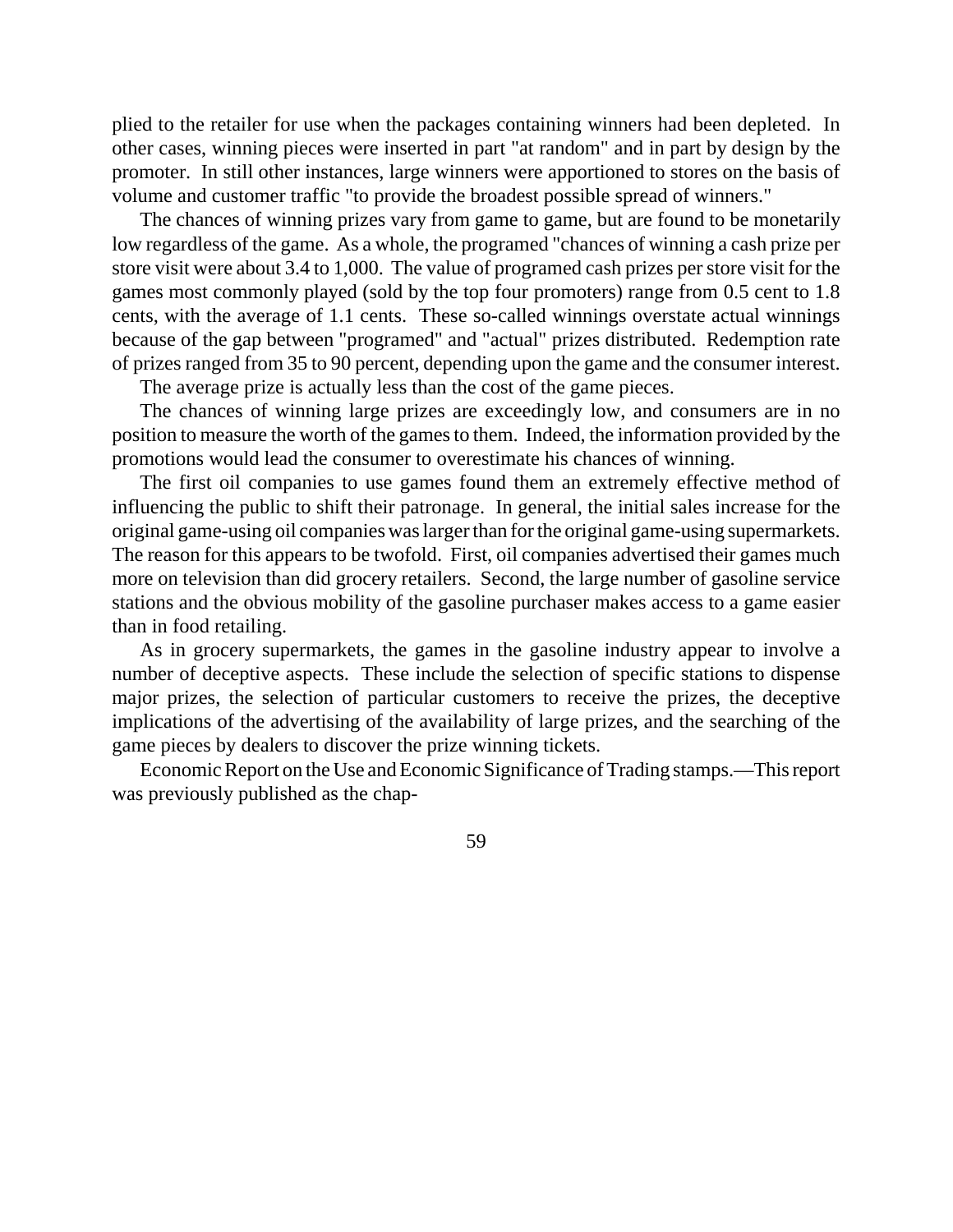ter on trading stamps in the Economic Report on the Structure and Competitive Behavior of Food Retailing, but, because of widespread public interest, was issued as a separate report. This was done to allow more widespread distribution of this chapter and to enable the Commission to fulfill more readily requests for this portion of the study of food retailing. Some revisions in format were made so that the report could be issued independently of the rest of the study of food retailing. This report found that many retailers, particularly chains, turned to trading stamps as their chief competitive weapon. Once most retailers in market adopted stamps, however, the costs of most retailers were raised correspondingly, and apparently in most markets retailers have been able to pass these higher costs on to consumers in the form of higher prices.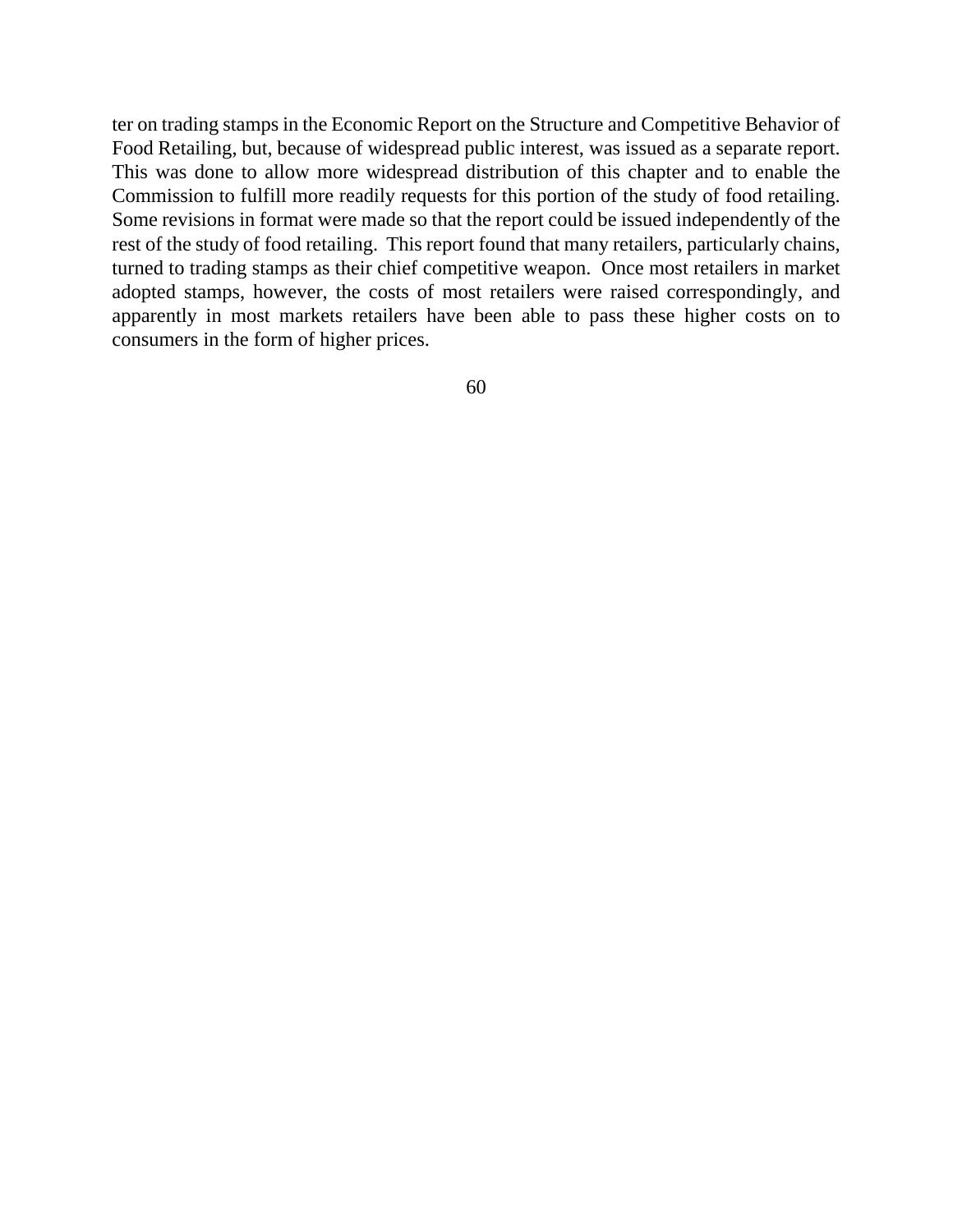# FIELD OPERATIONS

The Bureau of Field Operations with its 11 field offices, is the investigative arm of the Commission. The Bureau primarily discharges its responsibilities by conducting investigations of matters the Commission itself directs or the enforcement bureaus select by negotiating settlement of cases where appropriate by assurance of voluntary compliance or by consent order; and by performing such advisory, public relations, and educational activities as will enhance the effectiveness of the enforcement efforts of the Commission. The case load of investigations referred to the field, of course, occupies the major share of the attention of the field staff. Yet the other phases of the work of the field offices share equally in importance, if not in the amount of time devoted thereto.

One of the major educational activities of the field staff during the fiscal year involved a concentrated drive to bring to the attention of businessmen and the public the requirements of the truth-in-lending statute, and Regulation Z which was issued pursuant thereto by the Federal Reserve Board, and which went into effect July 1, 1969. From March 1969 through the effective date of the statute and even thereafter, the Bureau of Field Operations had nearly 40 attorneys, including the attorney-in-charge of each field office making speeches before interested business and consumer groupsthroughout the country on the subject of the Truth-in-Lending Act and Regulation Z. The magnitude of the public interest in the matter isreflected in the large increase in the informal activities of the field offices, as distinguished from the case work, in the last quarter of the fiscal year. There were 19,938 telephonic, written and personal contacts from the public with the field offices during the fourth quarter of fiscal 1969 compared with 4,247 for the preceding third quarter of 1969 and with 3,110 inquiries during the comparable fourth quarter of fiscal 1968.

During fiscal 1969, the Bureau had an investigative work load of 1,565 cases of which 781 were received during the fiscal year. The field offices completed 961 investigations. Of this number 696 were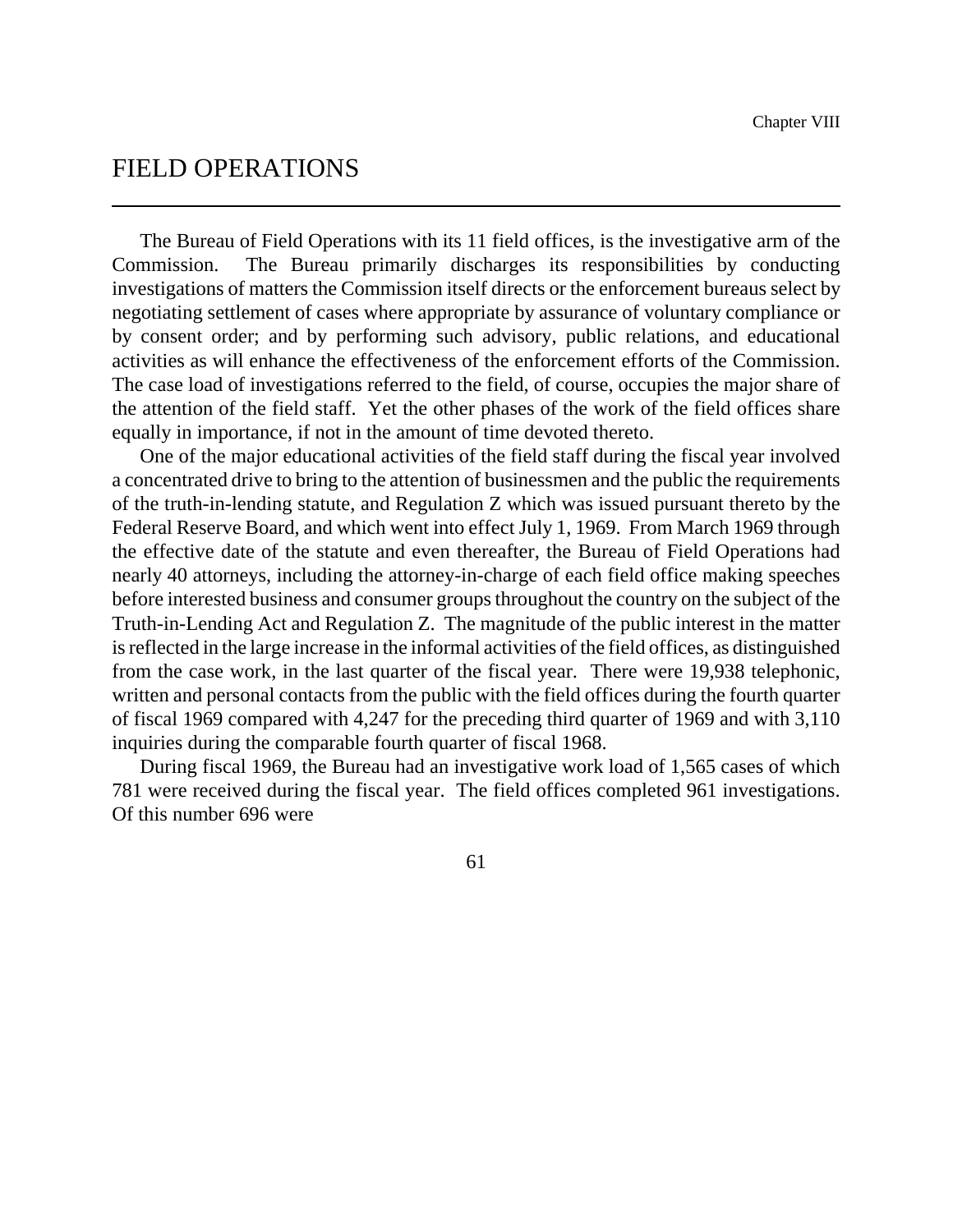in the deceptive practice area and 259 involved restraint of trade matters. The number of completions in fiscal 1969 represents a decrease of 171 cases from the number of investigations completed during fiscal 1968. This decrease is attributable to a decline of 8 in the average number of field attorneys on the payroll during the fiscal year and to the increase in the educational activities of the field offices as well as the demands made on the field staff in connection with numerous special investigations having industry wide and nation wide application. At one time, out of a field staff of 150 attorneys nearly 90 of them were engaged on special investigations and projects. Nevertheless, there was a decrease in the backlog of cases in the field from 784 at the end of fiscal 1968 to 605 at the end of fiscal 1969.

Some of the investigations in which the field offices were engaged during fiscal 1969 involved:

(1) the long term leasing of tires from tire manufacturers by bus companies and the competitive effects thereof ;

(2) the reciprocal patronage and dealings between industrial concerns to the alleged detriment of competing firms and businesses;

(3) the advertising rate structure employed by metropolitan newspapers and the anticompetitive results attendant upon any illegal discriminations and other questionable practices;

(4) deceptive and fraudulent practices perpetrated in the sale of home improvements such as aluminum siding, patios, storm windows, etc.;

(5) the importation of used and reconditioned foreign cars which are sold as new to the American public;

(6) survey of automobile sticker prices in relation to the actual sale price of automobiles to consumers and the trade-in-allowances given;

(7) survey of the operation of the PDS Code (paid during service magazine subscription solicitors code) ; and

(8) survey of pricing practices of major food chains in ghetto areas.

To further the Commission policy of obtaining voluntary compliance with the statutes it administers, the field offices negotiated or participated in the negotiation of over 400 consent settlements during the fiscal year. These include 170 affidavits or letters of volun-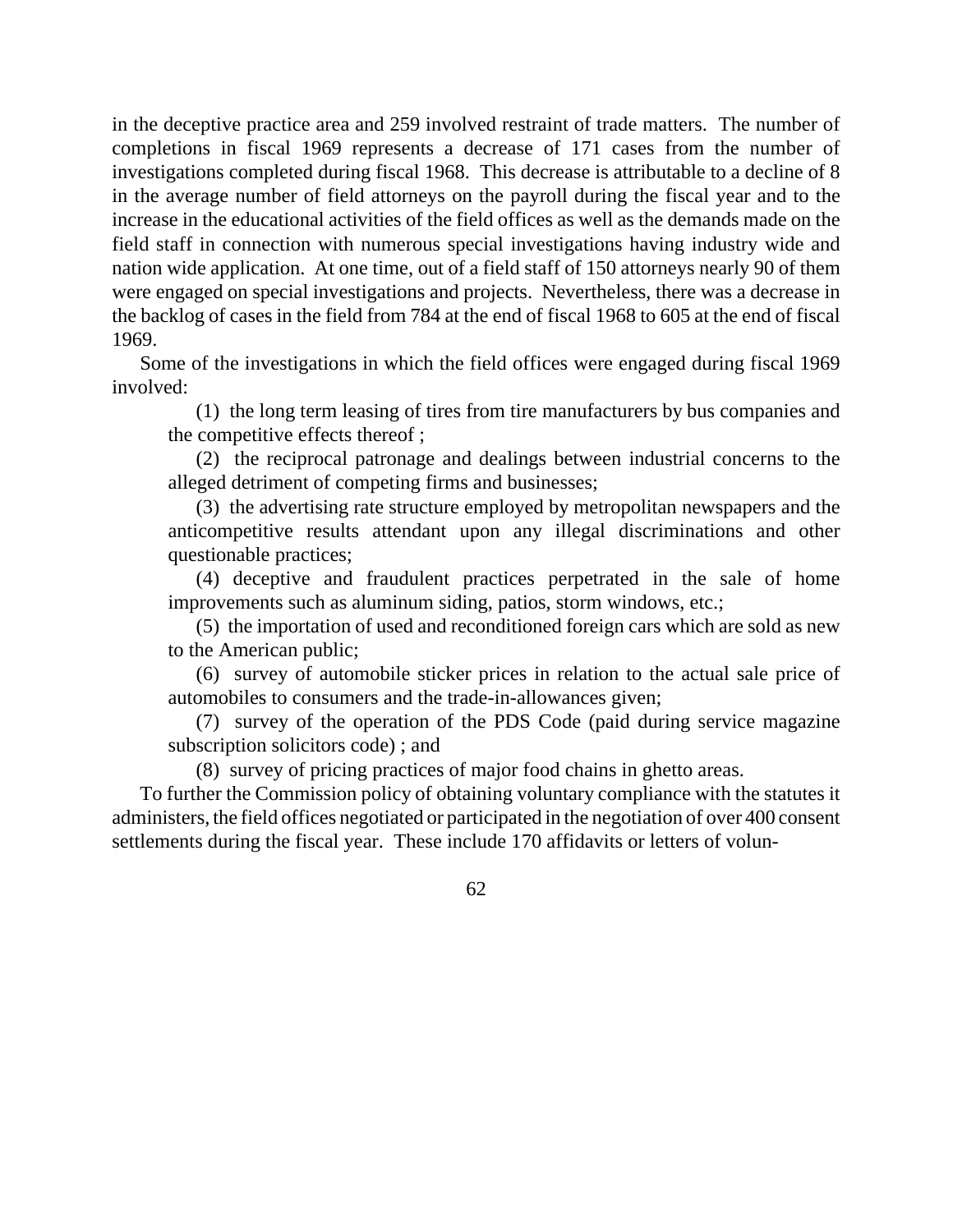tary compliance in the simpler infractions of Section 5 of the Federal Trade Commission Act and other statutes and 239 consent orders. The consent orders involved the more serious breaches of the statutes.

The Bureau began the fiscal year with about 154 field attorneys and ended the fiscal year with the same number. The Bureau lost during the fiscal year 31 attorneys or 20 percent of the attorneys on duty on July 1, 1968.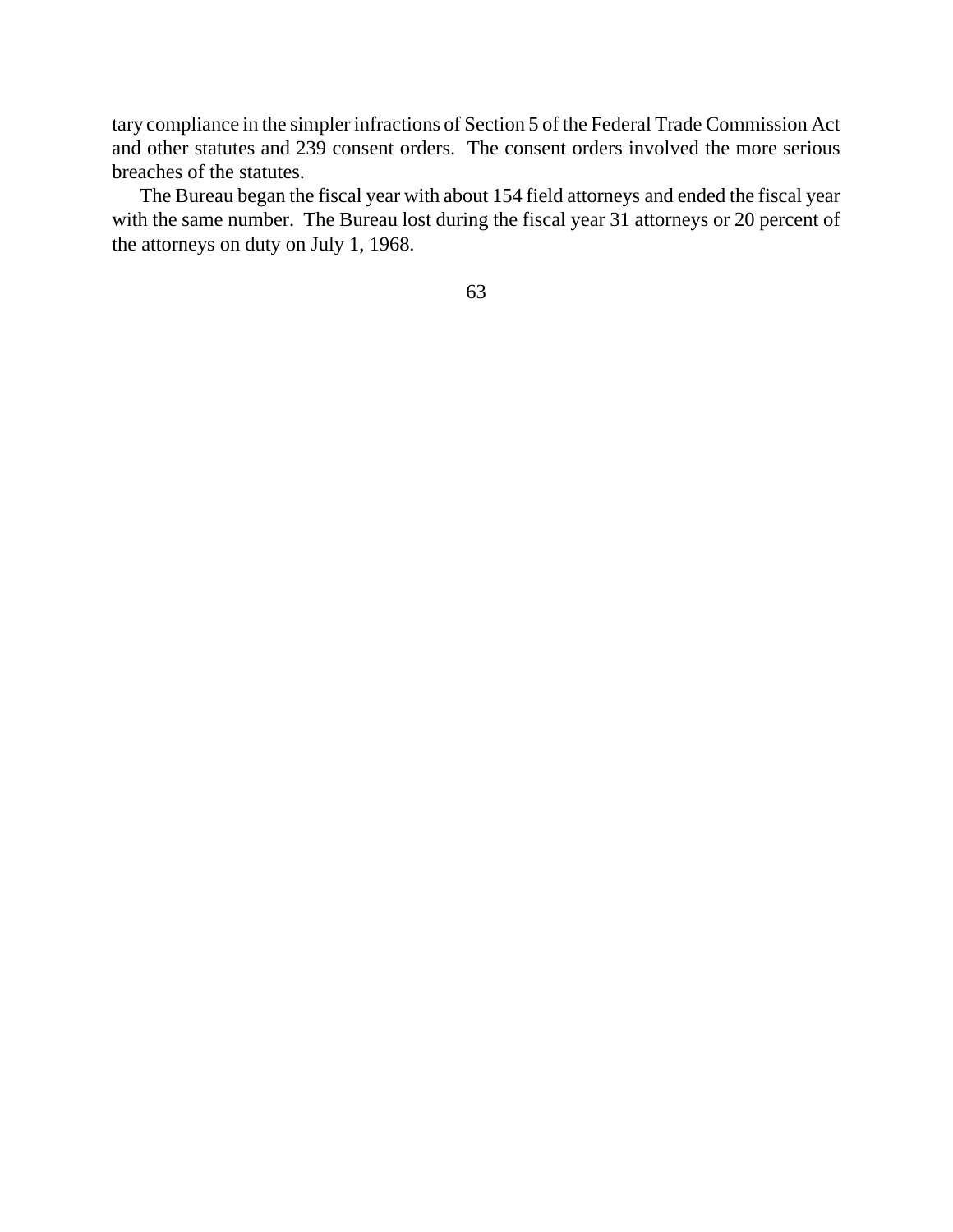# APPROPRIATIONS AND FINANCIAL OBLIGATIONS

## FUNDS AVAILABLE FOR THE COMMISSION FOR THE FISCAL YEAR 1969

Funds available to the Commission for the fiscal year 1969 amounted to \$16,900,000. Public Law 90-500 approved October 4, 1968, provided \$16,000,000; Public Law 90-608 approved October 21, 1968, provided \$300,000 and Public Law 91-47 approved July 22, 1969, provided \$600,000.

## Programs by activities, fiscal year 1969

| Total program costs funded $\ldots \ldots \ldots \ldots \ldots \ldots \ldots \ldots \ldots$ \$16,805,00 |
|---------------------------------------------------------------------------------------------------------|
|                                                                                                         |

Settlements Made Under Federal Tort Claims Act

During the fiscal year 1969 the Commission paid claims under this Act in the amount of \$188.26. No other claims are pending for the same period.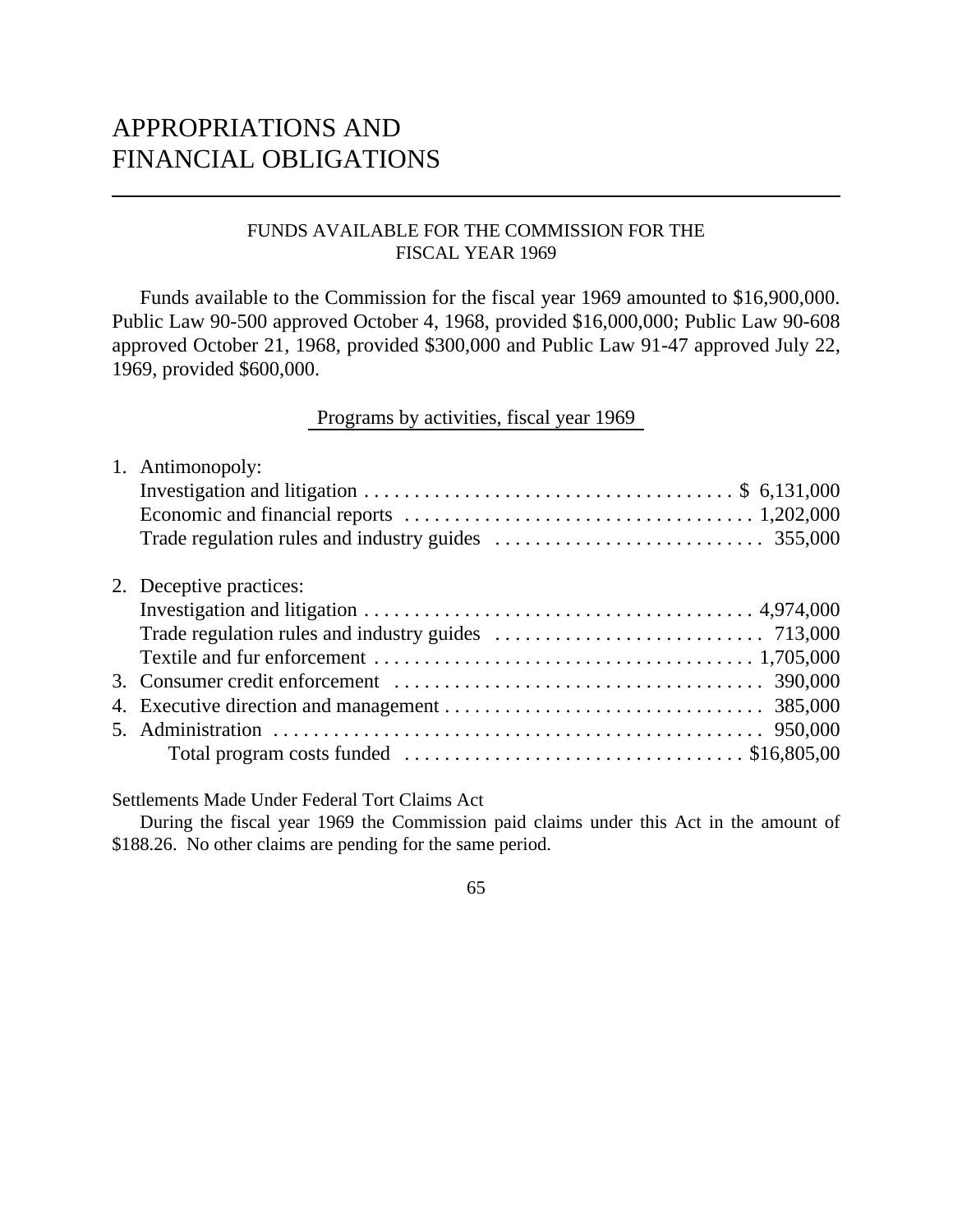# APPENDIX (A) FTC Cases in the Courts

Following is a summary of the principal Federal Trade Commission cases before the courts during fiscal 1969 together with a brief discussion of what is involved in each case or group of cases.

#### RESTRAINT OF TRADE CASES

The Supreme Court handed down only one decision in Commission restraint of trade cases during fiscal 1969, Texaco, Inc.—B. F. Goodrich Co. (D. 6485). This litigation has had a long history before the Commission and the courts. In fiscal 1965, the Supreme Court reversed the judgment of the District of Columbia Circuit that the Commission's order was not supported by substantial evidence, and remanded the case to the court of appeals with instructions to remand it to the Commission for further proceedings in conformity with the Supreme Court's opinion in Atlantic Refining Co.—Goodyear Tire & Rubber Co. (D. 6486). Following further Commission proceedings, and another adverse decision by the court of appeals, the SupremeCourt this year again reversed the District of Columbia Circuit and sustained the Commission's finding that an agreement whereby Texaco undertook to induce its service station dealers to purchase "sponsored" Goodrich TBA products in return for a "sales commission" paid by Goodrich to Texaco, amounted to an unfair method of competition in violation of Section 5 of the Federal Trade Commission Act.

In addition to the above, the Supreme Court denied certiorari in an important restraint of trade case decided in fiscal 1968 in the Commission's favor by the Third Circuit (Philadelphia), Luria Bros. & Co. (d. 6156). In that case, the court of appeals had upheld the Commission's finding that various restrictive arrangements and practices in the American and European steel scrap markets violated Section 5.

In another significant restraint of trade decision, the Seventh Circuit (Chicago), in Columbia Broadcasting System, Inc. (D. 8512). upheld the Commission's finding that the company had engaged in unfair and unlawful practices in the operation of its wholly owned subsidiary, Columbia Record Club, Inc., by means of (1) licensing agreements with competing record manufacturers which granted Columbia the exclusive right to distribute their long-playing (LP) records by mail, and (2) agreements with these companies to fix and depress the royalties paid to entertainment artists on their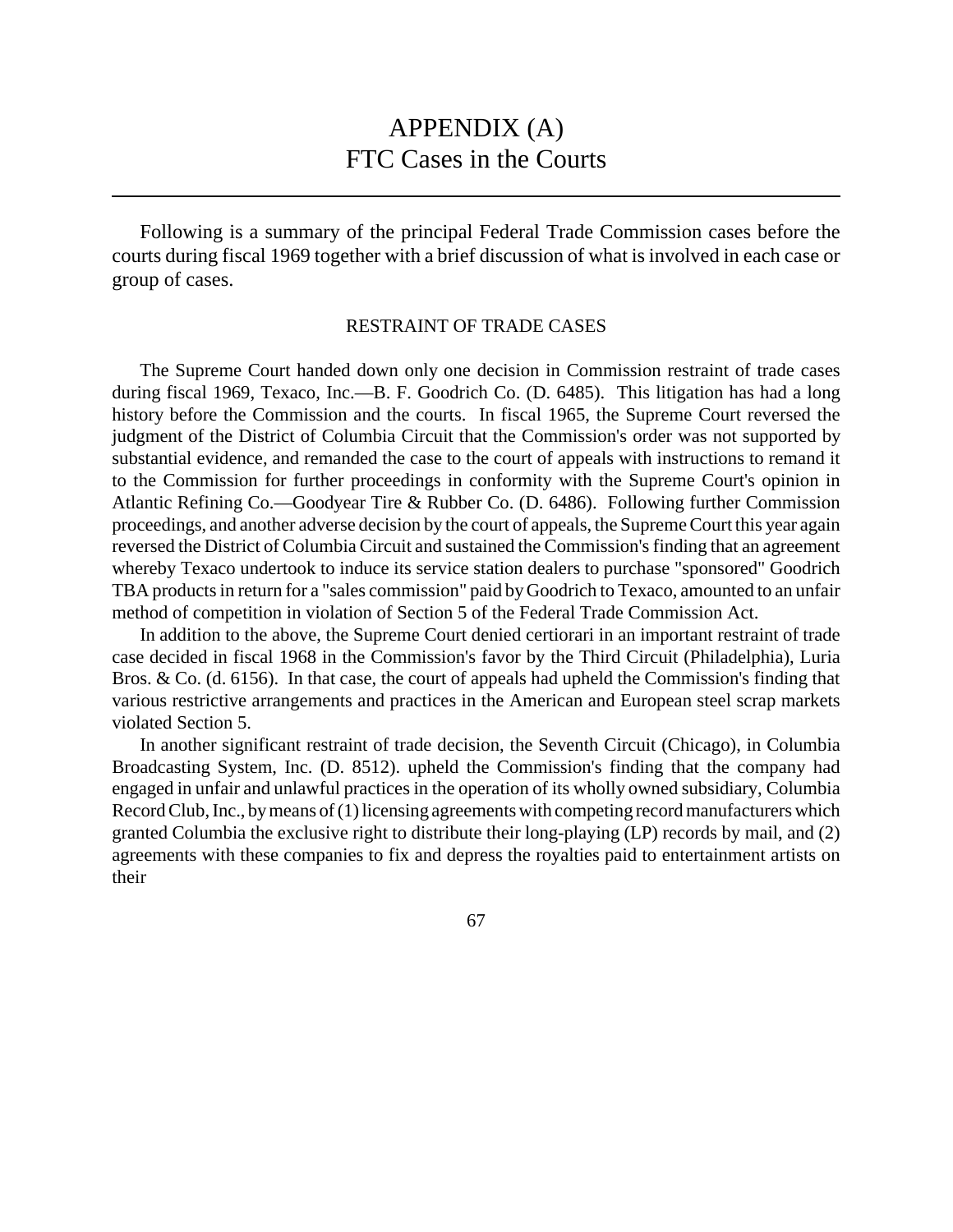records which Columbia distributed through its operation. The court affirmed that part of the Commission's order prohibiting agreements on royalties paid to recording artists. Although the court also affirmed the Commission's findings that mail-order record clubs constituted an economically significant submarket, and that the agreements in question effectively foreclosed a substantial share of that market, it nevertheless set aside that part of the Commission's order dealing with the latter issue and remanded the case to the Commission, directing it to consider the market's present structure in view of Columbia's allegations regarding the entry of new record club distributors subsequent to the close of the evidentiary proceeding.

There was one Section 5 antimonopoly case decided adversely to the Commission this year. In Community Blood Bank of the Kansas City Area, Inc. (D. 8519), the Eighth Circuit (St. Louis) set aside a Commission order prohibiting a conspiracy to boycott the services of a community blood bank in the Kansas City area, on the grounds that the Commission lacked jurisdiction to proceed against nonprofit corporations engaged in business solely for charitable purposes, and that the organizations involved fell within that category. The Solicitor General denied the Commission's request to file a petition for certiorari.

Significant Section 5 restraint of trade cases pending in the courts at the close of the fiscal year were: Lenox, Inc. (D. 8718) in the Second Circuit (New York), in which the Commission has found an unlawful system of resale price maintenance in the distribution of the company's fine china dinnerware, giftware and artware) George T. Robertson (Henderson Tobacco Market Board of Trade, Inc.) (D. 8684) in the Fourth Circuit (Richmond), which involves the allocation of selling time among tobacco auction warehouses on the Henderson, North Carolina, market; Sperry & Hutchinson Co. (D. 8671) in the Fifth Circuit (New Orleans), involving various restrictive practices in the distribution and redemption of trading stamps; and L. G. Balfour Co. (D. 8435) in the Seventh Circuit (Chicago), which involves monopolization and other unfair acts and practices in the national college fraternity insignia products market, and additional unfair practices in the sale and distribution of high school class rings.

There was much court activity in Robinson-Patman Act price discrimination cases in fiscal 1969, all matters being decided in the Commission's favor:

The Supreme Court denied certiorari in National Dairy Products Corp. (D. 7018), a Section 2(a) "secondary line" case involving sales of fluid milk by the company's Sealtest Division. The chief issue before the Court concerned cost justification. On this point, the Seventh Circuit (Chicago) in fiscal 1968 had sustained the Commission's ruling that where reliance is placed upon alleged savings in delivering to individual stores in asserting a cost justification defense, the cost justification itself must also be on an individual store basis, rather than upon the generalized cost of serving a chain store customer as a whole.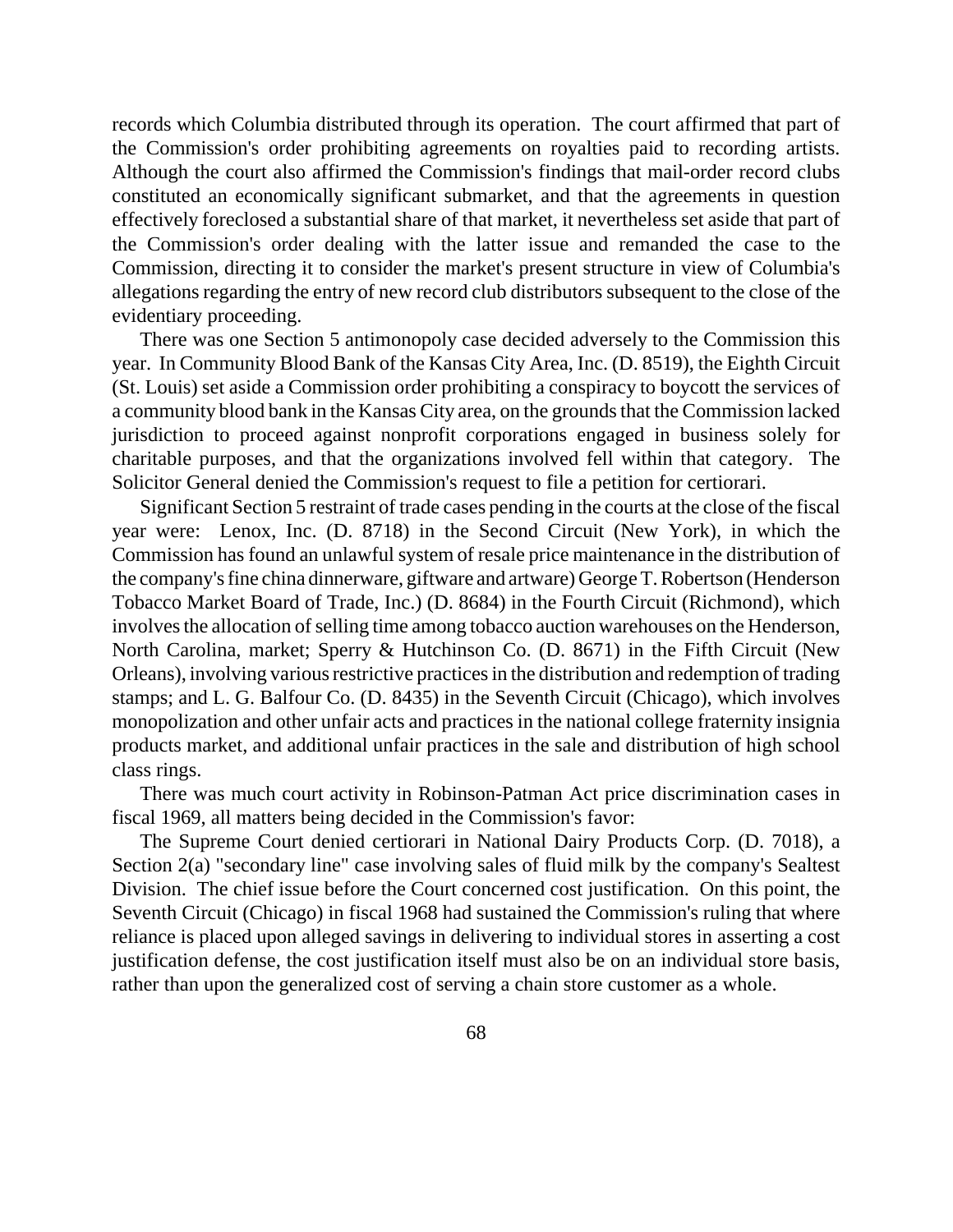In another Section 2(a) case involving National Dairy Products Corp. (D. 8548), this one charging a "primary line" injury violation, the Seventh Circuit (Chicago), in a carefully reasoned opinion, affirmed the Commission's finding of territorial price discrimination in the sale of jelly, jam and preserve (fruit spread) products by National's Kraft Foods Division in the Baltimore, Washington, Richmond and Norfolk market areas. The court, however, modified the Commission's order by limiting its application to future sales of fruit spread products only.

Two Robinson-Patman decisions in fiscal 1969 involved the application of the Section 2(B) "meeting competition" defense: In Surprise Brassiere Co. (D. 8584), the Fifth Circuit (New Orleans) distinguished its fiscal 1966 holding in Callaway Mills and sustained the Commission's finding that discriminations practiced by Surprise in the granting of advertising allowances were not excusable under the guise of good faith meeting of competition. The court reasoned that, unlike the situation in Callaway, Surprise was not faced with an impossible burden in attempting to meet the differing allowances offered by competitors in specific situations. The Third Circuit (Philadelphia), in Viviano Macaroni Co. (D. 8666), likewise rejected a "meeting competition" defense in upholding the Commission's determination that the company violated Sections 2(a), (d) and (e) in sales of macaroni products to wholesalers and retailers. The court held that Viviano had failed to sustain its burden under the Supreme Court's Staley decision of showing sufficient diligence in verifying particular offers made to its favored customers by competitors. The court also sustained theCommission's orderin its entirety, including provisions defining "net price" and requiring Viviano to notify all competing customers of prices and terms which deviated from those previously announced by the company.

In addition to the above, there were two decisions in Robinson-Patman cases this fiscal year in which Commission's orders were modified at the Commission's request to accord with the Surpreme Courts' decision last fiscal year in Fred Meyer. In Tri Valley Growers (formerly Tri-Valley Packing Ass'n) (Ds. 7225 and 7496), which was before the Ninth Circuit (San Francisco) following the Commission's decision on remand from that court's fiscal 1964 ruling, the Commission's finding of violation of Sections 2(a) and (d) in the distribution of canned fruits and vegetables was sustained. The Section 2(d) portion of the order, however, was modified to prohibit discriminatory promotional payments to customers unlesssuch payments aremade available on proportionally equal terms to all other competing customers, "including customers who do not purchase directly" from Tri Valley. In Clairol, Inc. (D. 8647), the Ninth Circuit similarly modified the Commission's Section 2(d) order, extending its scope to include all retailers of Clairol products competing with direct-buying retailers, regardless of the number of intervening levels of wholesale purchasers or distributors. The court also rejected Clairol's contention that its beauty salon customers did not compete with its other retail customers in the distribution of Clairol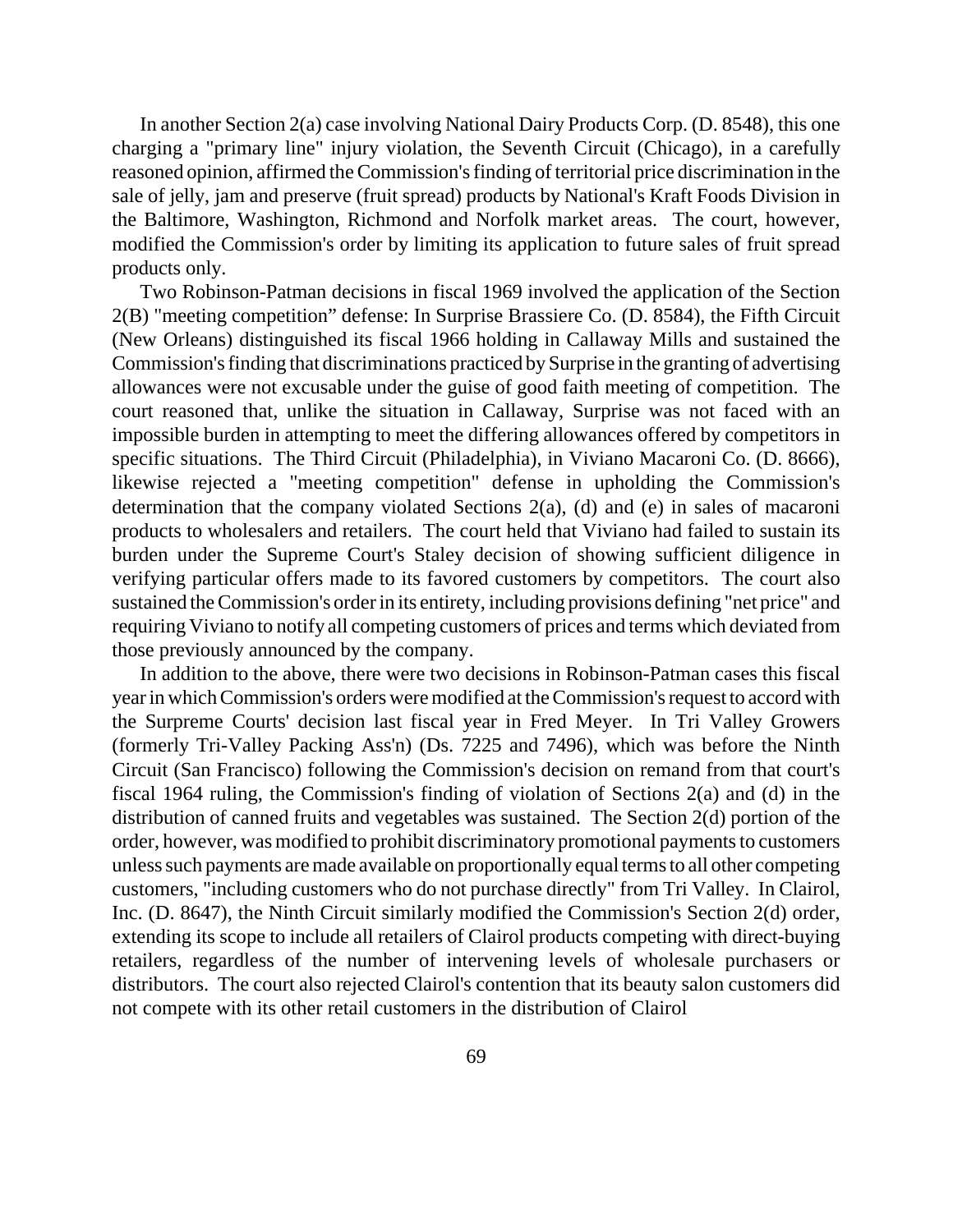products (the contention being that the products were used up in the course of beauty treatments rather than being resold to consumers in package form for consumption elsewhere).

Pending in the Fifth Circuit (New Orleans) at the close of fiscal 1969 was an important Section 2(a) matter, National Biscuit Co. (D. 5013). In that case, following the commencement of an investigational proceeding by the Commission in 1967 to determine whether Nabisco was complying with the Commission's 1954 modified order, Nabisco filed a petition for review, contending that the Commission's original order against it, issued in 1944 pursuant to a stipulation of facts, was a "consent" order, and that the procedures later utilized by the Commission to modify the order were improper. The court has remanded the case to the Commission to conduct evidentiary hearings on the consent order question.

While there were no court decisions in the Section 7 merger field during fiscal 1969, there were four important merger cases pending at the close of the year. Three of these were in the Sixth Circuit (Cincinnati) : Abex Corp. (formerly American Brake Shoe Co.) (D. 8622), which involves the acquisition by Abex, a large diversified manufacturer of railroad products, hydraulic products, castings and friction material, of The S. K. Wellman Co., the country'slargest manufacturer of sintered metal friction materials; Seeburg Corp. (D. 8682), which involves the acquisition by Seeburg, a manufacturer of a relatively broad line of vending machines, of Cavalier Corp., a vending, machine manufacturer largely engaged in the production of machines used to, dispense cans and bottles for the soft drink trade; and United States Steel Corp. (D. 8 655), which involves the acquisition by U.S. Steel of a large ready-mixed concrete manufacturer and the "failing company" defense. Pending in the Seventh Circuit (Chicago) was Marquette Cement Mfg. Co. (D. 8685), which involves the acquisition of several ready-mixed concrete manufacturers.

#### DECEPTIVE PRACTICE CASES

The only court of appeals decision in Section 12 "drug" cases in fiscal 1969 was that rendered by the Sixth Circuit (Cincinnati) in American Home Products Corp. (D. 8641). In that case, the court sustained the Commission's finding that the company had deceptively advertised the efficacy of its hemorrhoid drug, "Preparation H." The court, however, held that the Commission's order was too broad in certain respects and remanded the matter to the Commission for modification. Four similar cases involving hemorrhoid products were being held in abeyance in the courts pursuant to stipulation of the parties pending the conclusion of the American Home case: Grove Laboratories (D. 8643) in the Fifth Circuit (New Orleans); and Humphreys Medicine Co. (D. 8640), Mentholatum Co. (D. 8644) and E.C. Delvitt Co. (D. 8642), all in the Second Circuit (New York).

Another important "drug" case pending at the close of the year in the Sixth Circuit (Cincinnati) was S.S.S. Co., Inc. (D. 8646), which involves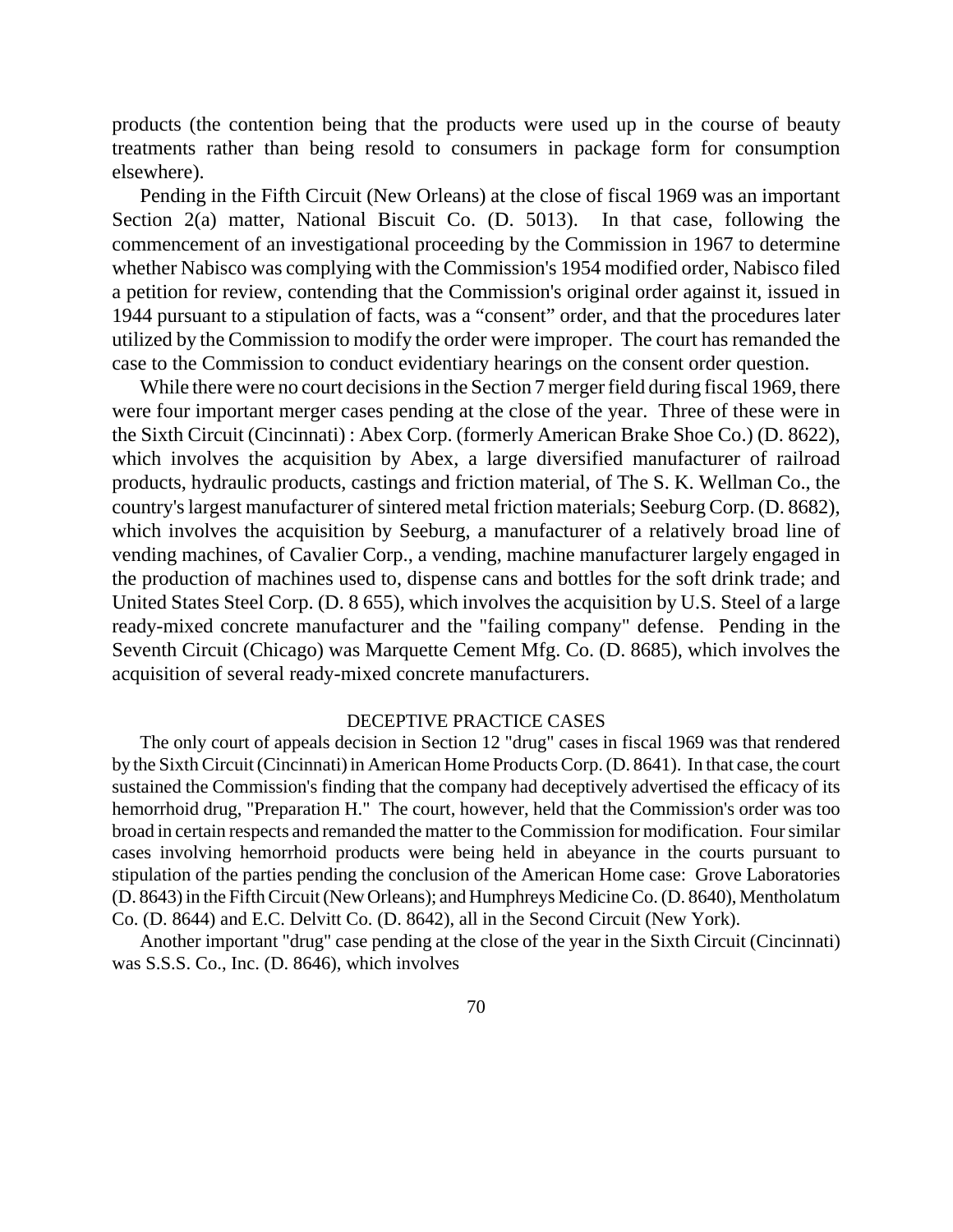representations concerning the efficacy of the company's tonic and tablets as regards conditions associated with iron deficiency.

There were a number of court decisions last year in cases involving other types of deceptive practices under Section 5. In S & S Pharmaceutical Co. (D. 8696), the Fifth Circuit (New Orleans) sustained the Commission's findings and order. In substance, the Commission's order prohibits  $S & S$  from sending unordered merchandise to retailers without their consent, and from placing any advertisements concerning such merchandise on behalf of retailers without their consent.

Two court decisions involved deceptive pricing practices: In Federated Nationwide Wholesalers Service (D. 8649), the Second Circuit (New York) upheld the Commission's determination that the company had falsely advertised the amount of savings available to the consuming public in sales of articles of general merchandise. The court, however, modified a provision in the Commission's order which, in its view, would improperly shift the burden of proof in a subsequent order violation proceeding in connection with petitioners' representing themselves as "wholesalers" or as selling at "wholesale" or "low wholesale" prices. And in Spiegel, Inc. (D. 8708), the Seventh Circuit (Chicago) affirmed the Commission's holding that a catalog house had engaged in fictitious pricing through the advertising of "dollar sales" of certain of its products. It modified the Commission's order, however, by limiting its application to misrepresentations regarding the former or usual retail price of its merchandise.

In other deceptive practice cases, the Third Circuit (Philadelphia) sustained the Commission's finding in Consumers Products of America, Inc. (D. 8679) that the company had engaged in various deceptive practices in selling encyclopedias, and rejected the company's contentions that the Commission's order was too broad. In Walter Dlutz (D. 8713), the same court held that there was sufficient evidence to support the inclusion of Mr. Dlutz himself in the Commission's order in his individual capacity, since he directed and controlled the operations of the General Transmissions Corporation of Washington, D. C., the company which committed the unlawful deceptive practices. The Supreme Court denied certiorari in this case. And in Sydney N. Floersheim (D. 8721), the Ninth Circuit (San Francisco) upheld a Commission order prohibiting the dissemination of deceptive "debt collection" forms. The court also rejected Floersheim's argument that the Commission erred in proceeding against him by filing a de novo complaint rather than by reopening prior proceedings involving his business. In addition, the Supreme Court denied certiorari in S. Dean Slough (D. 8661), a case also involving deceptive "debt collection" forms, in which the Fifth Circuit (New Orleans) last year sustained the Commission's order.

There was one deceptive practice case decided adversely to the Commission last year. In Rodale Press, Inc. (D. 8619), the Commission had found deceptive statements in advertising regarding the contents of and the therapeutic value obtainable from certain "health" publications. The District of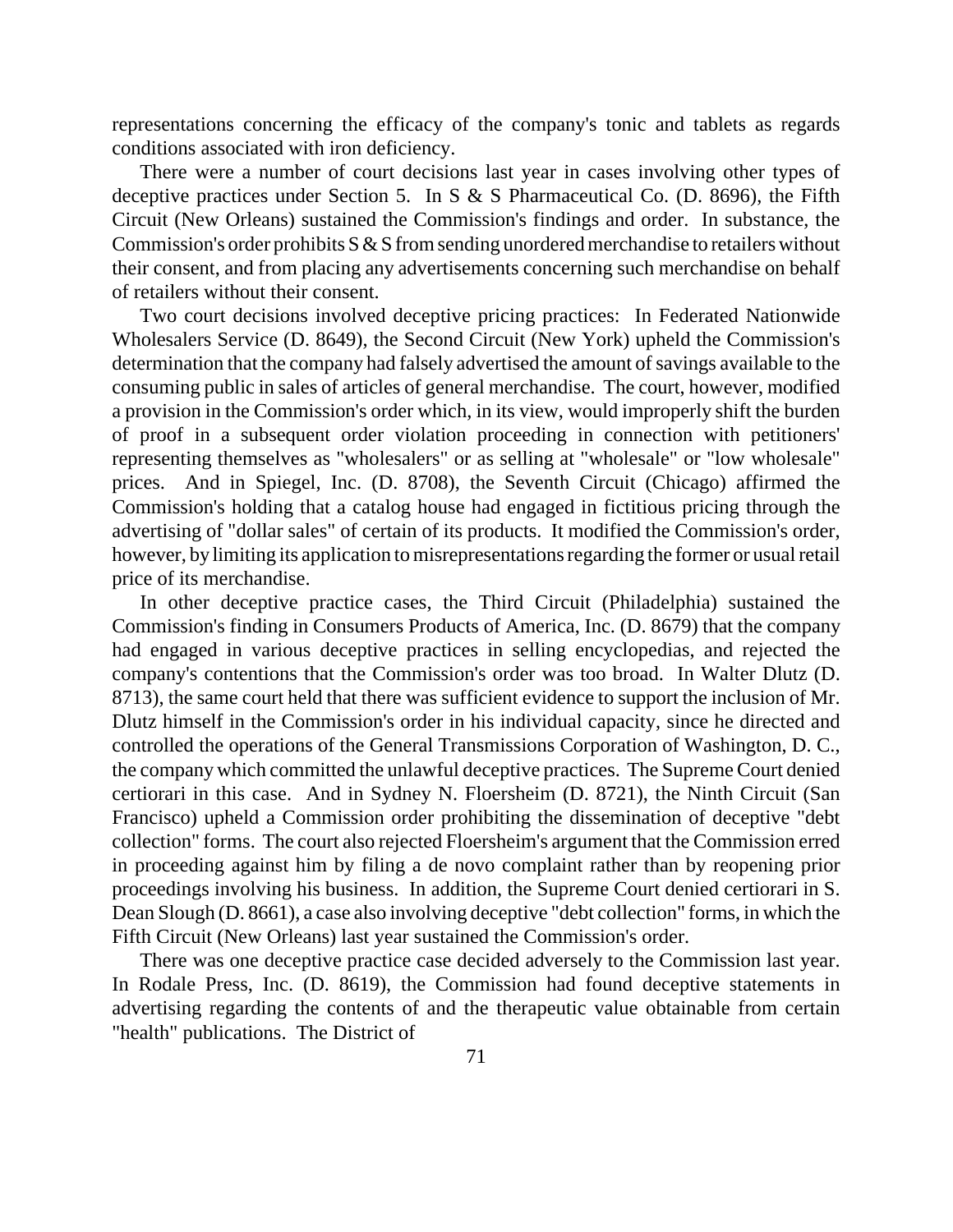Columbia Circuit, however, held that the theory under which the evidentiary hearings were held differed from the theory upon which the complaint was ultimately sustained by the Commission. The court accordingly vacated the order and remanded the matter to the Commission for further hearings and argument on the new theory of violation. The Commission did not seek certiorari in this case and subsequently entered an order dismissing the complaint.

There were a number of deceptive practice cases pending in courts of appeals at the close of fiscal 1969: Joseph L. Portwood (D. 8681) in Tenth Circuit (Denver), which involves unfair or deceptive methods in attempting to sell "unordered merchandise"; Lester S. Cotherman (Consolidated Mortgage Co.) (D. 8723) in the Fifth Circuit (New Orleans), involving false advertising of money-lending services; Cinderella Career & Finishing Schools, Inc. (D. 8729) in the District of Columbia Circuit, which involves deception in offering to train young women for careers as airline stewardesses or department store buyers; Leon A. Tashof (d/b/a New York Jewelry Co.) (D. 871.4) also in the District of Columbia Circuit, and important case involving misrepresentations as to prices and to the extension of credit terms in the framework of "ghetto" merchandising; All-State Industries of North Carolina, Inc. (D. 8738) in the Fourth Circuit (Richmond), which involves deception in the sale of aluminum "home improvement products"; and P. F. Collier & Son Corp. (D. 7751) in the Sixth Circuit (Cincinnati), which involves misrepresentations in selling encyclopedias.

### SUITS FOR ENFORCEMENT OF COMMISSION SUBPOENAS OR ORDERS

Proceedings to enforce compliance with Commission subpoenas increased significantly in fiscal 1969. In previous years it had been the Commission's practice to file enforcement papers in the courts through its own attorneys in the General Counsel's Office. In fiscal 1968, however, the Eighth Circuit (St. Louis) held in the Guignon case that the Commission had no standing to seek court enforcement of its subpoena as without the aid or consent of the AttorneyGeneral. Believing this decision to be erroneous, the Commission requested the Solicitor General to file a petition for certiorari. The Solicitor General denied this request, and further refused to permit the Commission to file a petition for certiorari on its own behalf in the Supreme Court.

As a result of the Guignon decision, the Commission requested the Department of Justice to initiate subpoena enforcement proceedings in 12 instances in fiscal 1969. In addition, at the close of the year the Commission's General Counsel's Office was engaged in preparing enforcement papers with respect to 14 other subpoena matters, for submittal to the Department.

During the past year, court orders of enforcement were obtained in Curtiss-Wright Corp. (Martin A. Sherry) (D. 8703) and Lehigh Portland Cement Co. (Ralph L. Browning) (D. 8680). In both of these cases, the United States District Court for the District of Columbia Circuit ruled that it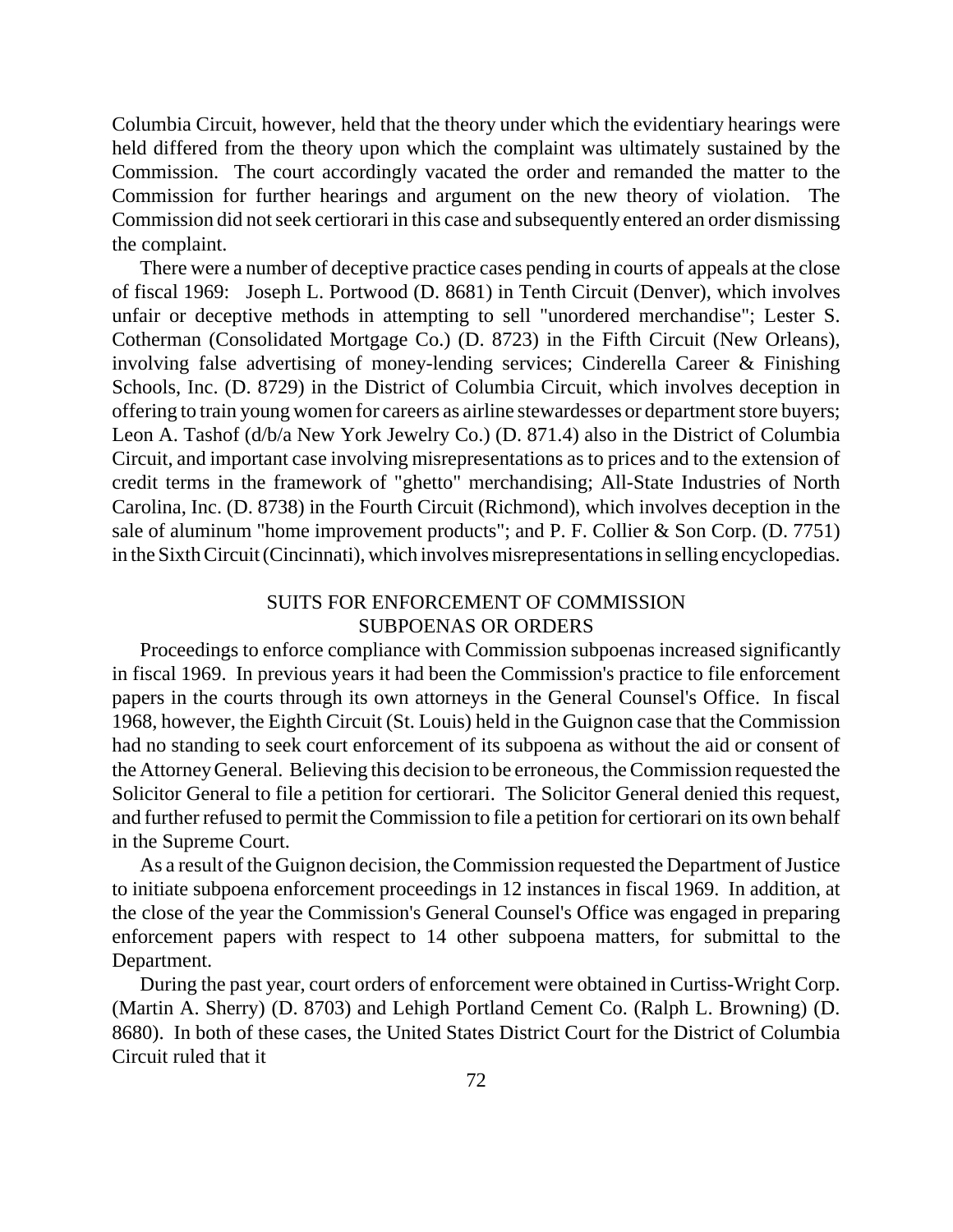had jurisdiction under Section 9 of the Federal Trade Commission Act to serve process upon parties involved in the subpoenas who were located beyond the territorial limits of the Washington, D.C., area, where the Commission's inquiry was being conducted. Compliance with a Commission subpoena was also obtained in Barry Distributing Corp. (Shepard E. Lewis (File 662 3080) (Massachusetts District). In another case, Harry Stroiman (d/b/a Empire Builders Co.) (File 662 3513) refused to comply with certain specifications of a Commission subpoena notwithstanding, the order of the United States District Court for the Southern District of Iowa, and appealed to the Eighth Circuit (St. Louis). Motion for stay of the order was denied by both the district court and the court of appeals, and civil and criminal contempt proceedings have been instituted in the district court.

In addition to subpoena matters, there were three court actions in fiscal 1969 involving efforts to obtain compliance with Commission Section 6 (b) orders calling for the filing of special reports. In San Juan Lumber Co., Inc. (File 24-66-594), a complaint for enforcement and for forfeiture penalties of \$100 per day was filed on the Commission's behalf in the United States District Court for the District Colorado. This case was pending at the close of the year. In Forest Products Co. (File 24-66-951), an enforcement action was dismissed by the United States District Court for the District of Montana after the information required by the Section 6(b) report was submitted to the Commission. In Continental Baking Co. (File 681 0080), the Commission's proceeding for enforcement was likewise dismissed by the United States. District Court for the District of Delaware after the required information was furnished to the Commission.

> COLLATERAL SUITS AGAINST THE COMMISSION FOR INJUNCTIVE AND OTHER RELIEF

During fiscal 1969 the Commission was again faced with numerous court suits challenging its jurisdiction or methods of procedure:

In Lehigh Portland Cement Co. (D. 8680), the United States District Court for the Eastern District of Virginia granted the Commission's motion for summary judgment and denied a cross-motion for summary judgment filed by Lehigh. The company's complaint for declaratory judgment and injunction alleged that the Commission's Section 7 proceeding against it was prejudiced by press releases and by the Commission's industrywideinvestigation concerning vertical integration in the cement and ready-mixed concrete industries. Lehigh has appealed to the Fourth Circuit (Richmond).

Complaint for declaratory judgment and other relief was filed against the Commission in the United States District Court for the Northern District of Georgia in Genuine Parts Co. (File 671 0673). The court entered an order staying the statutory penalty of \$100 per day for failure to file a Section 6(b) report ordered by the Commission. Subsequently, the Department of Justice refused the Commission's request to prosecute all appeal. Thereafter,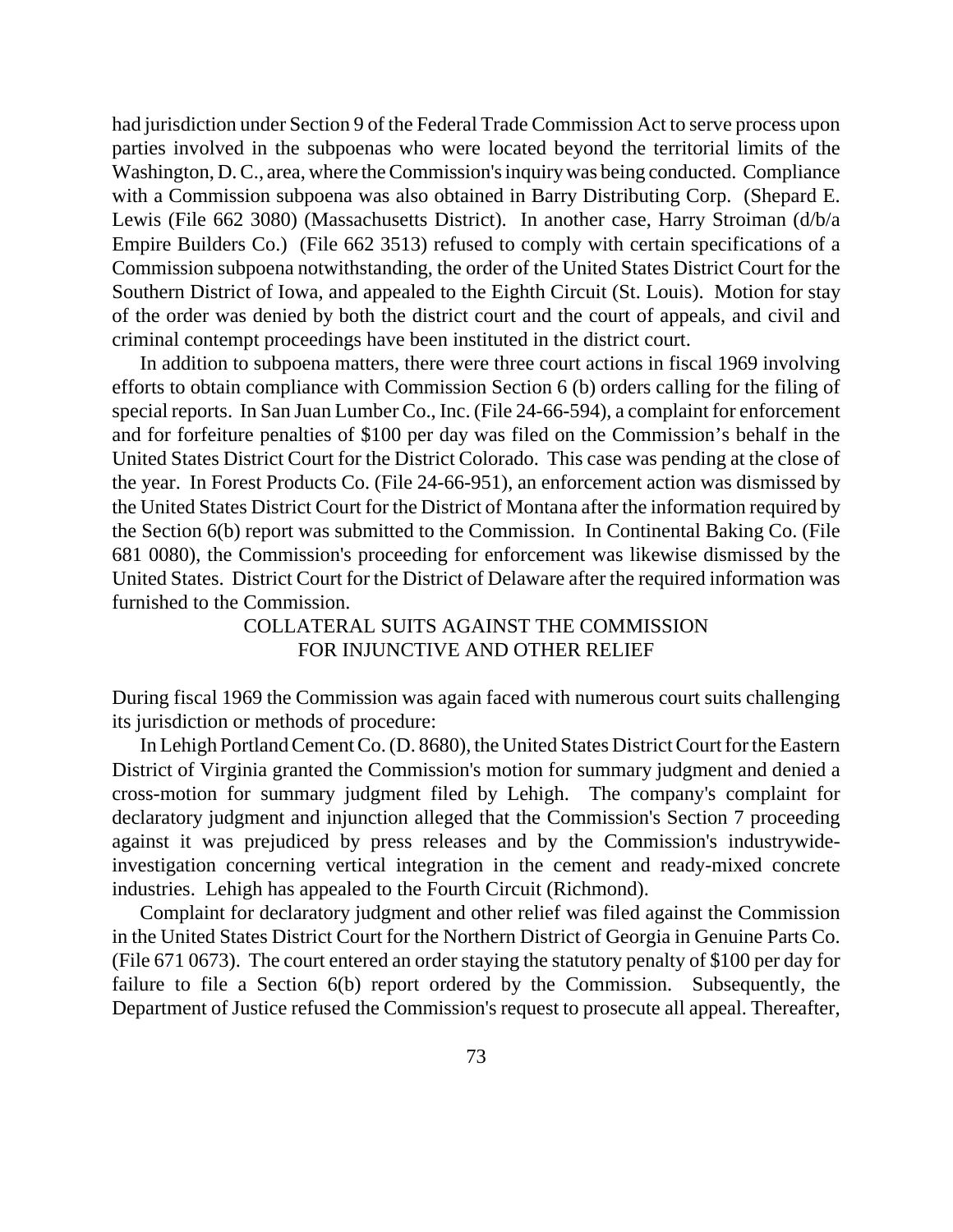the Commission filed its answer together with a motion for summary judgment.

In an action initiated in the United States District Court for the Southern District of New York, Suburban Propane Gas Corp. (D. 8672), the company sought to prevent the Commission from conducting hearings in a Section  $2(f)$  proceeding on the grounds that it had not been afforded a reasonable opportunity to complete its discovery and prepare its defenses. Suburban further complained that the administrative proceeding should not go forward until the Commission acted to insure that appropriate rules of law would be applied regarding the burden of introducing evidence on the issue of cost justification in a Section 2(f) case. The district court denied Suburban's motion for preliminary injunction. The ruling was appealed to the Second Circuit (New York), which denied Suburban's application for injunction pending appeal.

Of major significance this year was the decision by the District of Columbia Circuit in Textile and Apparel Group, American Importers Ass'n (File 204-12-1), in which the court of appeals reversed the United States District Court for the District of Columbia and permanently enjoined the Commission against enforcement of Rule 36 promulgated by the Commission under the Wool Products Labeling Act. In substance, Rule 36 provides for the temporary detention of imported wool products by the Bureau of Customs for the conduct of tests by the Commission, if desired, for fabric content. The court held, inter alia, that the promulgation of Rule 36 was not authorized under the general provisions of the Wool Act empowering the Commission to make rules necessary and proper for administration and enforcement thereof. The Commission has requested the Solicitor General to file a petition for certiorari on its behalf.

In L. G. Balfour Co. (D. 8435), the company filed a collateral attack against the Commission. The complaint alleges that the Commission's final order in Docket 8435 was based in part on evidentiary matters going beyond the time period stipulated to by the parties in settling an earlier suit by Balfour in the United States District Court for the Eastern District of Virginia. (This action is being conducted at the same time that Balfour's appeal from the merits of the Commission's Section 5 decision is pending in the Seventh Circuit.)

Awaiting argument in the District of Columbia Circuit is Bristol-Myers Co. (Trade Reg. Rule 215-14). The company has appealed from the dismissal last year by the United States District Court for the District of Columbia for its complaint seeking, inter alia, to prevent the Commission from proceeding with its pending analgesic rule-making proceeding and to compel the Commission to produce documentary records from its files under the provisions of the Public. Information Act.

In addition to the above cases, two actions were filed at the close of fiscal 1969 challenging the Commission's interpretation as to product coverage under the Fair Packaging and Labeling Act. One suit was filed in the Court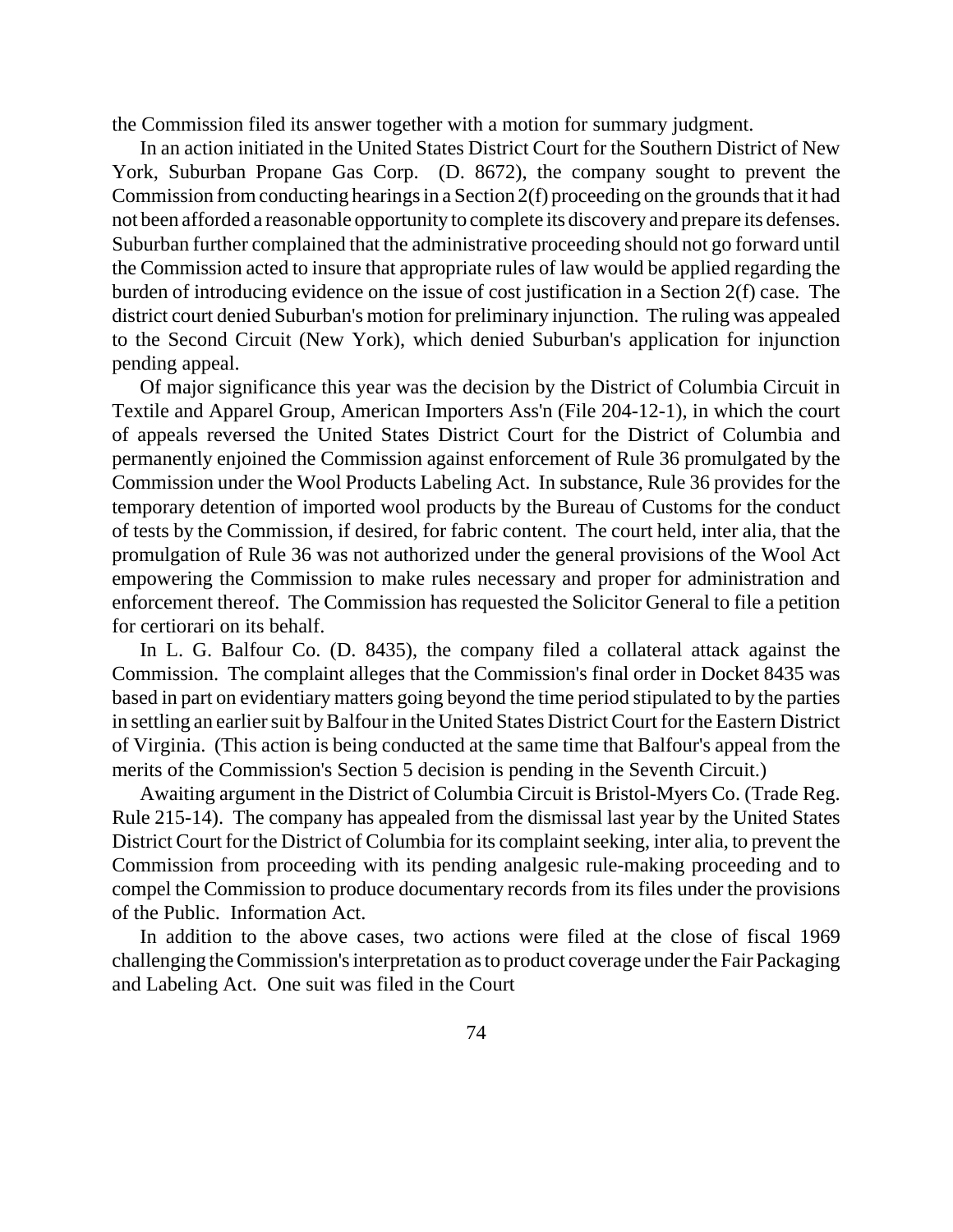of Appeals for the District of Columbia Circuit by the National Paint, Varnish and Lacquer Ass'n, Inc. (File 207-5-2). The other action was brought in the United States District Court for the District of Columbia by the National Retail Merchants Ass'n and numerous other mercantile organizations (File 207-5-1).

75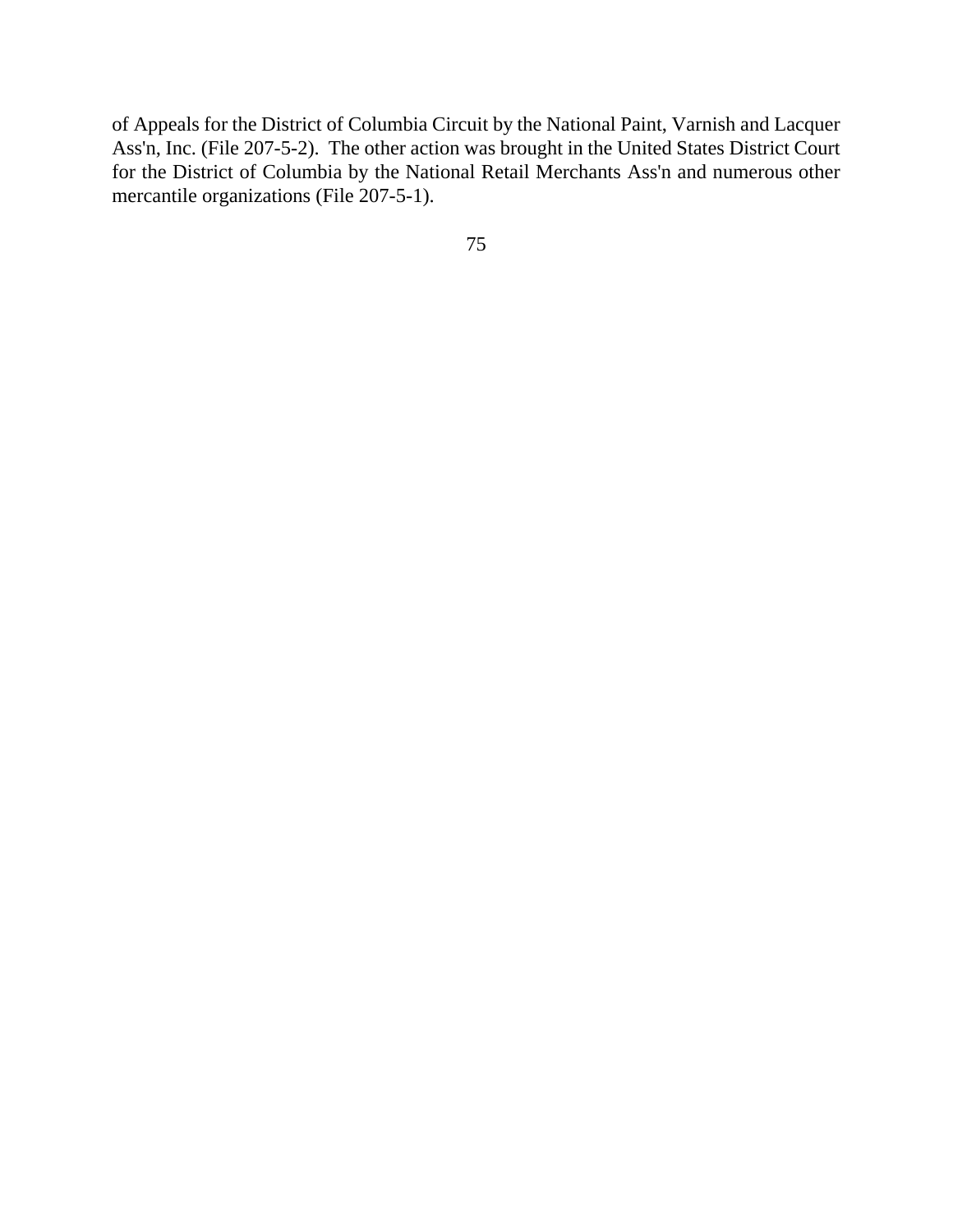## APPENDIX (B)

# Bureau of Textiles and Furs Civil Penalty and Criminal Cases

During fiscal 1969 a judgment in the amount of \$15,000 with injunction was entered in a civil penalty case.

Penalty Cases Statistics

| Filed during year $\dots \dots \dots \dots \dots \dots \dots \dots \dots \dots \dots \dots \dots \dots$ |  |
|---------------------------------------------------------------------------------------------------------|--|
|                                                                                                         |  |
|                                                                                                         |  |

#### Criminal Cases Statistics

Civil Penalty Cases Concluded

Woody Fashions, Inc., (S.D.N.Y.). Misbranding of wool products, coats. Dismissed. Marvin Accessories, Inc., (S.D.N.Y.). Importation and sale of dangerously flammable wearing apparel (scarfs). Judgment \$15,000 and injunction.

Civil Penalty Cases Pending

Elliot Knitwear, Inc., (S.D.N.Y.). Importation and sale of misbranded wool products, sweaters. Marks Furs, Inc., (E.D. Mich.). Making pricing claims as to fur products without maintaining records showing the basis for such claims.

Irving Rifkin, (S.D.N.Y.). Misbranding imported woolen fabrics.

Glensder Textile Corporation, (S.D.N.Y.). Importation and sale of dangerously flammable wearing apparel (scarfs).

Modelli Imports, Ltd., (S.D.N.Y.). Importation and sale of misbranded wool products, fabrics.